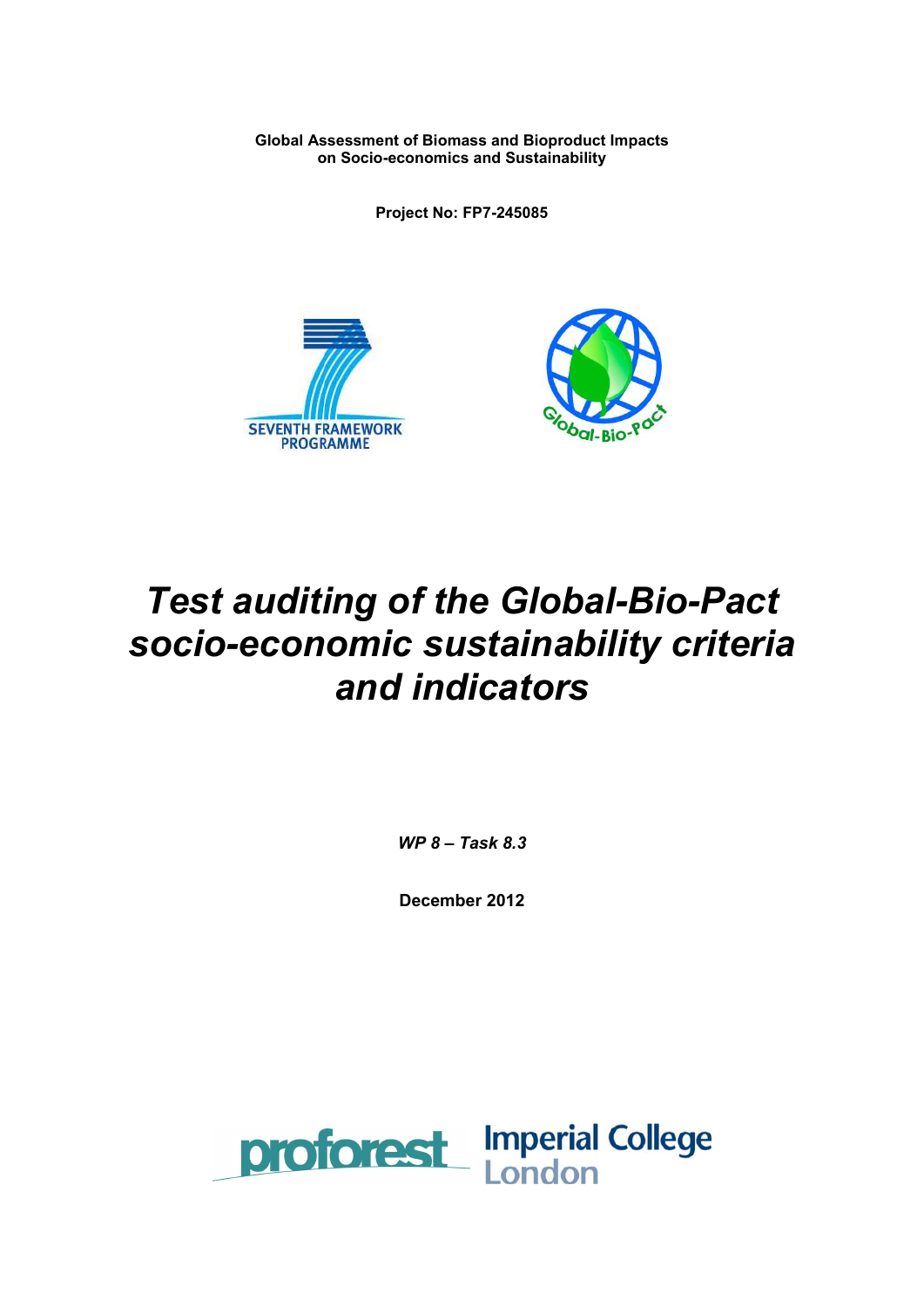- Authors: Anni Vuohelainen, Proforest Rocio A Diaz-Chavez, Imperial College London
- Contact: Anni Vuohelainen, Proforest e-mail: anni@proforest.net Tel: +44 (0)1865 243439 South Suite, Frewin Chambers, Frewin Court, Oxford OX1 3HZ

Rocio Diaz-Chavez *Email: r.diaz-chavez@imperial.ac.uk Centre for Environmental Policy, ICEPT Imperial College London 14 Princess Gardens SW7 1NA* 

The Global-Bio-Pact project (Global Assessment of Biomass and Bioproduct Impacts on Socio-economics and Sustainability) is supported by the European Commission in the 7th Framework Programme for Research and Technological Development (2007-2013). The sole responsibility for the content of this report lies with the authors. It does not represent the opinion of the Community. The European Commission is not responsible for any use that may be made of the information contained therein. The Global-Bio-Pact project

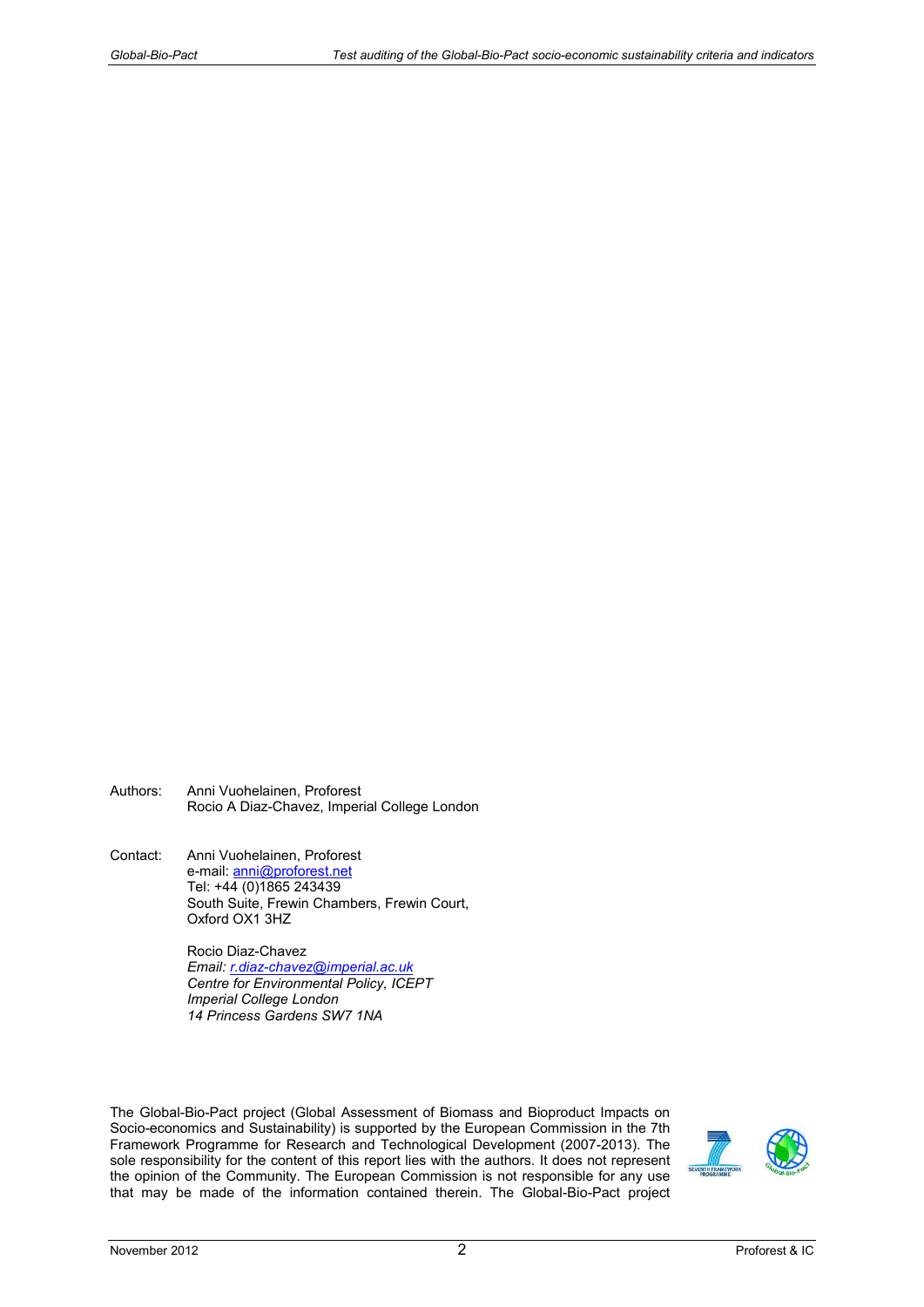duration is February 2010 to January 2013 (Contract Number: 245085).

Global-Bio-Pact website: www.globalbiopact.eu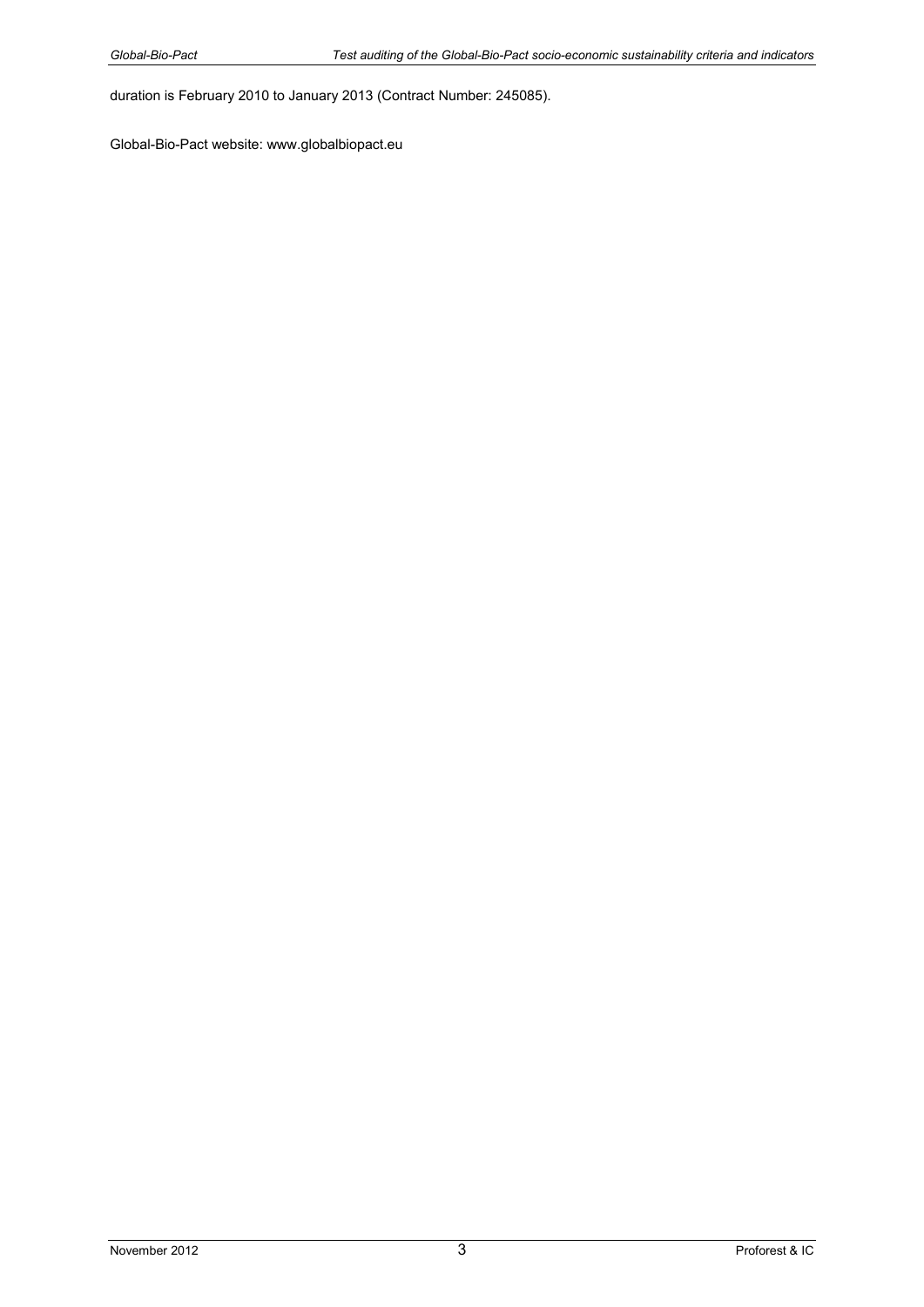# **Contents**

|                                                         | $\overline{\phantom{0}}$ 5 |
|---------------------------------------------------------|----------------------------|
|                                                         | 6                          |
|                                                         | $\overline{7}$             |
|                                                         |                            |
|                                                         | 10                         |
|                                                         | 13                         |
|                                                         | 27                         |
| Conclusions and recommendations                         | 38                         |
| <b>Annex 1 Global-Bio-Pact Socioeconomic indicators</b> | 39                         |
| Annex 2                                                 | 44                         |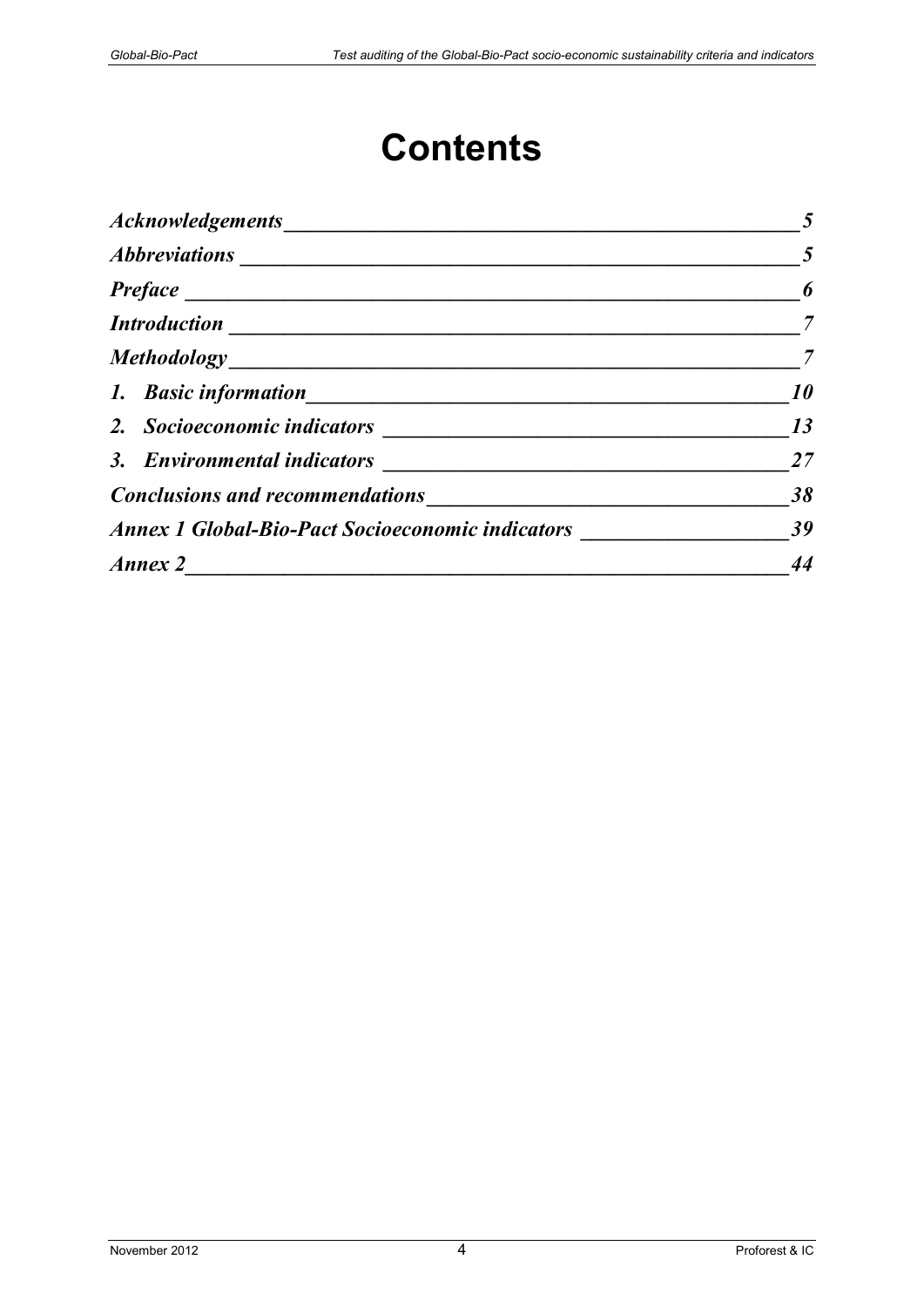# **Acknowledgements**

The authors would like to thank the European Commission for supporting the Global-Bio-Pact project as well as J. Pilon S/A – Açucar e Álcool, Viluco S.A, Pedro Gerber Machado – (UNICAMP), Arnaldo Walter (UNICAMP), Jorge Hilbert (INTA), Mary-Rose Narayane (Imperial College) and Sofia Galligani (Imperial College) for their assistance with this work.

# **Abbreviations**

- PPE Personal Protective Equipment
- NPK Nitrogen- Phosphorus- Potassium (fertilizer)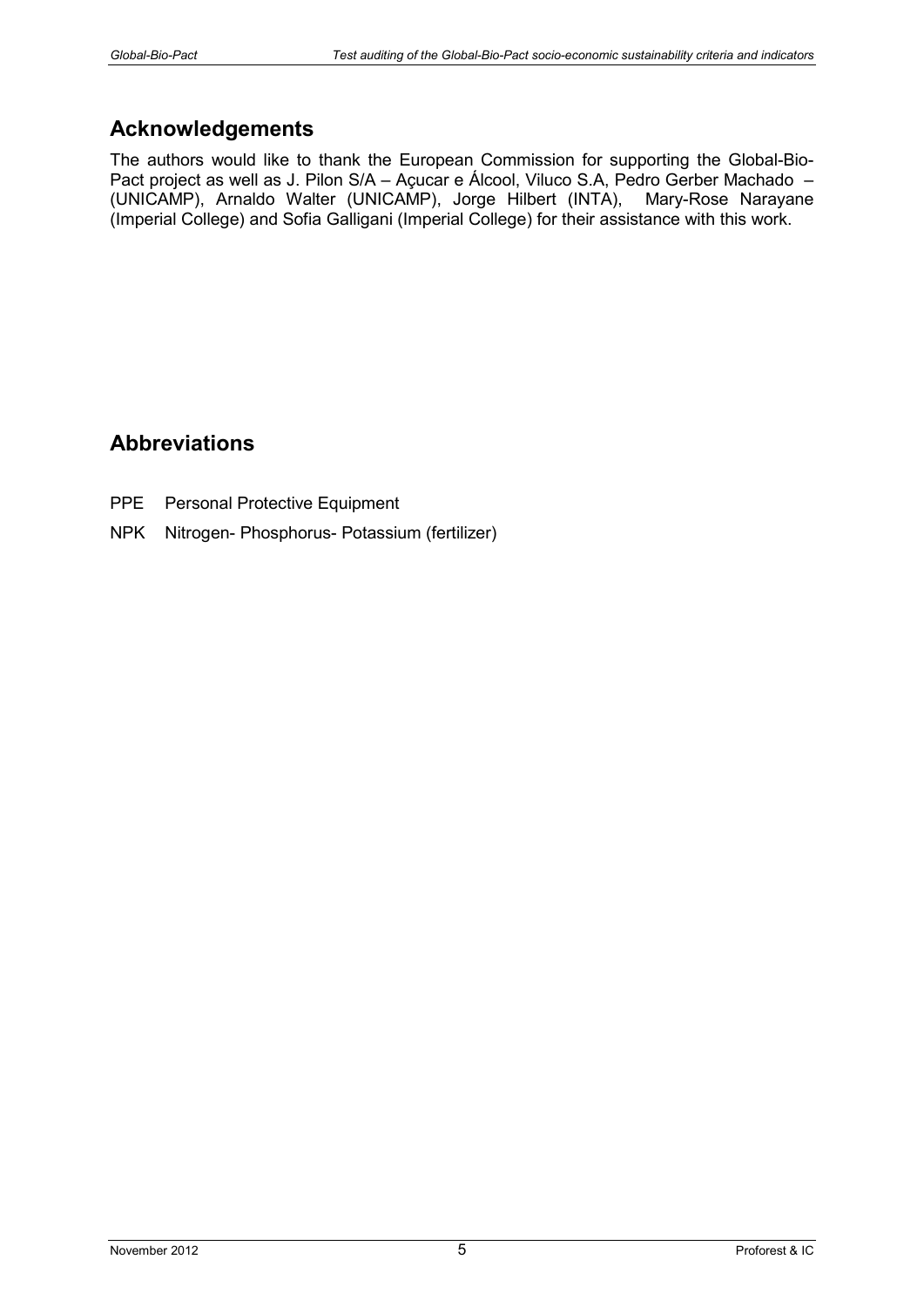# **Preface**

This report was elaborated in the framework of the Global-Bio-Pact project (Global Assessment of Biomass and Bioproduct Impacts on Socio-economics and Sustainability) which is supported by the European Commission's 7th Framework Programme for Research (FP7).

The main aim of Global-Bio-Pact is the improvement and harmonisation of global sustainability certification systems for biomass production, conversion systems and trade in order to prevent negative socio-economic impacts. A number of sustainability certification systems are already in place, but their main focus up to now is on environmental impacts such as greenhouse gas emissions or biodiversity.

One of the key components of Global-Bio-Pact is the description of socio-economic impacts in different countries to collect practical experience about socio-economic impacts of biofuels and bio¬products under different environmental, legal, social, and economic framework conditions.

The report "Global-Bio-Pact set of selected socioeconomic sustainability criteria and indicators" presented a set of indicators developed to measure socioeconomic impacts of biofuel and biomass production. This set was produced using the socio-economic sustainability criteria and indicators of previous tasks of the Global-Bio-Pact project and includes indicators related to local and national economy, economic sustainability, local communities, working conditions, and environmental impacts that could affect local communities.

The current report presents the results of two field tests of the indicators, carried out in Brazil and Argentina. The results show opportunities and limitations in the use of Global-Bio-Pact socioeconomic indicators to measure impacts of bioenergy production in the context of different countries, feedstocks and production models.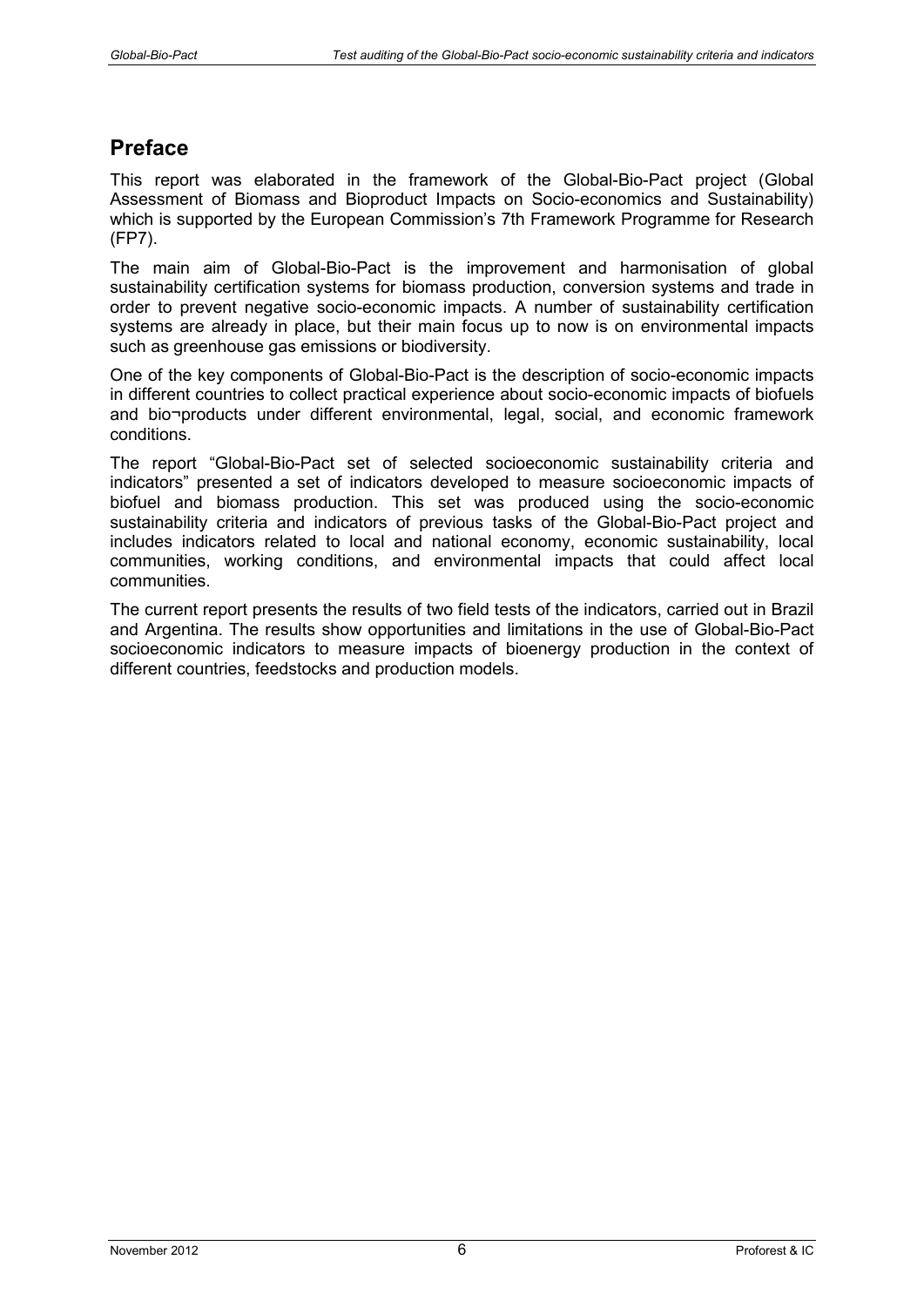# **Introduction**

A number of socioeconomic sustainability criteria and indicators were selected to be included in the "Global-Bio-Pact set of selected socioeconomic sustainability criteria and indicators". These indicators aim to measure socioeconomic impacts of biomass production and they cover a wide range of aspects related to socioeconomic sustainability, including contribution to local economy, working rights and conditions, health and safety, gender, land rights and conflicts, food security and a range of environmental impacts that could affect local communities.

To further develop and improve these indicators, it was considered essential to field test the set of indicators in different feedstocks, production models and geographical contexts. To this end, two case studies were selected for the field test of Global-Bio-Pact set of socioeconomic indicators. The field tests were carried out in two operations and surrounding communities. J. Pilon S/A – Açúcar e Álcool is a Brazilian sugarcane producer company in the town Cerquilho, in the state of São Paulo. J.Pilon S/A uses sugarcane to produce sugar and ethanol in its processing mill. Viluco S.A is an Argentinean agroindustrial company that that produces a number of crops, including soy that it uses for the production of soymeal and biodiesel in its processing plant. Viluco S.A cultivates fields in the provinces of Tucumán, Salta, Santiago del Estero and Catamarca and has a processing plant in Santiago del Estero.

As a part of the field tests, both of the operations were asked to fill in a questionnaire that covered different aspects of the indicators. This was followed up with a visit to the facilities and selected agricultural fields of the two operations, during which key staff and a sample of employees were interviewed. The assessment team also visited surrounding communities and carried out community surveys to capture community perceptions of the impacts of the operations.

The aim of this report is to present the results of the two field tests. For each indicator includes the report a summary of the data collected, followed by an assessment of the clarity, availability, relevance, measurability and temporal availability of each indicator. The report does not aim to compare the results obtained in the two different countries or subject the data into further analysis of the impacts of the specific operations.

# **Methodology**

# **Study sites**

# *J. Pilon S/A – Açúcar e Álcool*

J. Pilon S/A, is a Brazilian sugarcane producer company that owns sugarcane plantations and a sugar/ethanol mill in the town of Cerquilho, in the state of São Paulo. The company was founded in 1953. The company currently has 5 070.79 ha of own land under sugarcane production and they also produce sugarcane on 5 206.07 ha of rented land. They also have a processing mill that is used to produce both sugar and ethanol. As a by-product of the processing, the company also produces electricity and is energy auto sufficient. Between 40% and 50% of sugarcane processed in their mill originates from the lands of independent outgrowers.

### *Viluco S.A*

Viluco S.A is an Argentinean company Argentinean agroindustrial company that that produces soy, corn, wheat, sorghum and chick peas. The company produces crops on 22 fields located in the norhestern Argentina, in the provinces of Tucumán, Salta, Santiago del Estero and Catamarca. The company has 25170 ha of own land and 10 000 ha of rented land. In addition to the agricultural fields, Viluco S.A has a soy crushing and biodiesel plant in the town of Frias, Santiago del Estero. The plant started its operation in 2010 and 2011 was the first full year of operation for the plant. The soybean crushing and biodiesel plants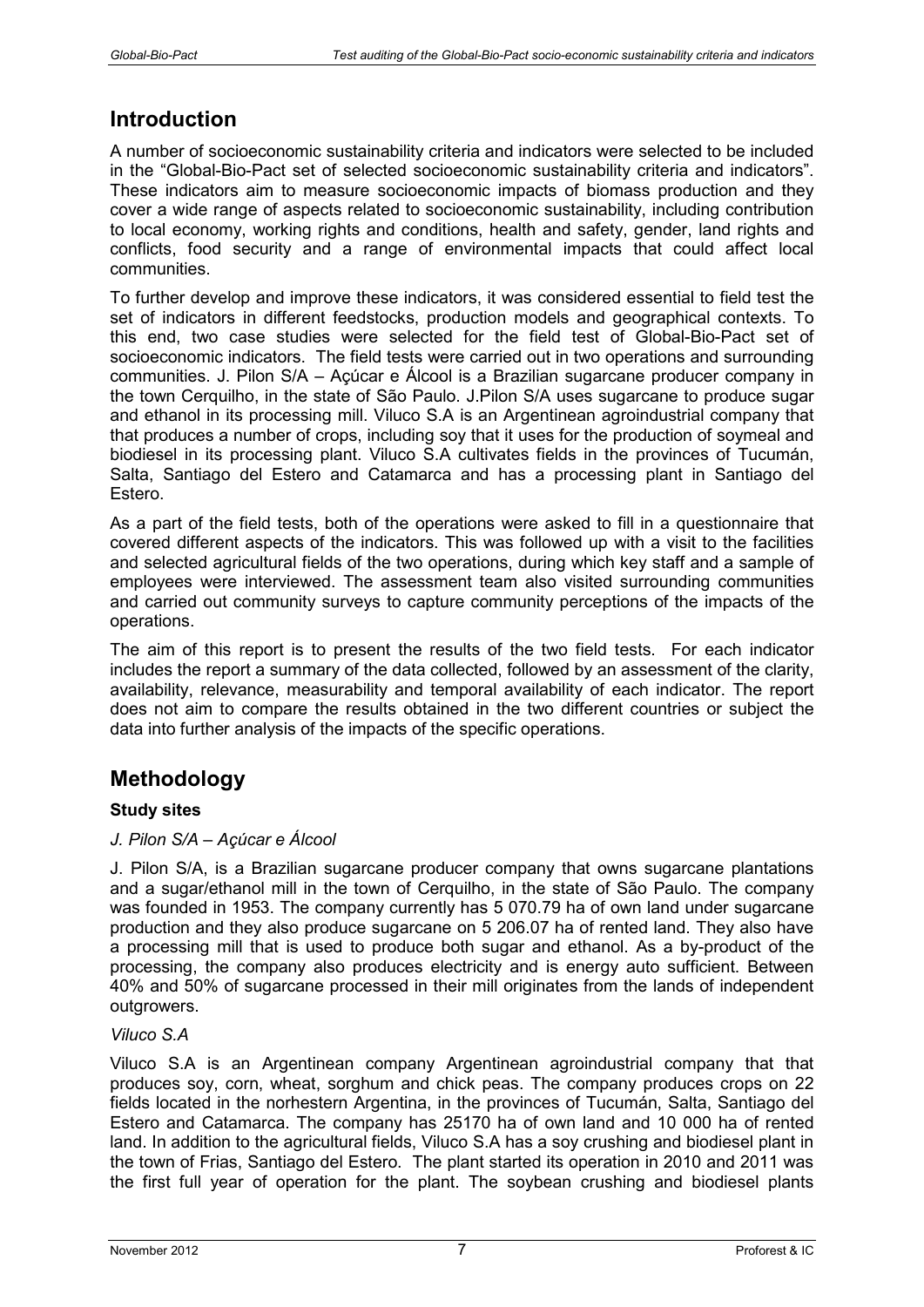produce soy flour, husks and biodiesel. Over 70% of the soybeans crushed in the plant are sourced from independent outgrowers. The plant also sources soy oil from other suppliers.

Viluco S.A is a part of a business group called Grupo Lucci. Apart from Viluco S.A the group includes three other companies that focus on production of lemon and lemon derivatives, livestock and sugarcane.

#### **Field test**

According to the Global-Bio-Pact set of indicators the indicators may be of qualitative or quantitative nature (see report "**Global-Bio-Pact set of selected socio-economic sustainability criteria and indicators"** on the project's website). The full set of indicators is included in Annex 1 of this document.

The set includes guidance on how to measure or monitor the indicator. Furthermore the guidance indicates possible sources of information for each indicator:

- Processing company or plantation (P)
- Government (G)
- Community (C)
- Non-Governmental Organisation (N)
- Worker (W)

The two operations were visited as a part of the field tests, the first visit was to J. Pilon S/A and the town of Cerquilho, Brazil on the 27-29th of June, 2012. The members of the field assessment team included: Anni Vuohelainen (Proforest), Rocio Diaz-Chavez (Imperial College), Pedro Gerber Machado (UNICAMP) and Mary-Rose Narayane (Imperial College).

The second visit was to Viluco S.A and the fields and communities in the province of Tucumán, as well as the industrial operations and community in the town of Frias, Santiago del Estero. This visit was carried out 12-14th of September, 2012. The members of the field assessment team included: Anni Vuohelainen (Proforest), Rocio Diaz-Chavez (Imperial College), Sofia Galligani (Imperial College) and Jorge Hilbert (INTA).

In the field assessments, the data from each operation was collected in four ways:

- A questionnaire was sent to both of the operations prior to the field visit. The questionnaire included different aspects related to the indicators. Staff in charge of diffferent areas of the operation filled in the questionnaire and sent it to the assessment team.
- A visit to the operations was carried out. During this visit, the assessment team completed the information sent by the operation via interviews with staff in charge of different areas of the operation (e.g. agricultural manager, human resources, quality manager)
- Fields, offices and processing facilities of the company were visited and questionnaires were applied to employees of the operations (see example of a worker questionnaire in Annex 2)
- Questionnaires were applied to outgrowers and contractor companies of the operations where possible, in some cases other stakeholders such as representatives of government or associations were also interviewed.
- Communities located in the vicinity of the operations were visited and community surveys were carried out (see Annex 2).

The number of surveys applied per case study is as follows: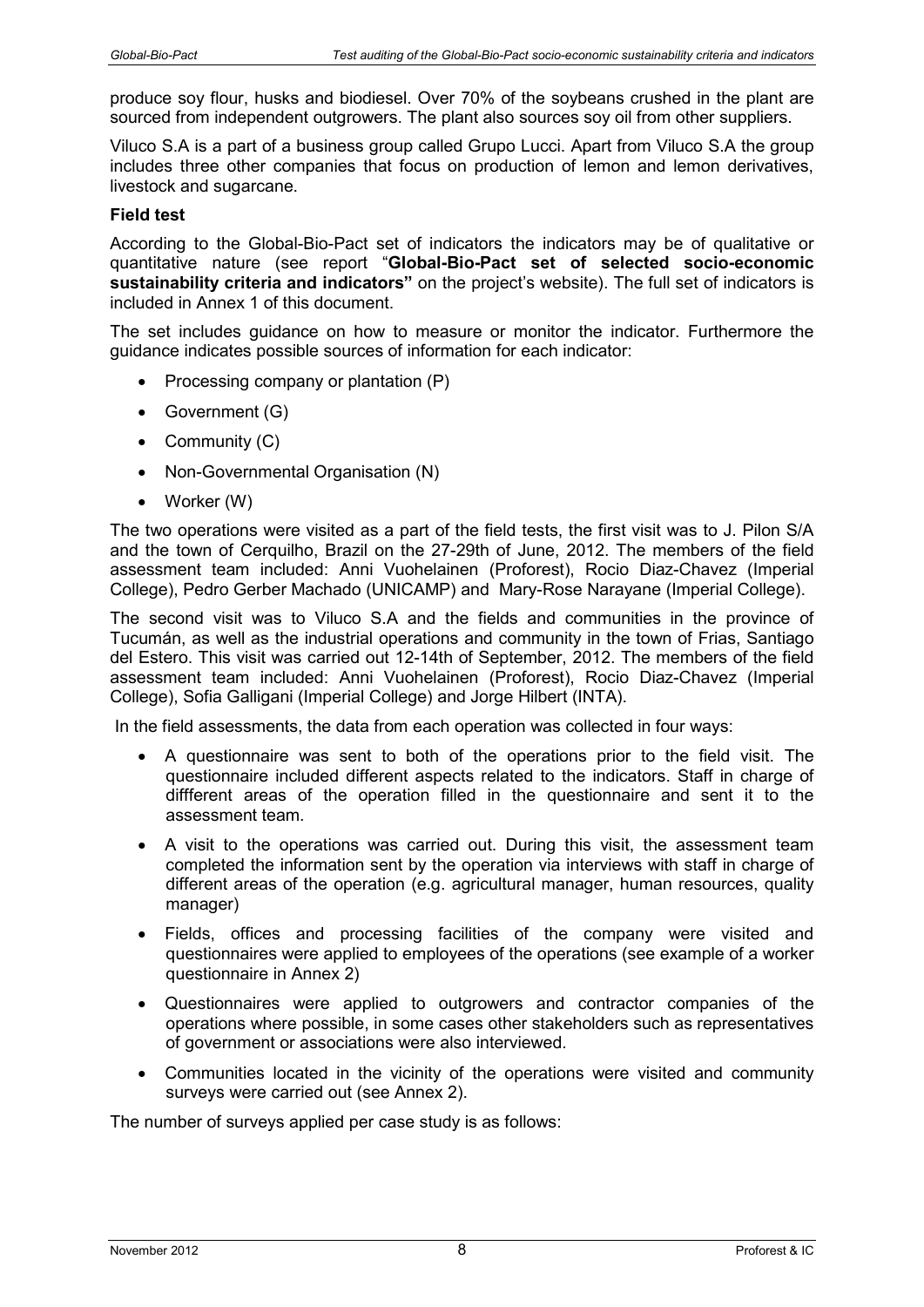| Type of survey                                 | J. Pilon S/A (Brazil) | Viluco S.A. (Argentina) |
|------------------------------------------------|-----------------------|-------------------------|
| workers                                        | 31                    | 30                      |
| community                                      | 40                    | 32                      |
| outgrowers                                     |                       |                         |
| Contractor companies                           |                       |                         |
| Associations and government<br>representatives |                       |                         |

For each indicator, the following section presents a summary for the information collected via different methods. The summary of the results is followed by an assessment of each indicator. The assessment is based on two sources: some of the interviewees were asked to evaluate the indicators they had been interviewed on and the assessment team evaluated each of the indicators based on their experience of the field test. Following criteria were used to assess the indicators:

- *Clarity –* Is the indicator clear in design and simple in format, is it easy to understand what is being measured?
- *Availability* Is the data readily available from the source of the information?
- *Relevance*  Is the indicator relevant for the socioeconomic impact that it aims to measure?
- *Measurability* Can the indicator be easily measured?
- *Temporal availability*  Is the information readily available from the specified time period?

Each indicator was graded on the scale of 1-5, where  $1 =$  poor,  $2 =$  fair,  $3 =$  good,  $4 =$  very good and 5 =excellent.

The report presents in the following section the information and the assessment for each one of the impacts of the Global-Bio-Pact set.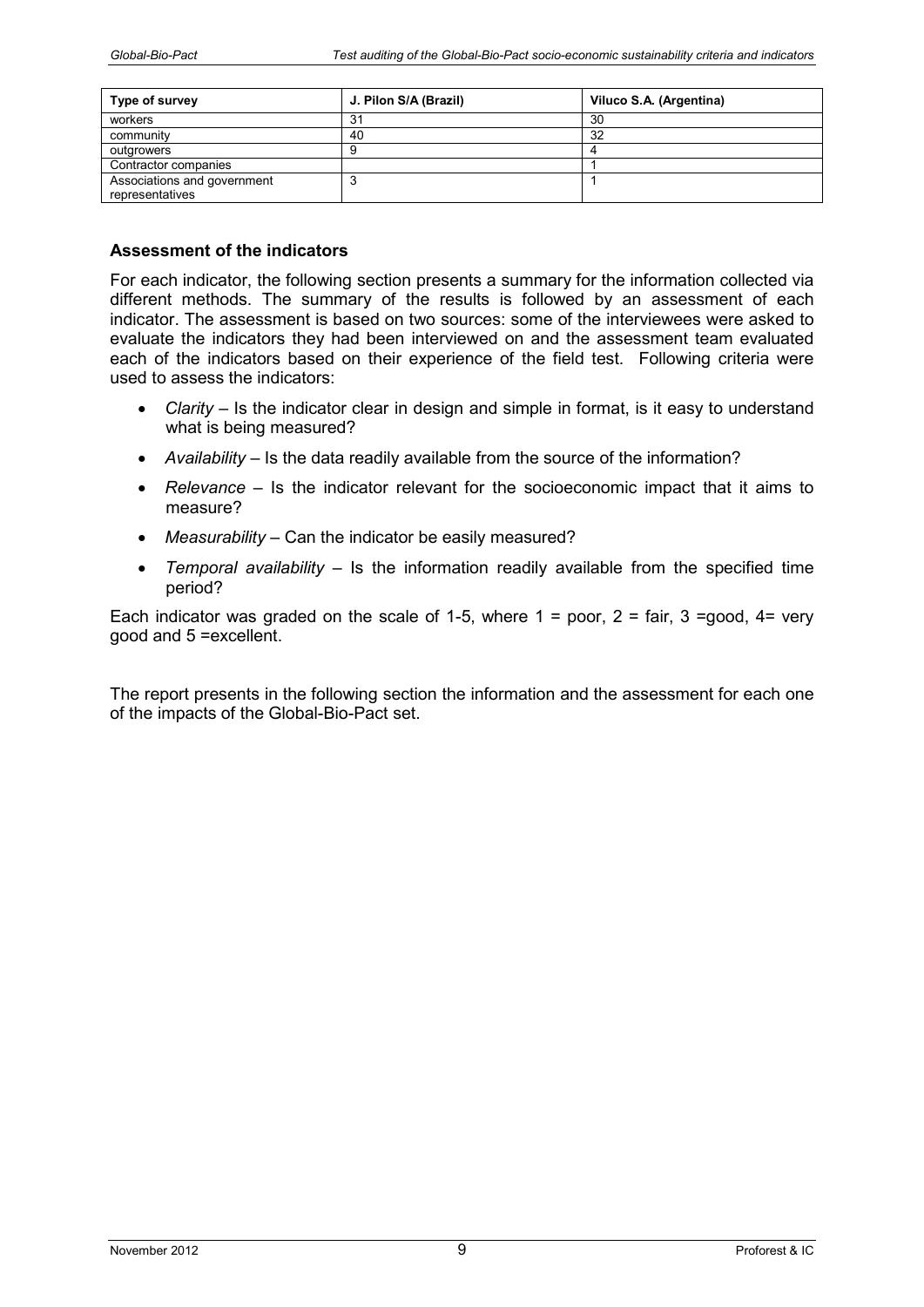# **1. Basic information**

The first five indicators relate to relevant basic information to be collected of the operations. For these indicators, information was collected about the name and location of the operation, the area under production and expansion of the production area, yield, annual production, certification and membership of sectorial associations.

# **1.1. Name and location**

*Results* 

| J. Pilon S/A (Brazil)                 | Viluco S.A. (Argentina)                                        |
|---------------------------------------|----------------------------------------------------------------|
| J. Pilon S/A – Açúcar e Alcool        | Biodiesel plant – Ruta 157 km 1052 Frías, Santiago del Estero  |
| Fazenda Santa Maria S/N               | Central office – Ruta 302 km 7, Cevil Pozo, Tucumán            |
| Bairro São Francisco.                 | Fields in the provinces of Tucumán, Salta, Santiago del Estero |
| Cerquilho, state of São Paulo, Brazil | and Catamarca                                                  |

### *Assessment of the criteria*

|                       | <b>Score</b> |
|-----------------------|--------------|
| Clarity               | 5            |
| Availability          | 5            |
| Relevance             | 5            |
| Measurability         | 5            |
| Temporal availability | 5            |

This basic information was readily available and easy to obtain by the assessment team.

# **1.2. Land area under cultivation**

#### *Results*

| J. Pilon S/A (Brazil)                                                                     | Viluco S.A. (Argentina)                                                                                                                                                                   |
|-------------------------------------------------------------------------------------------|-------------------------------------------------------------------------------------------------------------------------------------------------------------------------------------------|
| Own land: 5070.79 ha                                                                      | Own land: 25170                                                                                                                                                                           |
| Rented land: 5206.07                                                                      | Rented land: 10 000 ha                                                                                                                                                                    |
| Of this around 8000 ha is harvested annually                                              | 72.58% of the soybeans processed in the biodiesel plant are<br>purchased from independent producers, there is no                                                                          |
| Independent outgrowers: 6553.35 ha (harvested), total area<br>cultivated by them ~8000 ha | information about the exact land area farmed by them. The<br>plant also purchases crude soy oil from others, but the<br>information on the quantity of this was not available at the time |
| Total area harvested in the year $2011/2012 = 16830.21$ ha                                | of the visit.                                                                                                                                                                             |

*Assessment of the indicator* 

|                       | <b>Score</b> |
|-----------------------|--------------|
| Clarity               |              |
| Availability          | 3            |
| Relevance             | 5            |
| Measurability         | 3            |
| Temporal availability | 3            |

While information about the operations' own and rented land area was readily available for both operations, in the case of Viluco S/A, the operation purchased 90% of the soybeans it used from independent outgrowers. Since soybeans can be readily stored and transported for long distances before they reach the processing plant, the plants often have limited information and control over their outgrowers, which makes it difficult to obtain information about the agricultural operations of the outgrowers. It would also be important to make a distinction between the total area under production and the area that is harvested annually, as the total area harvested yearly typically varies, due to crop rotation and replanting (in the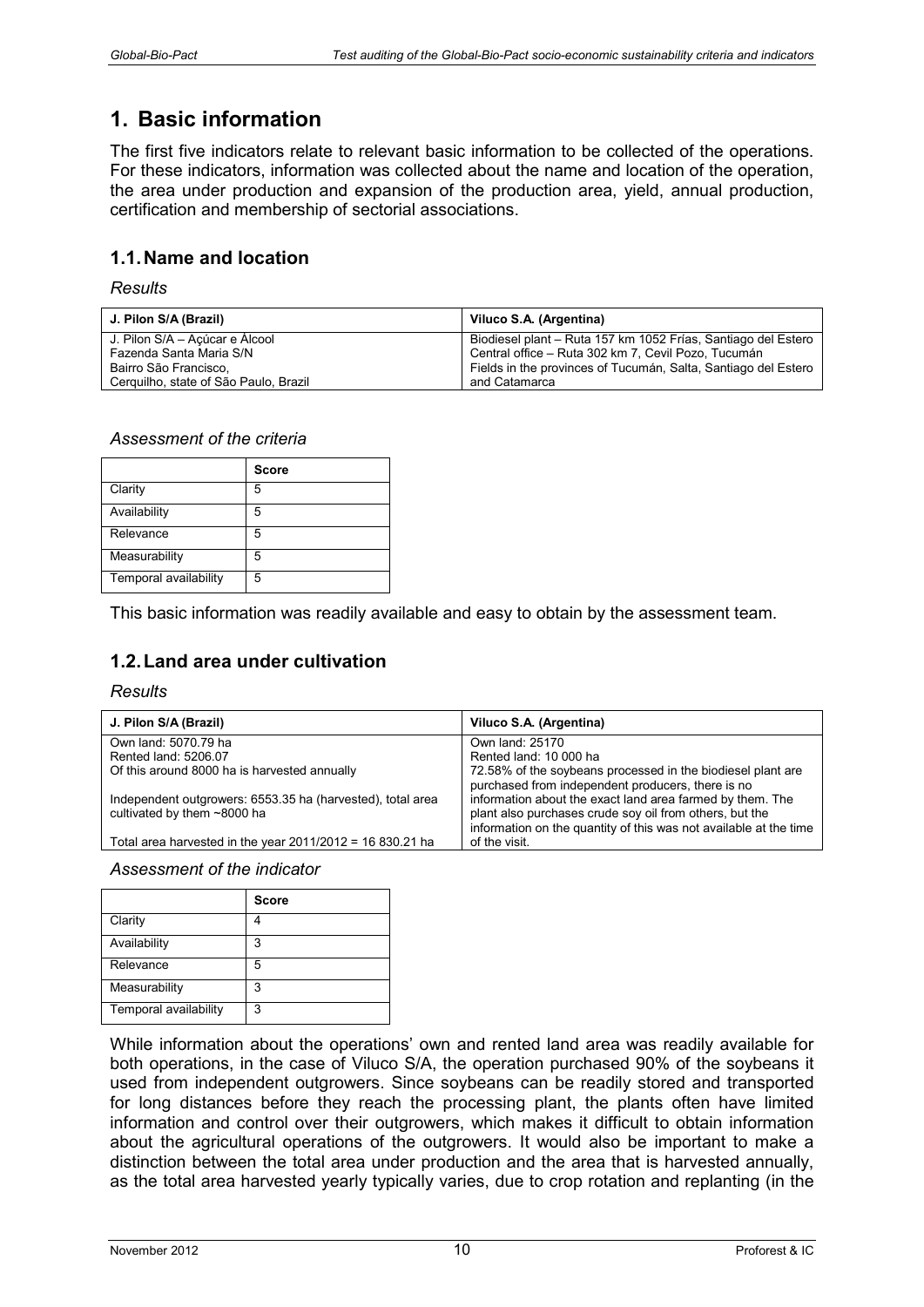case of sugarcane). It was not possible to obtain exact information about the previous 5 years in the case of J. Pilon, the biodiesel plant of Viluco S/A has only been in operation since 2010, so information was only collected from year 2011, as this was the first complete year of operation.

# **1.3. Expansion of land area**

*Results* 

|      | J. Pilon S/A (Brazil) |           |        | Viluco S.A. (Argentina)                                        |
|------|-----------------------|-----------|--------|----------------------------------------------------------------|
| Year | Own                   | Outgrower | Total  |                                                                |
|      | land                  |           |        |                                                                |
| 2007 | 216.56                | 372.10    | 588.66 | There has been no expansion of own/rented fields.              |
| 2008 |                       | 22.49     | 22.49  | Information is not available of the independent producers that |
| 2009 | 60.55                 |           | 60.55  | the company buys soybeans from.                                |
| 2010 | 195.22                | 112.02    | 307.24 |                                                                |
| 2011 | 209.66                | 214.30    | 423.96 |                                                                |

*Assessment of the indicator* 

|                       | <b>Score</b> |
|-----------------------|--------------|
| Clarity               | 5            |
| Availability          | 3            |
| Relevance             | 5            |
| Measurability         | 3            |
| Temporal availability | 3            |

While information about the operations' own and rented land area was readily available for both operations, in the case of Viluco S/A, the operation purchased 90% of the soybeans it used from independent outgrowers. Since soybeans can be readily stored and transported for long distances before they reach the processing plant, the plants often have limited information and control over their outgrowers, which makes it difficult to obtain information about the agricultural operations of the outgrowers. For soybean (and other annual crops) it would also be important assess the total area of the farm under crop production, as soybean is generally produced in crop rotation and the land area under soy production typically varies annually. This indicator was deemed particularly relevant, as many negative socioeconomic or environmental impacts can increase with expansion of land area under production.

# **1.4. Yield**

#### *Results*

| J. Pilon S/A (Brazil)                                                                                                      | Viluco S.A. (Argentina)    |
|----------------------------------------------------------------------------------------------------------------------------|----------------------------|
| $2007 = 91.88$ ton/ha<br>$2008 = 100.24$ ton/ha<br>$2009 = 95.94$ ton/ha<br>$2010 = 75.34$ ton/ha<br>$2011 = 80.59$ ton/ha | 3 t/ha (own/rented fields) |

#### *Assessment of the indicator*

|                       | <b>Score</b> |
|-----------------------|--------------|
| Clarity               | 5            |
| Availability          | 5            |
| Relevance             | 5            |
| Measurability         | 5            |
| Temporal availability | 5            |

Information about average yields was readily available. While some outgrowers were interviewed as a part of the assessment, it might be interesting to also collect information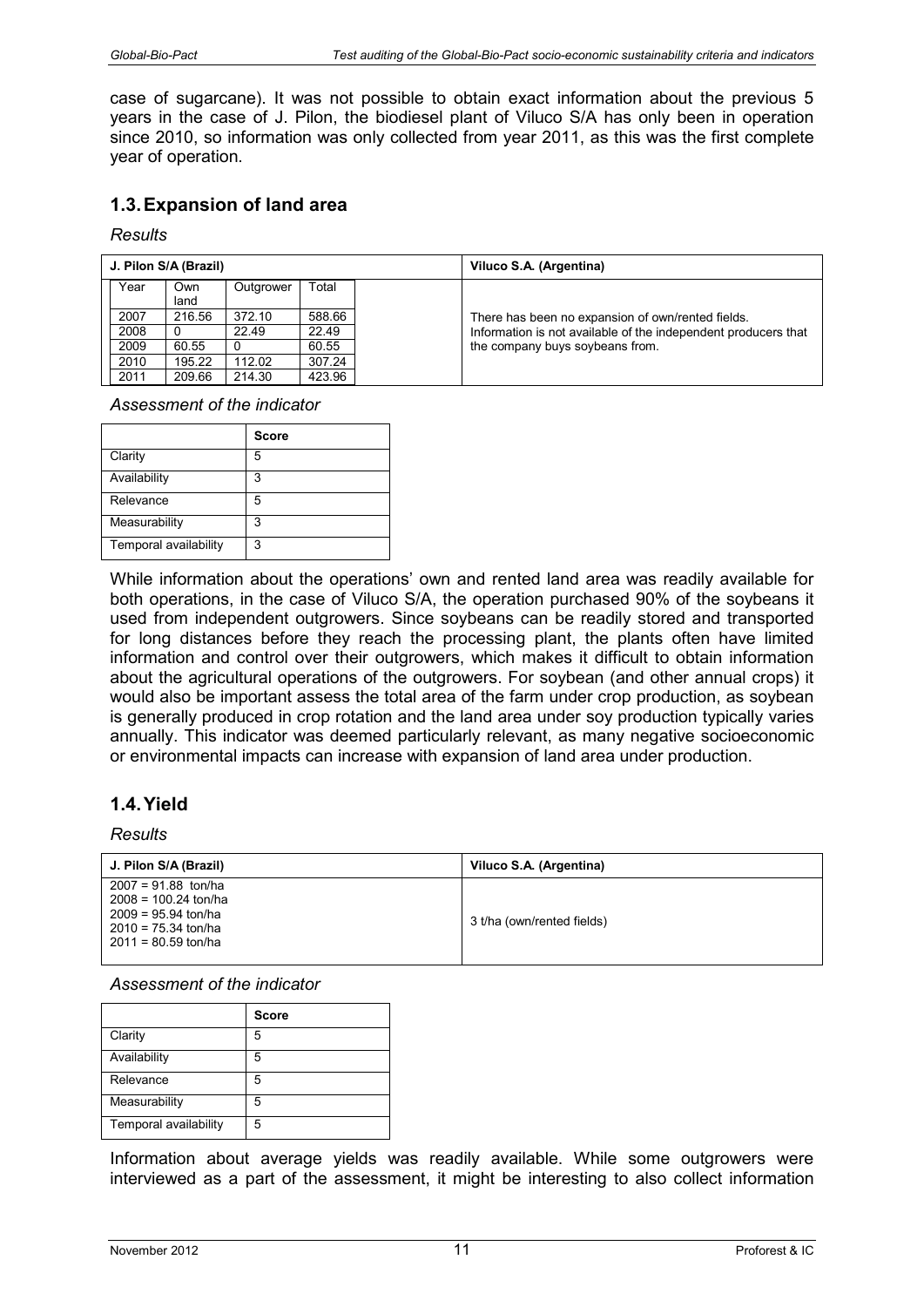separately about average yields for all of the outgrowers, as these may be lower than that for areas managed by a larger company.

# **1.5. Annual production**

#### *Results*

| J. Pilon S/A (Brazil)                                                                                                                                                                                                                                                                                                                                                                                                                                                                                                                                                                                                                                                                                                                            | Viluco S.A. (Argentina)                                                                                                                                                                                                                                                                                                                                                                          |
|--------------------------------------------------------------------------------------------------------------------------------------------------------------------------------------------------------------------------------------------------------------------------------------------------------------------------------------------------------------------------------------------------------------------------------------------------------------------------------------------------------------------------------------------------------------------------------------------------------------------------------------------------------------------------------------------------------------------------------------------------|--------------------------------------------------------------------------------------------------------------------------------------------------------------------------------------------------------------------------------------------------------------------------------------------------------------------------------------------------------------------------------------------------|
| Harvest Sugarcane Sugar Anhydrous Hydrous<br>ethanol (I) ethanol (I)<br>(t)<br>(t)<br>2007/08 1,345,791<br>76,439 24,980,000 35,140,000<br>178.014122.630.000 143.140.000<br>2008/09 1.489,255<br>2009/10 1.425,783<br>73,515 16,840,000 38,330,000<br>72,815 10,710,000 32,670,000<br>2010/11 1.119,001<br>2011/12 1,265,836<br>85,148 18,010,000 31,650,000<br>As a by-product of the production process the mill produces<br>bagasse (residue remaining after the extraction of juice from<br>the crushed stalks of sugar cane). J. Pilon uses the bagasse<br>for production of electricity, and the mill is energy self-<br>sufficient. In 2011, the operation produced 316 459t bagasse<br>that was used for the production of electricity. | Harvest year 2010-2011:<br>580,794 t of soy were processed in the biodiesel plant - of this<br>421,515 t was purchased from outgrowers and approximately<br>105,500 t came from own production<br>The soy was used to produce:<br>413,600 t of flour<br>36,486 t of soybean husks<br>and<br>116,701 t of biodiesel<br>The first full year of operation of the processing plant was<br>2010-2011. |

#### *Assessment of the indicator*

|                       | <b>Score</b> |
|-----------------------|--------------|
| Clarity               | 5            |
| Availability          | 5            |
| Relevance             | 5            |
| Measurability         | 5            |
| Temporal availability | 5            |

Information about annual production was readily available, the only information that was not available, was the information about bagasse and electricity production previous to 2011. This indicator was considered very relevant as it can be linked to the other indicators to give a measure of impact per production unit.

# **1.6. Certification**

#### *Results*

| J. Pilon S/A (Brazil) | Viluco S.A. (Argentina)                                               |
|-----------------------|-----------------------------------------------------------------------|
| No certification      | Own and rented fields - RTRS<br>Plant – GMP (flour), ISCC (biodiesel) |
|                       | Two of Viluco's suppliers also reported having RTRS<br>certification  |

#### *Assessment of the indicator*

|                       | <b>Score</b> |
|-----------------------|--------------|
| Clarity               | 5            |
| Availability          | 5            |
| Relevance             | 5            |
| Measurability         | 5            |
| Temporal availability | 5            |

This information was readily available from both of the operations. It is relevant, as the indicators could be used to assess impacts of certification in the future.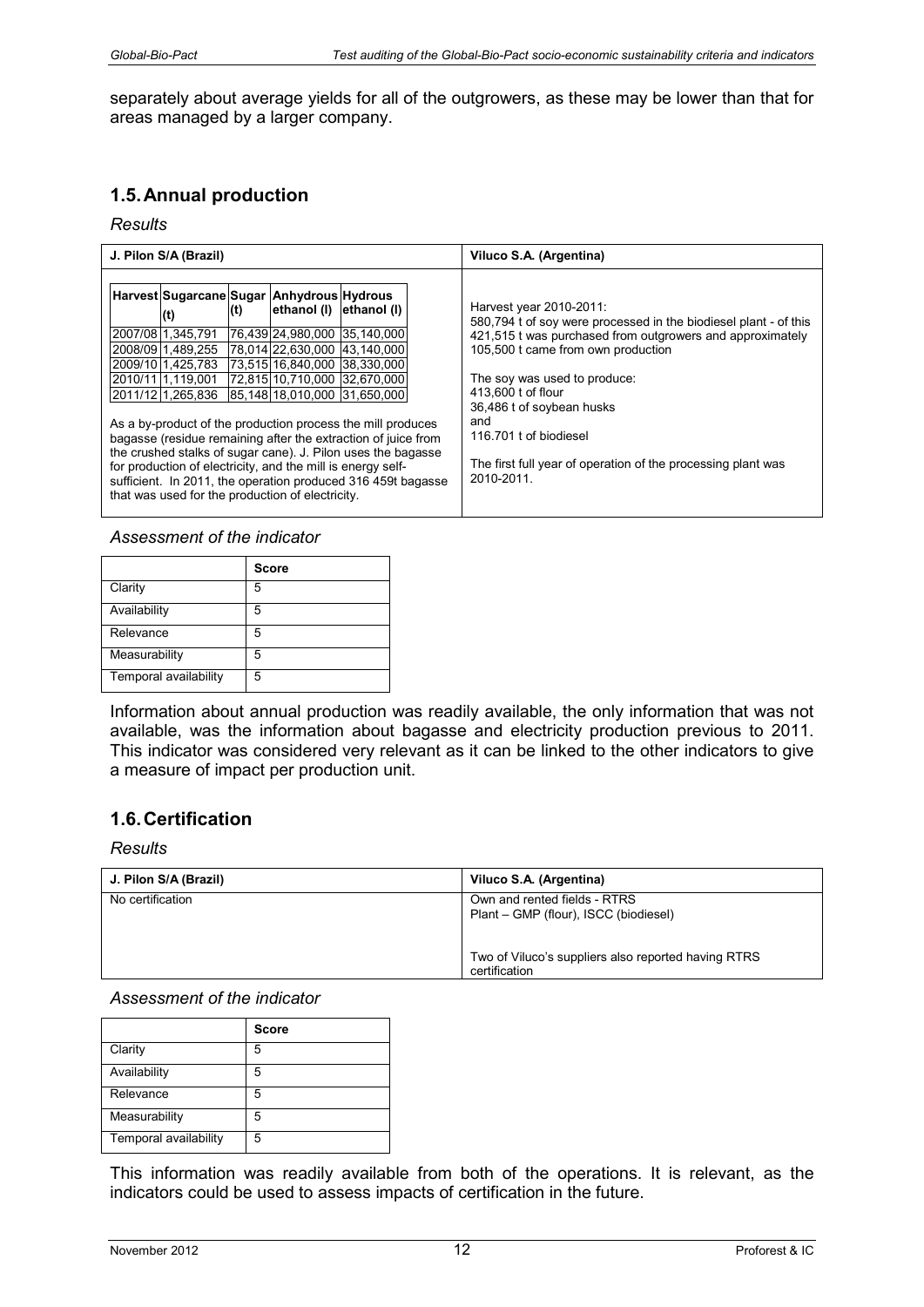# **1.7. Membership of sectorial associations**

*Results* 

| J. Pilon S/A (Brazil)                              | Viluco S.A. (Argentina)                           |
|----------------------------------------------------|---------------------------------------------------|
| UNICA - Brazilian Sugarcane Industry Association   | CREA la Cocha - Producers' organization           |
| São Paulo state's sugarcane producers' cooperative | Aapresid – Argentine No-till farmers' Association |

*Assessment of the indicator* 

|                       | <b>Score</b> |
|-----------------------|--------------|
| Clarity               | 5            |
| Availability          | 5            |
| Relevance             | 5            |
| Measurability         | 5            |
| Temporal availability | 5            |

This information was readily available from both of the operations.

# **2. Socioeconomic indicators**

The socioeconomic indicators relate to economic sustainability and impacts of the production, impacts on local communities, working conditions and rights, health and safety and food security.

# **2.1. Production cost**

#### *Results*

| J. Pilon S/A (Brazil) | Viluco S.A. (Argentina)                                                                         |
|-----------------------|-------------------------------------------------------------------------------------------------|
| Not available         | 255.79 EUR/ton of soy<br>(processing plant, including cost of soy purchased from<br>outgrowers) |
|                       | 24.93 EUR/ton of soy<br>(own agricultural production)                                           |

*Assessment of the indicator* 

|                       | <b>Score</b> |
|-----------------------|--------------|
| Clarity               | 3            |
| Availability          | 3            |
| Relevance             | 3            |
| Measurability         | 5            |
| Temporal availability | 5            |

This information was not available at J.Pilon S/A. Viluco S/A was able to provide this information for both processing plant and their own agricultural production. It would be important to further refine this indicator to account for feedstock produced on own, rented and outgrowers land. Furthermore, it would be more useful to assess this value for a litre of biofuel, instead of quantity of feedstock. This value would account for the whole chain from agricultural production to processing. This indicator is relevant mainly in relation to the following indicator (value added), as the production cost alone does not give an indication of the economic profitability of the feedstock production.

### **2.2. Value added**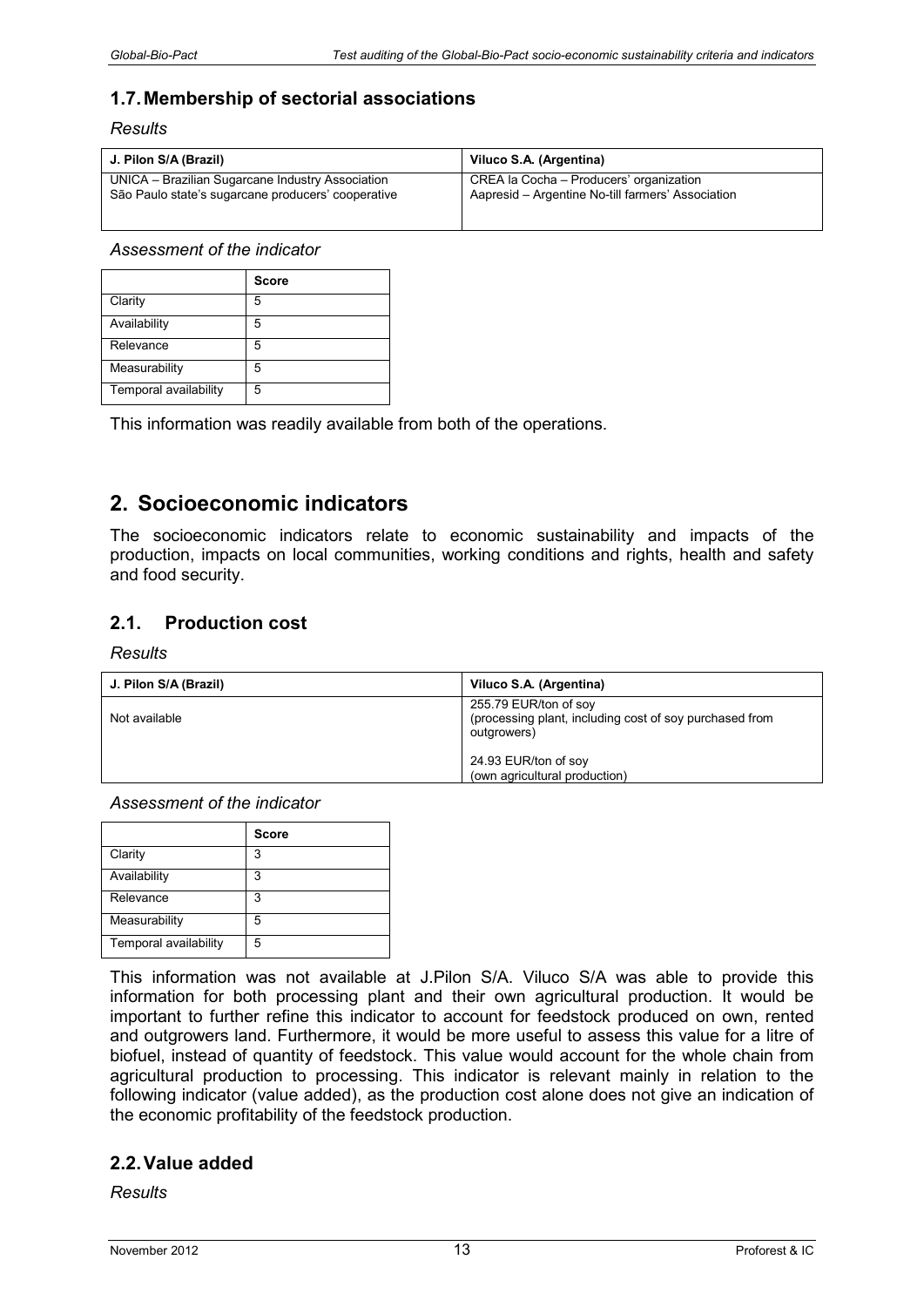| J. Pilon S/A (Brazil) | Viluco S.A. (Argentina) |
|-----------------------|-------------------------|
| Not available         | Not available           |

|                       | <b>Score</b> |
|-----------------------|--------------|
| Clarity               |              |
| Availability          |              |
| Relevance             | 5            |
| Measurability         | 5            |
| Temporal availability |              |

This information was not available at J.Pilon S/A. Viluco S/A was able to provide a significant amount of economic information, but this was not sufficient to estimate value added per ton of feedstock. This indicator was also not clear for people interviewed as a part of the assessment, as they were not familiar with the concept of value added. Further guidance should be given on the use of this indicator or this should be replaced with an economic indicator that is more familiar to agricultural operations. Confidentiality of data can also be an issue when assessing this information. This indicator is relevant as an indicator of economic profitability of the feedstock production, however the indicator could potentially be replace with another economic indicator.

# **2.3. Taxes/royalties paid to the government**

#### *Results*

|      | J. Pilon S/A (Brazil)         | Viluco S.A. (Argentina) |
|------|-------------------------------|-------------------------|
| Year | Payments to                   |                         |
|      | government (EUR) <sup>1</sup> |                         |
| 2007 | 3244349                       |                         |
| 2008 | 4254982                       |                         |
| 2009 | 6492280                       |                         |
| 2010 | 7169373                       |                         |
| 2011 | 9663339                       | Not available           |

*Assessment of the indicator* 

|                       | <b>Score</b> |
|-----------------------|--------------|
| Clarity               |              |
| Availability          |              |
| Relevance             | 5            |
| Measurability         | 5            |
| Temporal availability | 3            |

This indicator was not clear to the individuals interviewed and should be further clarified. It was not evident what type of contributions should be included in this and this should be further defined. The information was available at J.Pilon S/A. Viluco S/A was able to provide a table of legally mandated percentual employer contributions to social security, pension and other payments, but information of the total payments made for taxes, royalties etc. was not available at the time of the visit. This indicator is considered relevant as it gives an indication of the operation's financial contributions to public entities. However, distinction should be made between taxes and retentions and social security payments, as payments such as pensions are not a direct contribution to the country's public finances.

-

<sup>1</sup> Calculated as 1BRL=0.370 EUR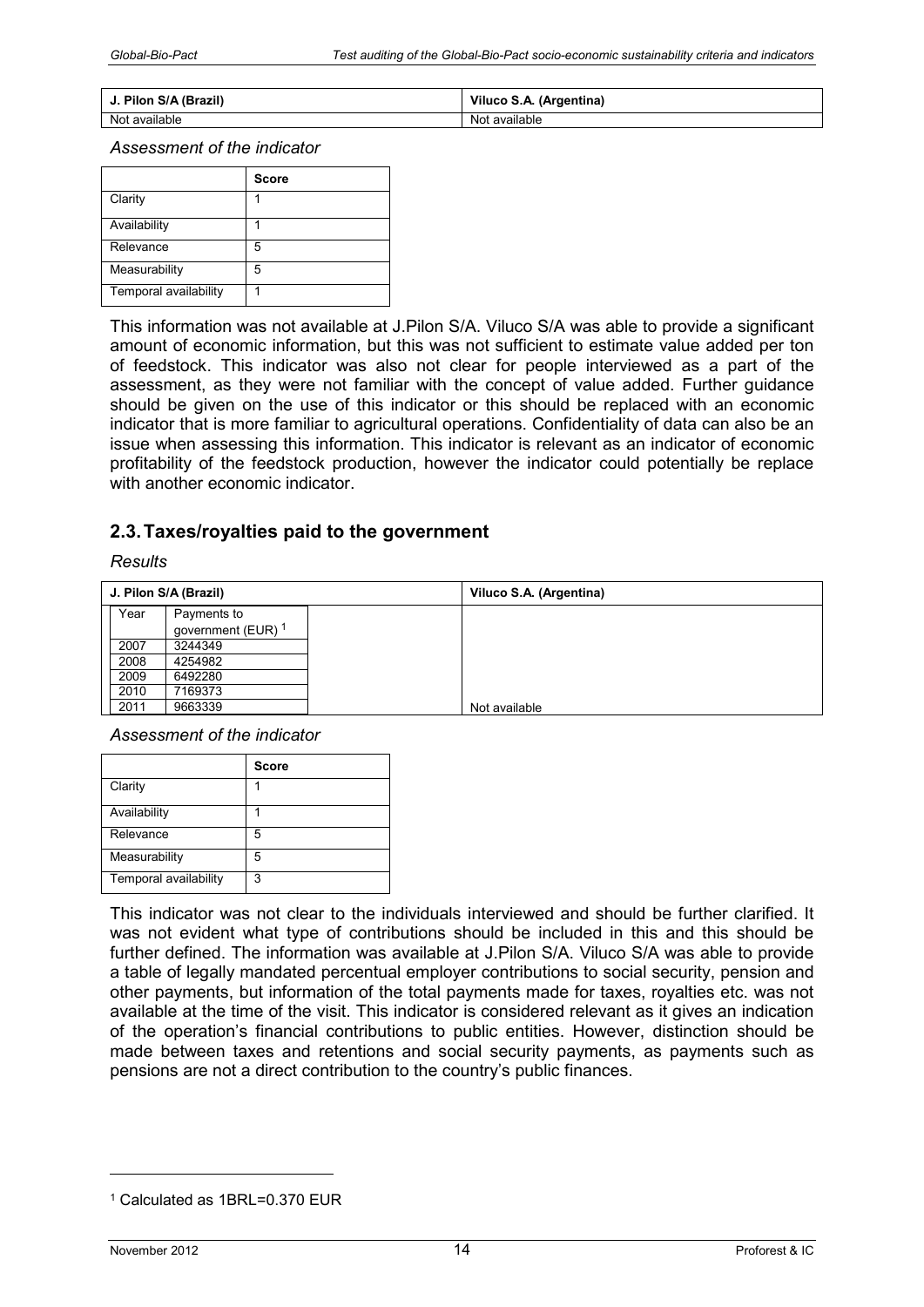# **2.4. Contributions made by the operation to allied industries in the local economy**

#### *Results*

| J. Pilon S/A (Brazil)                                     | Viluco S.A. (Argentina)               |
|-----------------------------------------------------------|---------------------------------------|
| Percentage of production costs paid to allied industries: | Biodiesel plant:                      |
| 65% sugarcane                                             | Production inputs: 7944541 EUR        |
| 35% other costs (inputs, maintenance, labour, etc.)       | Services from contractors: 822270 EUR |

*Assessment of the indicator* 

|                       | <b>Score</b> |
|-----------------------|--------------|
| Clarity               | 3            |
| Availability          | 3            |
| Relevance             | 5            |
| Measurability         | 5            |
| Temporal availability | 3            |

Both operations also gave information on costs of feedstock, which was not requested for this indicator. The information from J Pilon S/A also included labour costs, so information could not be obtained of the percentage paid to allied industries. In Viluco S/A the biodiesel plant and the production are managed by two different entities, which is why the production information was often not integrated with the information from the biodiesel plant. Therefore information about related to this indicator was only available from the biodiesel plant. Viluco did not provide information about labour costs, so the percentage of production costs could not be calculated.

Further guidance should be given on the calculation of production costs and allied industries should be defined more clearly, in order to obtain more useful information from this indicator.

# **2.5. Production farmed by smallholders or suppliers**

#### *Results*

| J. Pilon S/A (Brazil)              |             |           |                                                                                                                                  | Viluco S.A. (Argentina)                                                                  |
|------------------------------------|-------------|-----------|----------------------------------------------------------------------------------------------------------------------------------|------------------------------------------------------------------------------------------|
| $2007 = 48.9 %$                    |             |           |                                                                                                                                  |                                                                                          |
| $2008 = 50.9 %$<br>$2009 = 40.6 %$ |             |           |                                                                                                                                  |                                                                                          |
| $2010 = 45.9 \%$                   |             |           |                                                                                                                                  |                                                                                          |
| $2011 = 47.6 %$                    |             |           |                                                                                                                                  |                                                                                          |
| In average 150 suppliers/year      |             |           |                                                                                                                                  |                                                                                          |
| harvest to J Pilon:                |             |           | The survey applied to external growers of sugar cane in Brazil<br>showed that 2 of the out-growers (out of 9 surveys) sell their |                                                                                          |
| <b>Name</b>                        | Location    | Land area | <b>Production</b>                                                                                                                |                                                                                          |
| Jose<br>Henrique                   | Cerquilho   | 145.2 has | 9000 tons                                                                                                                        |                                                                                          |
| Julio Cesar                        | Porto Feliz | $50$ has  | 900 tons                                                                                                                         | 72.58% of the soy processed came from 242 independent<br>producers in the year 2010/2011 |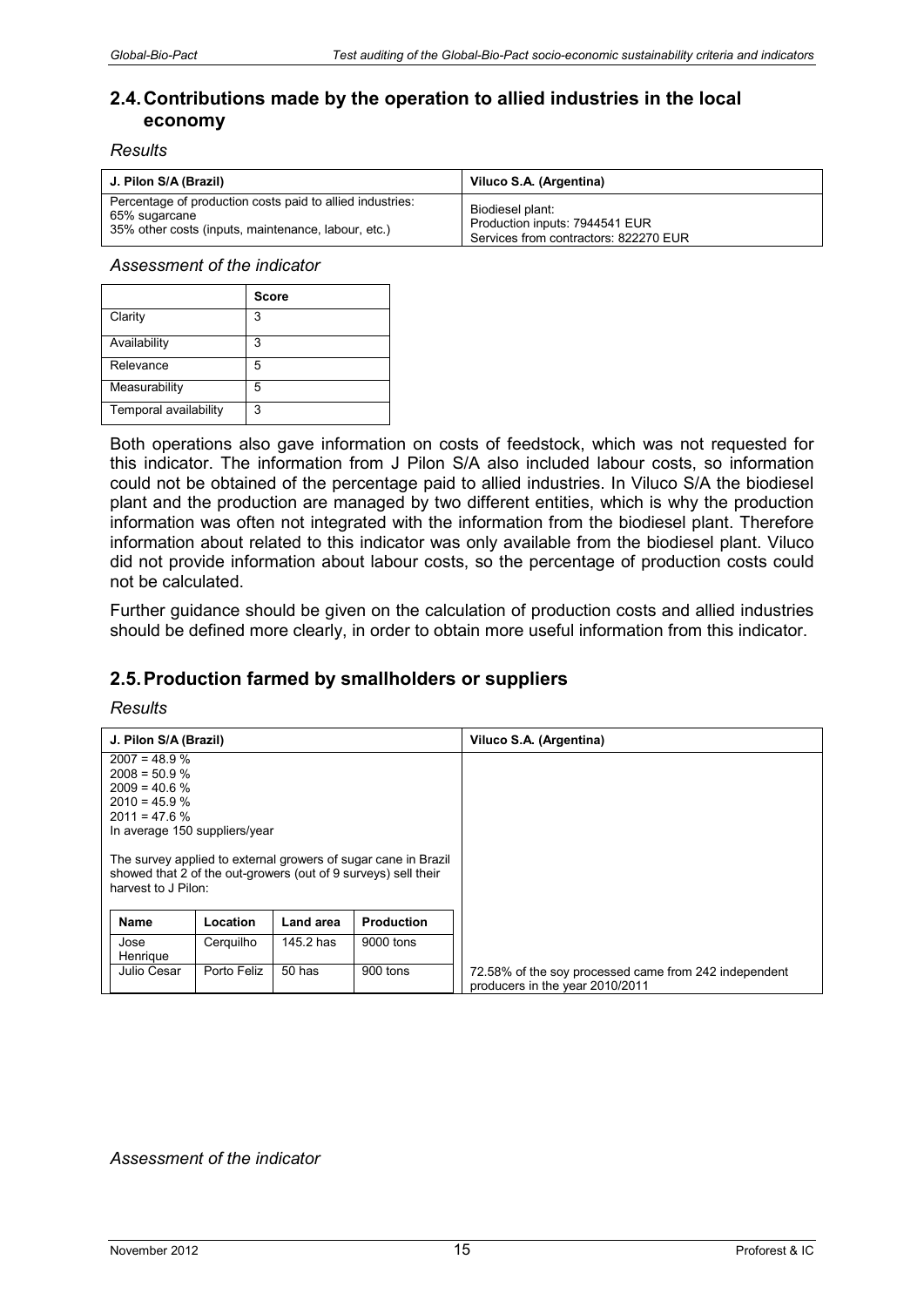|                       | <b>Score</b> |
|-----------------------|--------------|
| Clarity               | 5            |
| Availability          | 5            |
| Relevance             | 5            |
| Measurability         | 5            |
| Temporal availability | 5            |

This information was readily available from both of the companies. The indicator was clear, measurable and is relevant for estimating the contribution of outgrowers to the biofuel production.

### **2.6. Amount paid to smallholders and suppliers of feedstock**

*Results* 

| J. Pilon S/A (Brazil) |                               | Viluco S.A. (Argentina)  |
|-----------------------|-------------------------------|--------------------------|
| Year                  | Payments to                   | 71736863 EUR (2010-2011) |
|                       | outgrowers (EUR) <sup>2</sup> |                          |
| 2007                  | 8717200                       |                          |
| 2008                  | 10530200                      |                          |
| 2009                  | 9664400                       |                          |
| 2010                  | 10848400                      |                          |
| 2011                  | 15821200                      |                          |

*Assessment of the indicator* 

|                       | <b>Score</b> |
|-----------------------|--------------|
| Clarity               | 5            |
| Availability          | 5            |
| Relevance             | 5            |
| Measurability         | 5            |
| Temporal availability | 5            |

This information was readily available from both of the companies. The indicator was clear, measurable and is relevant for estimating the financial benefits obtained by outgrowers.

# **2.7. Employment**

*Results* 

| J. Pilon S/A (Brazil)                                    | Viluco S.A. (Argentina)                                                                                             |
|----------------------------------------------------------|---------------------------------------------------------------------------------------------------------------------|
| $2007 = 1021$                                            | Industrial sector: 230 people (permanent)                                                                           |
| $2008 = 1106$                                            | Agricultural sector: 50 people (permanent)                                                                          |
| $2009 = 1073$                                            | A total of 27 contractor companies are used for agricultural                                                        |
| $2010 = 1054$                                            | operations by Grupo Lucci (approximately 20 of them for crop                                                        |
| $2011 = 1024$                                            | production, the quantity of companies used for soy production                                                       |
|                                                          | was not available)                                                                                                  |
| In $2011$                                                |                                                                                                                     |
|                                                          | Two contractor companies were interviewed working for                                                               |
| Administration = 30                                      |                                                                                                                     |
| Agricultural sector = 731 (381 permanent workers and 350 |                                                                                                                     |
| temporary workers)                                       |                                                                                                                     |
| Industrial sector: $= 263$ (238 permanent workers e 25   |                                                                                                                     |
| temporary workers)                                       |                                                                                                                     |
|                                                          |                                                                                                                     |
| Temporary workers work 6 months a year                   |                                                                                                                     |
|                                                          | Viluco. The number of permanent jobs is reduced (2-6) and<br>the temporary workers vary from one region to another. |

*Assessment of the indicator* 

-

<sup>2</sup> Calculated as 1BRL=0.370 EUR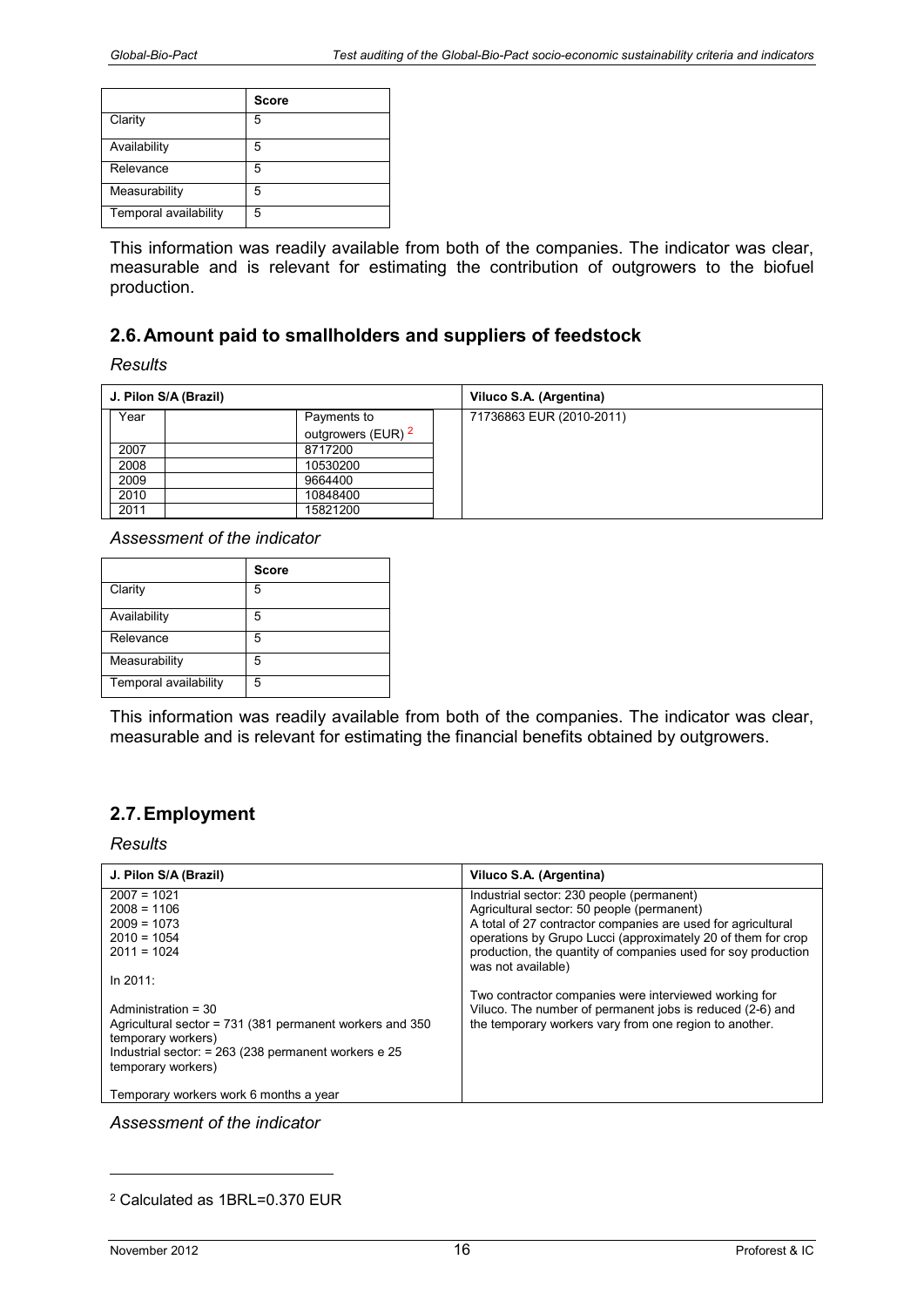|                       | <b>Score</b> |
|-----------------------|--------------|
| Clarity               | 3            |
| Availability          | 3            |
| Relevance             | 5            |
| Measurability         |              |
| Temporal availability | 5            |

This indicator requires both information about the number of employees and of man-days worked per year. While, the information about number of employees was readily available for both of the companies, the concept of man days was not clear to the respondents and neither of the operations had easily accessible records on total man-days worked. Therefore, it would be easier to establish the number of employees and the average number of months worked by temporary workers. It is also important to consider that most of the agricultural work in the Argentinean soy sector is carried out by independent contractors. The contractor companies work in different regions of Argentina and are not under direct control of the producer companies. This makes it difficult to obtain accurate information about the total impact each producer company has on employment creation. This indicator is considered relevant, as job creation can be one of the most significant socioeconomic impacts of biofuel production.

# **2.8. Ratio between local and migrant workers**

*Results* 



#### *Assessment of the indicator*

|                       | <b>Score</b> |
|-----------------------|--------------|
| Clarity               | 5            |
| Availability          | 5            |
| Relevance             | 5            |
| Measurability         | 5            |
| Temporal availability | 3            |

This information was easily obtainable from both of the operations and it was also easy to obtain this information form the workers interviewed. The information was only not available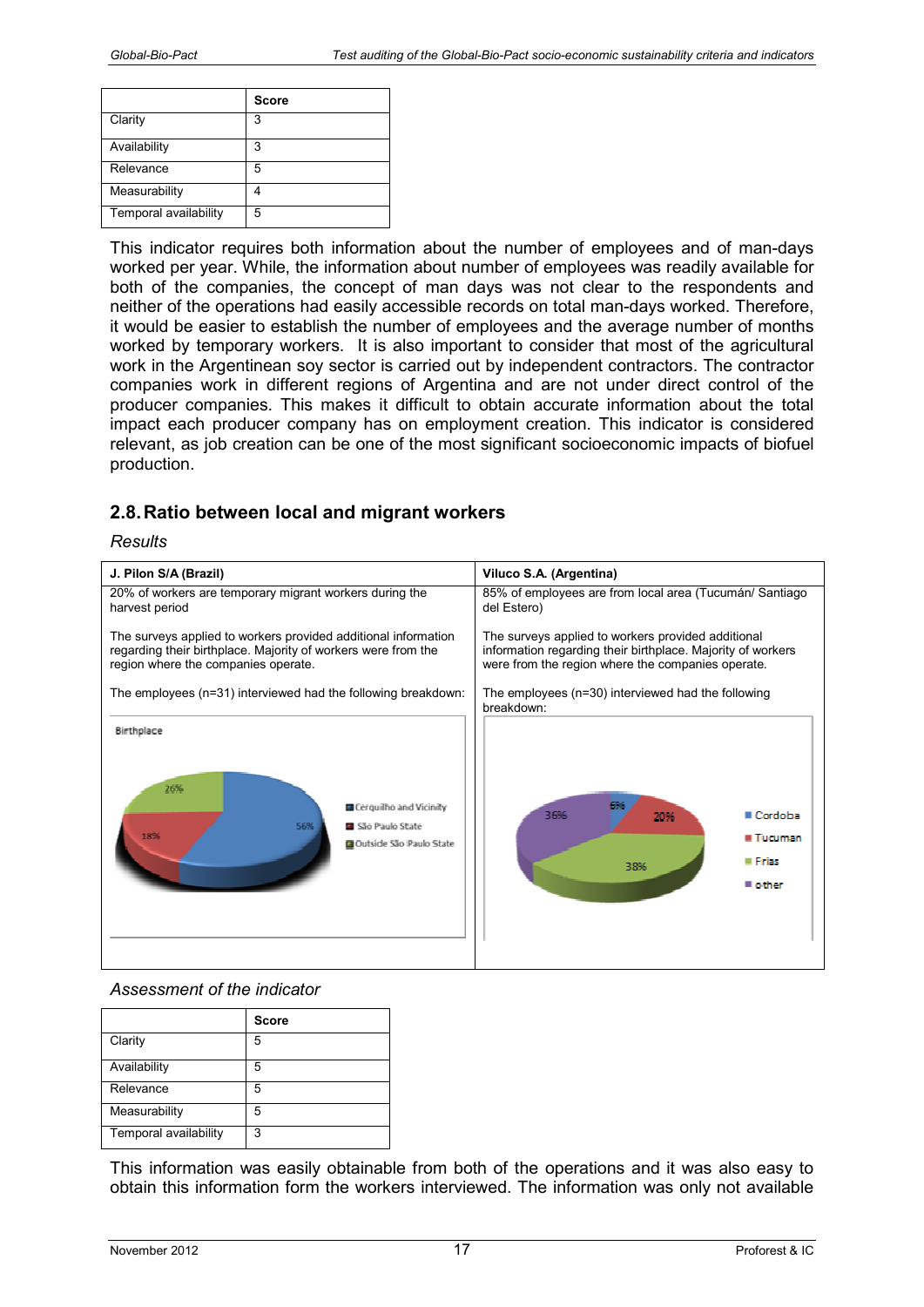for the contractor companies used by Viluco S/A. Accurate information about previous years was not available.

### **2.9. Percentage of permanent workers**

#### *Results*

| J. Pilon S/A (Brazil)                    | Viluco S.A. (Argentina)                                      |
|------------------------------------------|--------------------------------------------------------------|
| 63% of the workers have a fixed contract | 100% (contractor companies used for agricultural operations) |

#### *Assessment of the indicator*

|                       | <b>Score</b> |
|-----------------------|--------------|
| Clarity               | 5            |
| Availability          | 5            |
| Relevance             | 5            |
| Measurability         | 5            |
| Temporal availability | 3            |

This information was easily obtainable from both of the operations. The information was only not available for the contractor companies used by Viluco S/A. Accurate information about previous years was not available.

# **2.10. Provision of worker training**

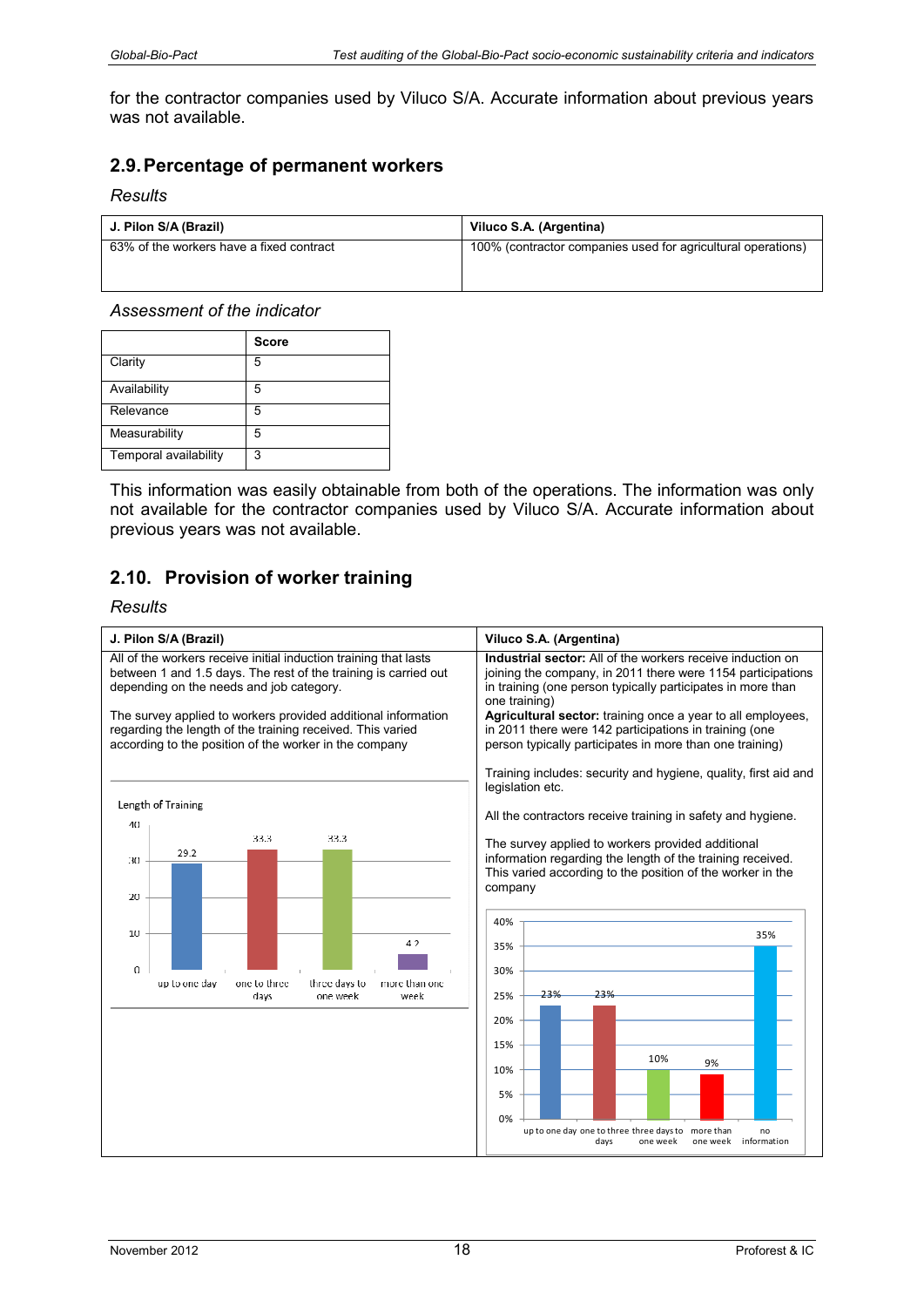|                       | <b>Score</b> |
|-----------------------|--------------|
| Clarity               | 5            |
| Availability          | 5            |
| Relevance             | 5            |
| Measurability         | 5            |
| Temporal availability | 3            |

This information was easily obtainable from both of the operations. The information was only not available for the contractor companies used by Viluco S/A. Accurate information about previous years was not available.

# **2.11. Community investment**

*Results* 

| J. Pilon S/A (Brazil)                                                                                                                                                                                                                                                   |                                                                 |  | Viluco S.A. (Argentina)                                                                                                            |
|-------------------------------------------------------------------------------------------------------------------------------------------------------------------------------------------------------------------------------------------------------------------------|-----------------------------------------------------------------|--|------------------------------------------------------------------------------------------------------------------------------------|
| Year                                                                                                                                                                                                                                                                    | Annual values for<br>community investment<br>(EUR) <sup>3</sup> |  | Grupo Lucci carries out community investment via 'Vicente<br>Lucci foundation' that had an annual budget of 725,337 EUR<br>in 2011 |
| 2010                                                                                                                                                                                                                                                                    | 1161                                                            |  |                                                                                                                                    |
| 2011                                                                                                                                                                                                                                                                    | 3167                                                            |  | The budget included operational and personnel costs,                                                                               |
| Jan-                                                                                                                                                                                                                                                                    | 2487                                                            |  | volunteer program, communication and community relations<br>program, organized visits to the biodiesel plant, educational          |
| May                                                                                                                                                                                                                                                                     |                                                                 |  | projects and donations to community organizations.                                                                                 |
| 2012                                                                                                                                                                                                                                                                    |                                                                 |  |                                                                                                                                    |
| These are monetary contributions to different community and<br>educational projects and events. In addition to these, the<br>company has contributed to community projects with in-kind<br>contributions, including, among others, land, labour and other<br>donations. |                                                                 |  |                                                                                                                                    |

#### *Assessment of the indicator*

|                       | <b>Score</b> |
|-----------------------|--------------|
| Clarity               | 5            |
| Availability          | 5            |
| Relevance             | 5            |
| Measurability         | 3            |
| Temporal availability | 3            |

While the concept of community investment was clear to all of the interviewees, there are some problems with this indicator. In the case of J.Pilon, the indicator only accurately captured monetary value of investment, although a qualitative description of in-kind contributions for community investment was also provided. Thus the monetary value does not necessarily accurately capture all of the community investment activities of the company. For Viluco S/A, the total budget of the Vicente Lucci foundation was given. While this is indicative of the amount that the company spends in community investment, it also included personnel and operational costs of the foundation. Furthermore, the Vicente Lucci foundation is ran by the Grupo Lucci, which owns a number of companies and agricultural operations. Thus it would be impossible to differentiate which amount of this budget originates from soy and biodiesel production.

# **2.12. Employee income**

*Results* 

-

<sup>3</sup> Calculated as 1BRL=0.370 EUR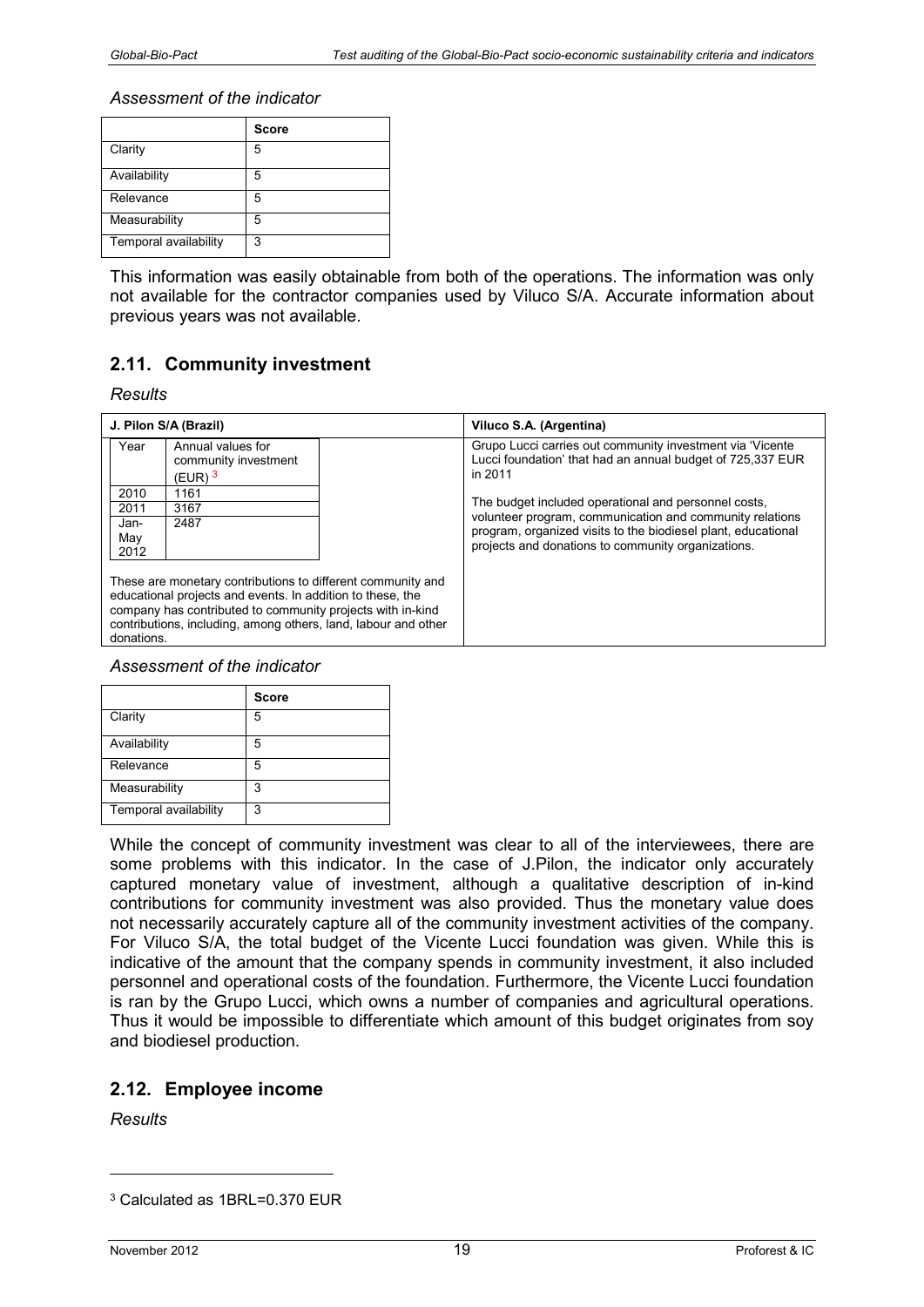| J. Pilon S/A (Brazil) |                                            | Viluco S.A. (Argentina)    |                                                                                                               |  |
|-----------------------|--------------------------------------------|----------------------------|---------------------------------------------------------------------------------------------------------------|--|
| 2011:                 |                                            | Industrial sector          |                                                                                                               |  |
|                       |                                            | Administrative             | 1695.47 EUR                                                                                                   |  |
| Sector                | Mean salary (EUR) 4                        | Storage                    | 1240.12 EUR                                                                                                   |  |
| Agricultural          | 421.87                                     | Crushing                   | 1844.45 EUR                                                                                                   |  |
| Administration        | 882.37                                     | <b>Biodiesel</b>           | 1829.71 EUR                                                                                                   |  |
| Industrial            | 501.75                                     | Origination                | 1902.84 EUR                                                                                                   |  |
|                       |                                            | Commercialisation          | 2649.77 EUR                                                                                                   |  |
|                       | The salaries increase by 5-10% every year. | Maintenance                | 1860.02 EUR                                                                                                   |  |
|                       |                                            | Laboratory                 | 1973.12 EUR                                                                                                   |  |
|                       |                                            | Assistants                 | 1130.13 EUR                                                                                                   |  |
|                       |                                            | <b>Agricultural sector</b> |                                                                                                               |  |
|                       |                                            | Foreman                    | 1148.88 EUR                                                                                                   |  |
|                       |                                            | Supervisor                 | 1160.60 EUR                                                                                                   |  |
|                       |                                            | <b>Tractor driver</b>      | 1614.87 EUR                                                                                                   |  |
|                       |                                            | Engineer                   | 1996.73 EUR                                                                                                   |  |
|                       |                                            | Farmworker                 | 537.44 EUR                                                                                                    |  |
|                       |                                            |                            | The employees also receive annual complementary salaries<br>(50% of the monthly salary) in June and December. |  |

|                       | <b>Score</b> |
|-----------------------|--------------|
| Clarity               | 5            |
| Availability          | 5            |
| Relevance             | 5            |
| Measurability         | 5            |
| Temporal availability | 3            |

This information was easily obtainable from both operations, however salary information was not available from previous years. The indicator is very relevant, as it gives information about the economic contribution to the workers of the operation, however this information should be linked to information about number of workers in different categories and minimum salaries of the country to better assess the economic impacts of the operations.

# **2.13. Employment benefits**

#### *Results*

| J. Pilon S/A (Brazil)                                                                                                  | Viluco S.A. (Argentina)                                                                                                                                                             |
|------------------------------------------------------------------------------------------------------------------------|-------------------------------------------------------------------------------------------------------------------------------------------------------------------------------------|
| The company provides close to 100 houses to the workers<br>depending on need and availability.                         | People in the agricultural sector receive housing, basic<br>services and satellite television without cost. If they do not<br>own a vehicle, they are also provided with transport. |
| The company provides transport to all of its workers.                                                                  |                                                                                                                                                                                     |
| Permanent workers receive free medical and dental care with<br>a 50% discount for exams and 40% discount on medicines. | The legally mandated benefits include: holidays, family<br>allowances (paid for marriage, pregnancy, maternity, birth,<br>adoption, disabled children and schooling of children).   |
| Temporary workers receive free medical care, exams and<br>medicines.                                                   |                                                                                                                                                                                     |
| The company also provides workers/their families with support<br>for funerals and educational supplies.                |                                                                                                                                                                                     |

#### *Assessment of the indicator*

|               | <b>Score</b> |
|---------------|--------------|
| Clarity       | 5            |
| Availability  | 5            |
| Relevance     | 5            |
| Measurability |              |

<sup>4</sup> Calculated as 1BRL=0.370 EUR

-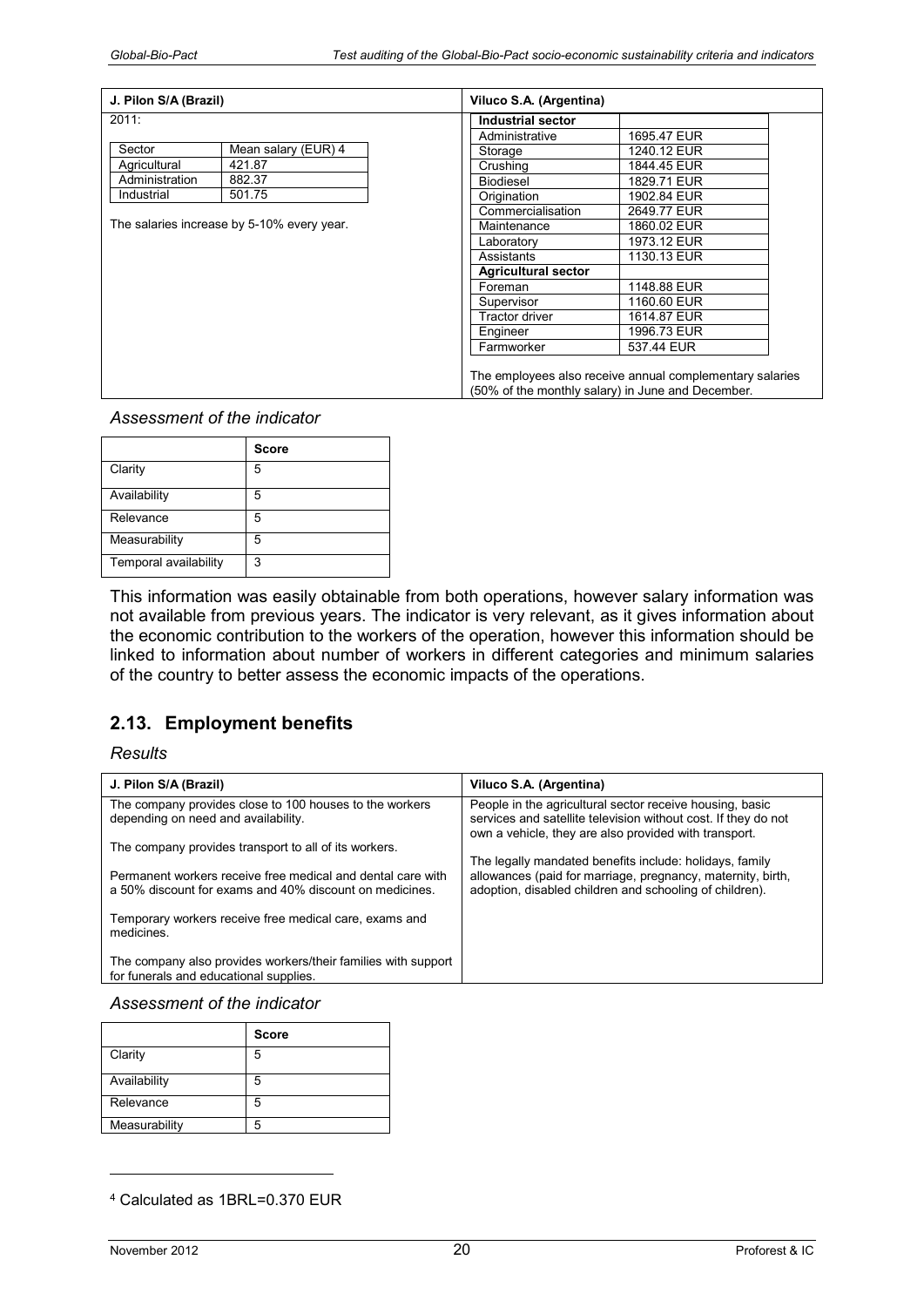Temporal availability 3

This information was easily obtainable from both operations. The indicator is very relevant, as it gives information about the additional benefits the company provides to their workers. This indicator should be evaluated in relation to the legally mandatory benefits in the producer country.

# **2.14. Income spent in basic needs**

#### *Results*



#### *Assessment of the indicator*

|                       | <b>Score</b> |
|-----------------------|--------------|
| Clarity               | 5            |
| Availability          |              |
| Relevance             | 5            |
| Measurability         | 3            |
| Temporal availability |              |

The indicator is important to understand the economic and well-being improvement of the workers. It is possible to gather the data through the survey but it should be better incorporated in the questionnaire with a higher level of clarity and detail. It was difficult for the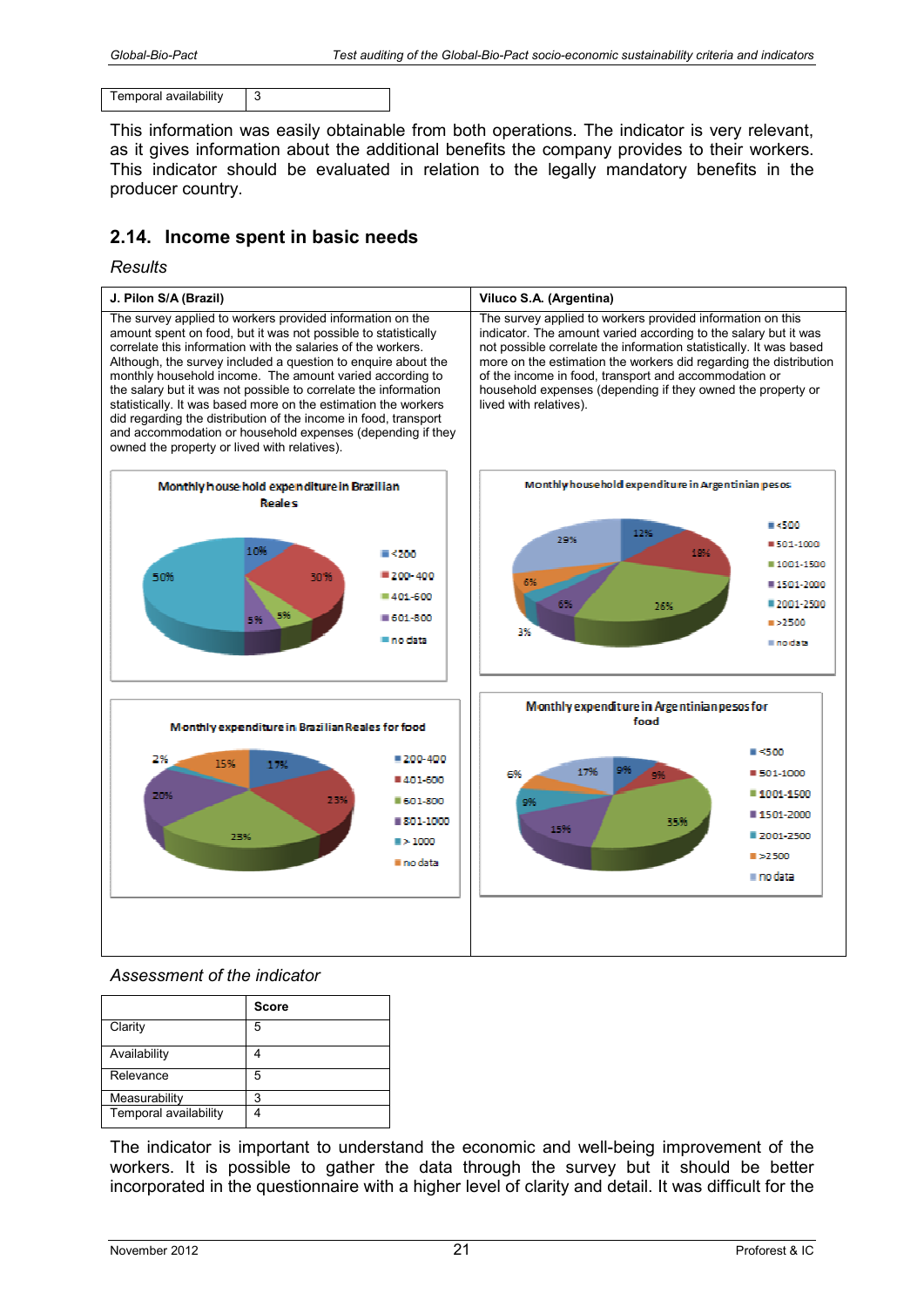workers to estimate the amount spent on the basic needs (food, transport, household expenses) in a monthly basis and some expressed per day or per week. These differences were also more evident according to the salary received by the worker. To be statistically valid a larger survey needs to be applied.

### **2.15. Hours of work**

#### *Results*

| J. Pilon S/A (Brazil)                            | Viluco S.A. (Argentina)                                                                                                                                              |
|--------------------------------------------------|----------------------------------------------------------------------------------------------------------------------------------------------------------------------|
| 8 hours/day. The employees may work extra hours. | 8 hours/day. The employees may work extra hours during<br>harvest and planting (max 12 hours a day), the employees are<br>given days off for the extra hours worked. |

#### *Assessment of the indicator*

|                       | <b>Score</b> |
|-----------------------|--------------|
| Clarity               |              |
| Availability          |              |
| Relevance             | 5            |
| Measurability         | 5            |
| Temporal availability |              |

While all of those interviewed stated that the average working hours were 8 hours of day, very little information could be obtained about the additional hours worked. Therefore, it would be useful to modify this indicator to include more information about the additional hours worked on peak time – i.e. maximum time worked in a week, or average additional hours worked.

# **2.16. Freedom of association**



*Assessment of the indicator*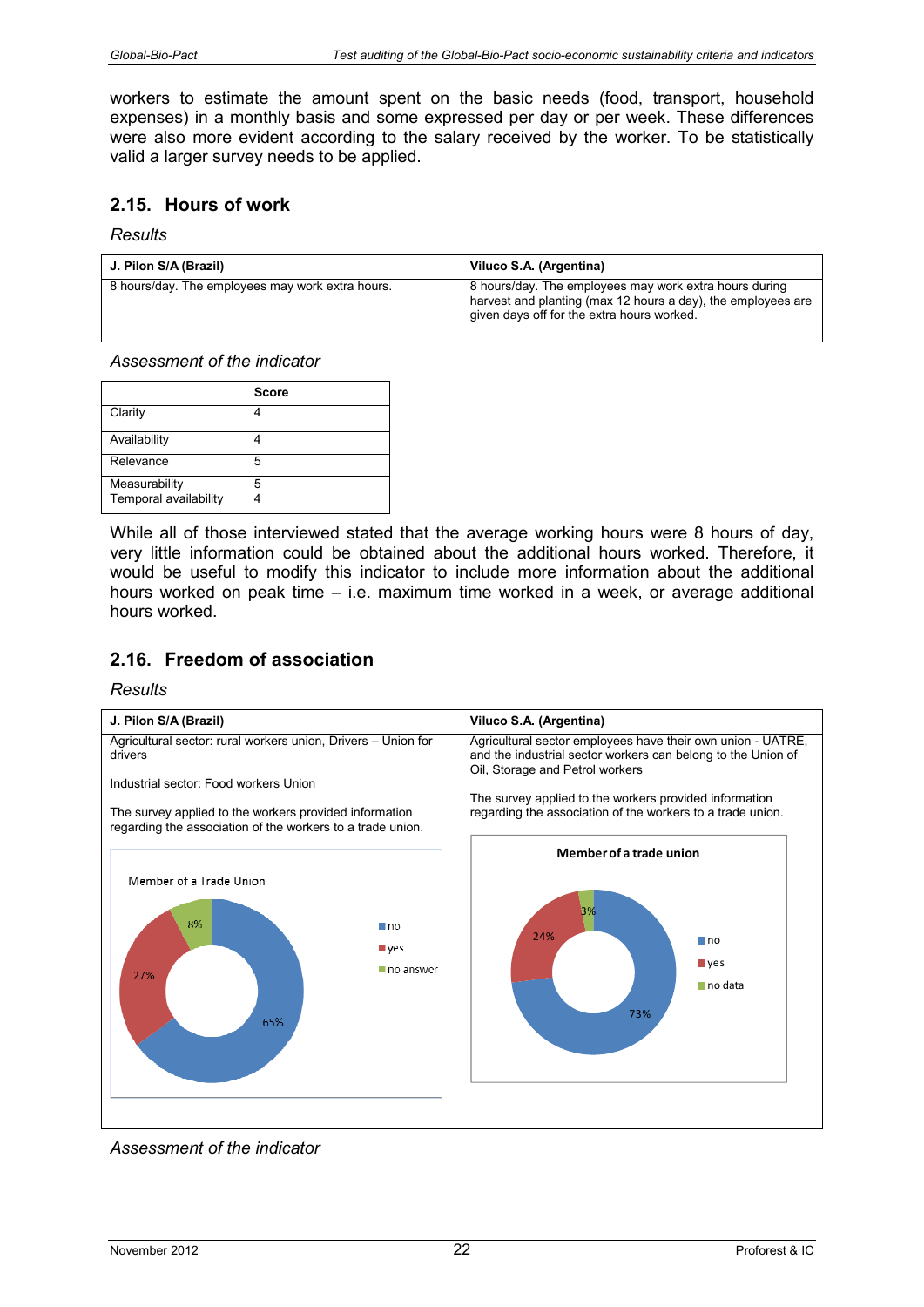|                       | <b>Score</b> |
|-----------------------|--------------|
| Clarity               | 5            |
| Availability          | 5            |
| Relevance             | 5            |
| Measurability         | 5            |
| Temporal availability | 3            |

This information was easily obtainable from both of the operations. The indicator is considered relevant because it is an indication of the workers' rights and ability to negotiate their salary and conditions.

# **2.17. Work related accidents and diseases**

#### *Results*

| J. Pilon S/A (Brazil)                                                                                                   | Viluco S.A. (Argentina)                                      |
|-------------------------------------------------------------------------------------------------------------------------|--------------------------------------------------------------|
| 2011:                                                                                                                   | 2011:                                                        |
| Number of accidents = $26$ (80% in the agricultural area)                                                               | Industrial sector:                                           |
| $0.072$ /day                                                                                                            | 13 accidents                                                 |
| (no information about the number of man days)                                                                           | 0.000227 accidents/man day/year                              |
| Number of accidents has reduced with training and control of<br>the use of PPEs Most of the accidents take place in the | Agricultural sector:                                         |
| agricultural sector, mainly in manual and mechanized cane<br>cutting.                                                   | 4 accidents<br>(no information about the number of man days) |

#### *Assessment of the indicator*

|                       | <b>Score</b> |
|-----------------------|--------------|
| Clarity               | 5            |
| Availability          | 3            |
| Relevance             | 5            |
| Measurability         | 5            |
| Temporal availability | 3            |

The information about number of work related accidents was readily available from both operations. J. Pilon could not provide information about the number of work related accidents per man day/ year. There was also no information about work related diseases. It might be useful to further define this information to include information about number of workers involved in accidents (from a total number of workers) or lost work days for accidents (for total number of work days). Limited information from previous years was available.

# **2.18. Personal protective equipment**

| J. Pilon S/A (Brazil)                                                                                                                                                                                                                                                                                                               | Viluco S.A. (Argentina)                                                                                                                                                                                                                                              |
|-------------------------------------------------------------------------------------------------------------------------------------------------------------------------------------------------------------------------------------------------------------------------------------------------------------------------------------|----------------------------------------------------------------------------------------------------------------------------------------------------------------------------------------------------------------------------------------------------------------------|
| The company supervises the use of PPEs, at times workers<br>have been found not using the PPEs, but this has been<br>reduced markedly.<br>The interviewees reported that times the workers did not use<br>protective glasses, but with increased supervision, accidents<br>caused by lack of protective eye wear have been reduced. | According to the company, all of the employees use adequate<br>personal protective equipment. No workers without adequate<br>equipment were seen in the operations.<br>During the visit to the operations, no workers were sighted not<br>wearing the adequate PPEs. |
| New workers receive a lecture on safety and use of PPEs.<br>there are also annual lectures.                                                                                                                                                                                                                                         |                                                                                                                                                                                                                                                                      |
| During the visit to the operations, no workers were sighted not<br>wearing the adequate PPEs.                                                                                                                                                                                                                                       |                                                                                                                                                                                                                                                                      |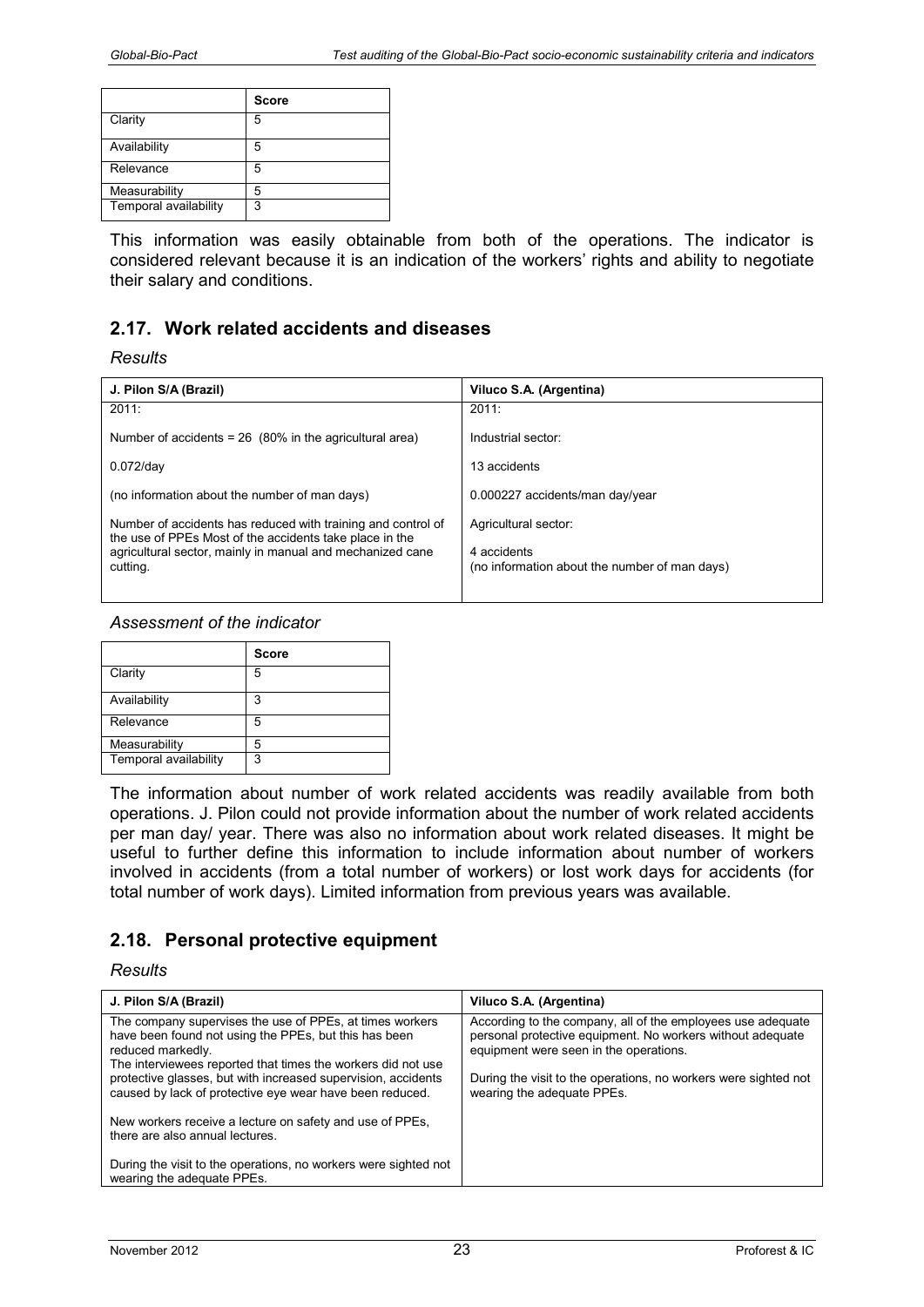|                       | <b>Score</b> |
|-----------------------|--------------|
| Clarity               |              |
| Availability          | 5            |
| Relevance             | 5            |
| Measurability         | 3            |
| Temporal availability | 3            |

It was difficult to obtain standardized quantitative information about this indicator, however qualitative responses were obtained from both operations and no employees were sighted not wearing the adequate personal protective equipment. In addition to this, it might be useful to interview workers about their use and understanding of PPEs.

# **2.19. OHS training**

#### *Results*

| J. Pilon S/A (Brazil)                                                                                                                                                                                                                                              | Viluco S.A. (Argentina)                                                                                                             |
|--------------------------------------------------------------------------------------------------------------------------------------------------------------------------------------------------------------------------------------------------------------------|-------------------------------------------------------------------------------------------------------------------------------------|
| Agricultural sector: There are annual lectures on cane cutting<br>and herbicide application.                                                                                                                                                                       | 245 people have received OSH training between 2011 and<br>2012. All of the staff of the staff of the plant receive OSH<br>training. |
| All of the workers receive induction training that includes<br>training on health and safety. The personnel in specialized<br>functions (as determined by the Brazilian Labour Law NR31,<br>receive annual/bi-annual training as determined by the<br>legislation. |                                                                                                                                     |

#### *Assessment of the indicator*

|                       | <b>Score</b> |
|-----------------------|--------------|
| Clarity               | 5            |
| Availability          | 5            |
| Relevance             | 5            |
| Measurability         | ц            |
| Temporal availability | 3            |

According to the operations, all of the staff receive training on occupational health and safety as a part of their induction training. This information was easily available from both of the operations.

# **2.20. Benefits created for women**

*Results* 

| J. Pilon S/A (Brazil)                                         | Viluco S.A. (Argentina)                                          |
|---------------------------------------------------------------|------------------------------------------------------------------|
| As defined in the worker legislation, female workers have a   | Legally mandated benefits: Maternity leave, hour/day for         |
| legal right to 120 days of maternity leave. Female workers do | breastfeeding (up to a year after birth of the child), maternity |
| not worked with pesticide application.                        | bonus (600 ARS $\sim$ 98 EUR)                                    |

|                       | <b>Score</b> |
|-----------------------|--------------|
| Clarity               | 3            |
| Availability          | 5            |
| Relevance             | 2            |
| Measurability         | 5            |
| Temporal availability | 3            |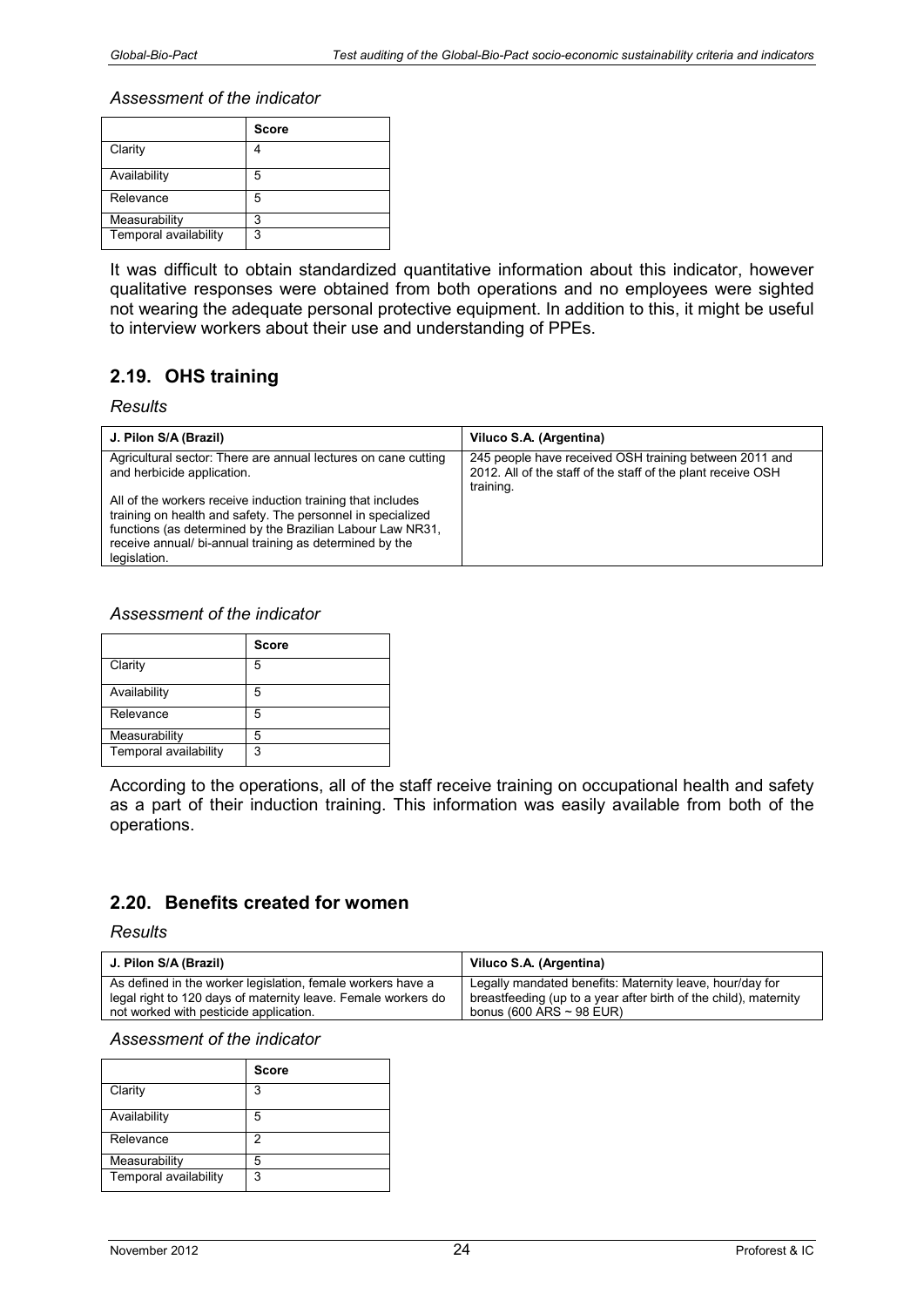It was not clear to the interviewees whether this indicator referred to legally mandated benefits or additional benefits. As both of the operations only reported legally mandated benefits (i.e. maternity leave), no additional benefits for women obtained from biofuel production could be observed. In the case of the two field tests this indicator was not, therefore, considered very relevant in terms of measuring socioeconomic sustainability. In fact, this indicator more accurately reports on women's reproductive rights and so the indicator could be modified to relate to reproductive rights, as opposed to employment benefits for women.

# **2.21. Legal title of land right**

#### *Results*

| J. Pilon S/A (Brazil)                                                                                      | Viluco S.A.                                                                                                                                                                     |
|------------------------------------------------------------------------------------------------------------|---------------------------------------------------------------------------------------------------------------------------------------------------------------------------------|
| According to the operation they hold legal title for all of their<br>own lands and this is not challenged. | According to the operation, they hold a legal title for all their<br>own lands and this is not challenged. Only one farms is rented<br>and there is a rental contract for this. |

*Assessment of the indicator* 

|                       | <b>Score</b> |
|-----------------------|--------------|
| Clarity               | 5            |
| Availability          | 3            |
| Relevance             | 5            |
| Measurability         | 5            |
| Temporal availability |              |

This indicator was clear to all of the respondents. Both of the operations were located in an area with very established land use and no evidence of unclear land rights could be encountered in the interviews with the company employees or communities. It was not possible to view the documents of legal titles during the field assessment.

# **2.22. Communal/public land**

#### *Results*

| J. Pilon S/A (Brazil)                                        | Viluco S.A.                                                  |
|--------------------------------------------------------------|--------------------------------------------------------------|
| No evidence of cultivation of customary, community or public | No evidence of cultivation of customary, community or public |
| land was found.                                              | land was found.                                              |

*Assessment of the indicator* 

|                       | <b>Score</b> |
|-----------------------|--------------|
| Clarity               | 5            |
| Availability          | 5            |
| Relevance             | 5            |
| Measurability         | 5            |
| Temporal availability | 5            |

This indicator was clear to all of the respondents. Both of the operations were located in an area with very established land use and no evidence cultivation of customary, community or public land was found in the interviews with the company employees or communities.

# **2.23. Land conflicts**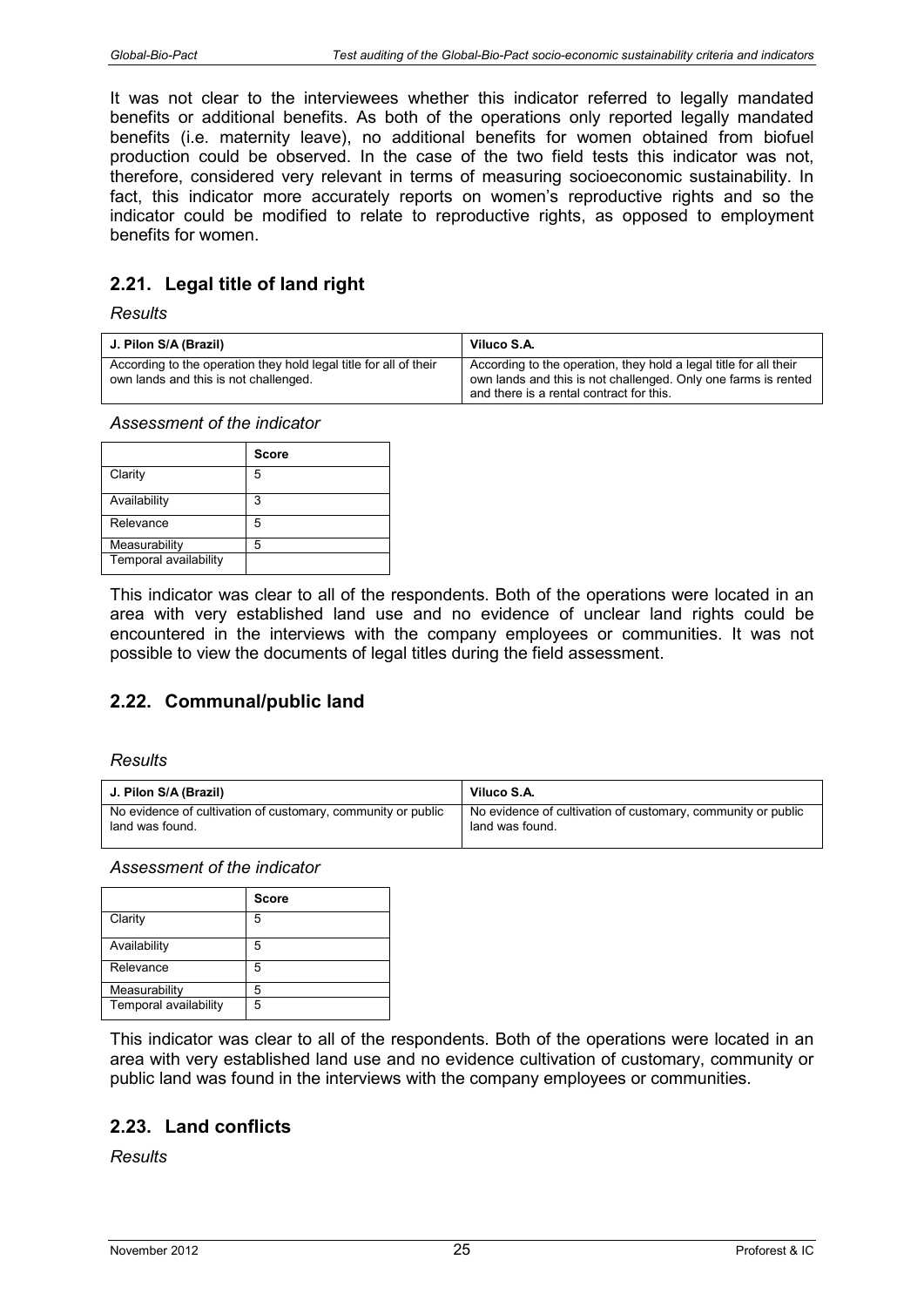| J. Pilon S/A (Brazil)                               | Viluco S.A.                                         |
|-----------------------------------------------------|-----------------------------------------------------|
| There have been no disputes or conflicts over land. | There have been no disputes or conflicts over land. |

|                       | <b>Score</b> |
|-----------------------|--------------|
| Clarity               | 5            |
| Availability          | 5            |
| Relevance             | 5            |
| Measurability         | 5            |
| Temporal availability | 5            |

This indicator was clear to all of the respondents. Both of the operations were located in an area with very established land use and no land use conflicts was found in the interviews with the company employees or communities.

# **2.24. Land that is converted from staple crops**

*Results* 

|      | J. Pilon S/A (Brazil) |                                                                                                                                                                                                                                   |                                    | Viluco S.A. (Argentina)                                                                                                                                           |
|------|-----------------------|-----------------------------------------------------------------------------------------------------------------------------------------------------------------------------------------------------------------------------------|------------------------------------|-------------------------------------------------------------------------------------------------------------------------------------------------------------------|
| Year | Pasture               | Orange                                                                                                                                                                                                                            | <b>Others</b><br>(corn<br>$etc.$ ) | There is no information about this.<br>Soy is currently farmed in rotation, whereby over the summer<br>70% of land area is cultivated with soy and 30% with other |
| 2007 | 470.93                | 88.30                                                                                                                                                                                                                             | 29.43                              | crops (corn or sorghum) and if hydrological conditions of the                                                                                                     |
| 2008 | 17.99                 | 3.37                                                                                                                                                                                                                              | 1.12                               | field permit, wheat, chick peas, lentils and green peas are                                                                                                       |
| 2009 | 48.44                 | 9.08                                                                                                                                                                                                                              | 3.03                               | cultivated over the winter.                                                                                                                                       |
| 2010 | 245.79                | 46.09                                                                                                                                                                                                                             | 15.36                              |                                                                                                                                                                   |
| 2011 | 339.17                | 63.59                                                                                                                                                                                                                             | 21.20                              |                                                                                                                                                                   |
| 2012 | 459.46                | 86.15                                                                                                                                                                                                                             | 28.72                              |                                                                                                                                                                   |
|      |                       | There is no information about land converted to sugarcane<br>from crops considered staples by the local population (e.g.<br>rice or beans), however most of the land was previously used<br>for as pasture or orange cultivation. |                                    |                                                                                                                                                                   |

#### *Assessment of the indicator*

|                       | <b>Score</b> |
|-----------------------|--------------|
| Clarity               | 3            |
| Availability          | 3            |
| Relevance             |              |
| Measurability         | 3            |
| Temporal availability | 3            |

For the purposes of the field assessments, it would be important to define what crops are considered staple in each country. Accurate information of exact quantities of land converted from staple crops was not available for J. Pilon. According to the operation, no land had been converted from other crops during the first years of operation of Viluco S.A. However, this indicator may not be entirely applicable for soy production, as soy is often cultivated in rotation with staple crops such as wheat. Information about conversion by outgrowers was not available for the assessment.

# **2.25. Edible feedstock diverted from food chain to bioenergy**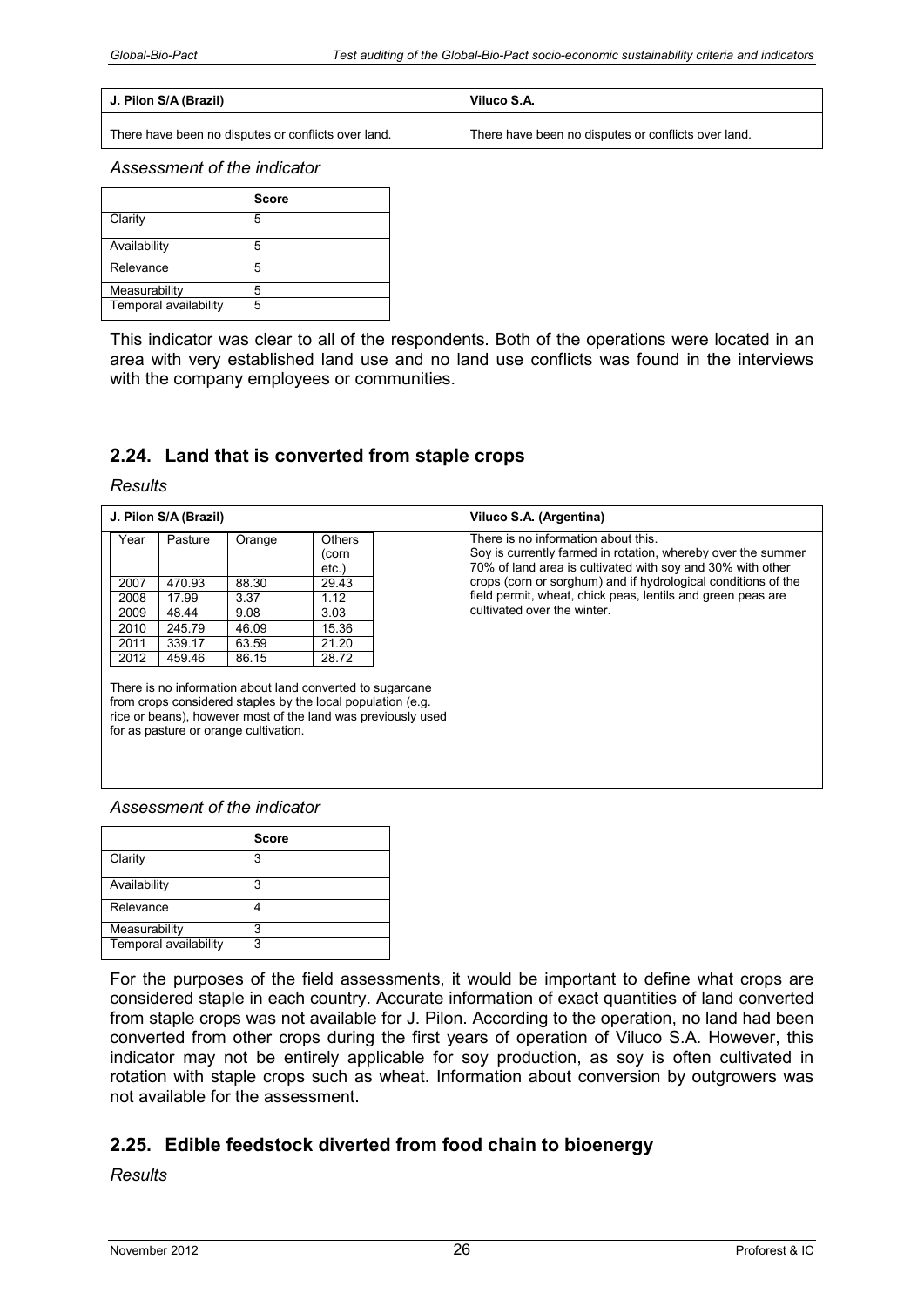| J. Pilon S/A (Brazil)                                                                                                                                           | Viluco S.A. (Argentina)                                                                                                                                                                                                                                                                                           |
|-----------------------------------------------------------------------------------------------------------------------------------------------------------------|-------------------------------------------------------------------------------------------------------------------------------------------------------------------------------------------------------------------------------------------------------------------------------------------------------------------|
| Sugarcane was used for production of sugar and ethanol,<br>information was not available of the percentage of sugarcane<br>that was used for ethanol production | Soybeans were used to produce three products: soybean<br>meal, sovbean husks and soy biodiesel.<br>Soybean has 18-20% of oil content that can be used for<br>producing soy biodiesel.<br>116 701 t of soybean material (20% of the soybean material<br>that entered the plant) was used to produce soy biodiesel. |

|                       | <b>Score</b> |
|-----------------------|--------------|
| Clarity               | 3            |
| Availability          | 3            |
| Relevance             |              |
| Measurability         |              |
| Temporal availability | 2            |

Both sugarcane and soy are food crops, and both J.Pilon S/A and Viluco S.A produce feedstock for food chain. Information was not available of the exact percentage of sugarcane that was used for ethanol instead of sugar in J. Pilon S/A. For Viluco S.A, it was possible to calculate the percentage of soybean material used to produce soy biodiesel, instead of being sold as soy oil.

# **2.26. Availability of food**

Not included in field test

# **2.27. Time spent in subsistence agriculture**

Not included in field test

# **3. Environmental indicators**

The environmental indicators relate to agricultural practices and environmental impacts of the operation that may have impacts on the local communities.

# **3.1. Open burning on company level**

| J. Pilon S/A (Brazil)                                                                                                                                                                                                                                                                                                                                                                                   | Viluco S.A. (Argentina)                                                                                                                                                                                                                                |
|---------------------------------------------------------------------------------------------------------------------------------------------------------------------------------------------------------------------------------------------------------------------------------------------------------------------------------------------------------------------------------------------------------|--------------------------------------------------------------------------------------------------------------------------------------------------------------------------------------------------------------------------------------------------------|
| $2007 =$<br>207 days<br>222 davs<br>$2008 =$<br>$2009 =$<br>228 days<br>$2010 = 173$ days<br>$2011 = 182$ days<br>In addition to this indicator, information about community<br>perceptions on air quality was collected in community surveys.<br>The results showed that community had concerns related to<br>the air quality related to the open burning practices of<br>Cerquilho sugarcane farmers. | Burning is not used.<br>The community surveys showed that the community members<br>interviewed had some concerns related to air quality in the<br>community, in relation to aerial fumigation of pesticides and<br>bad smell from soy processing mill. |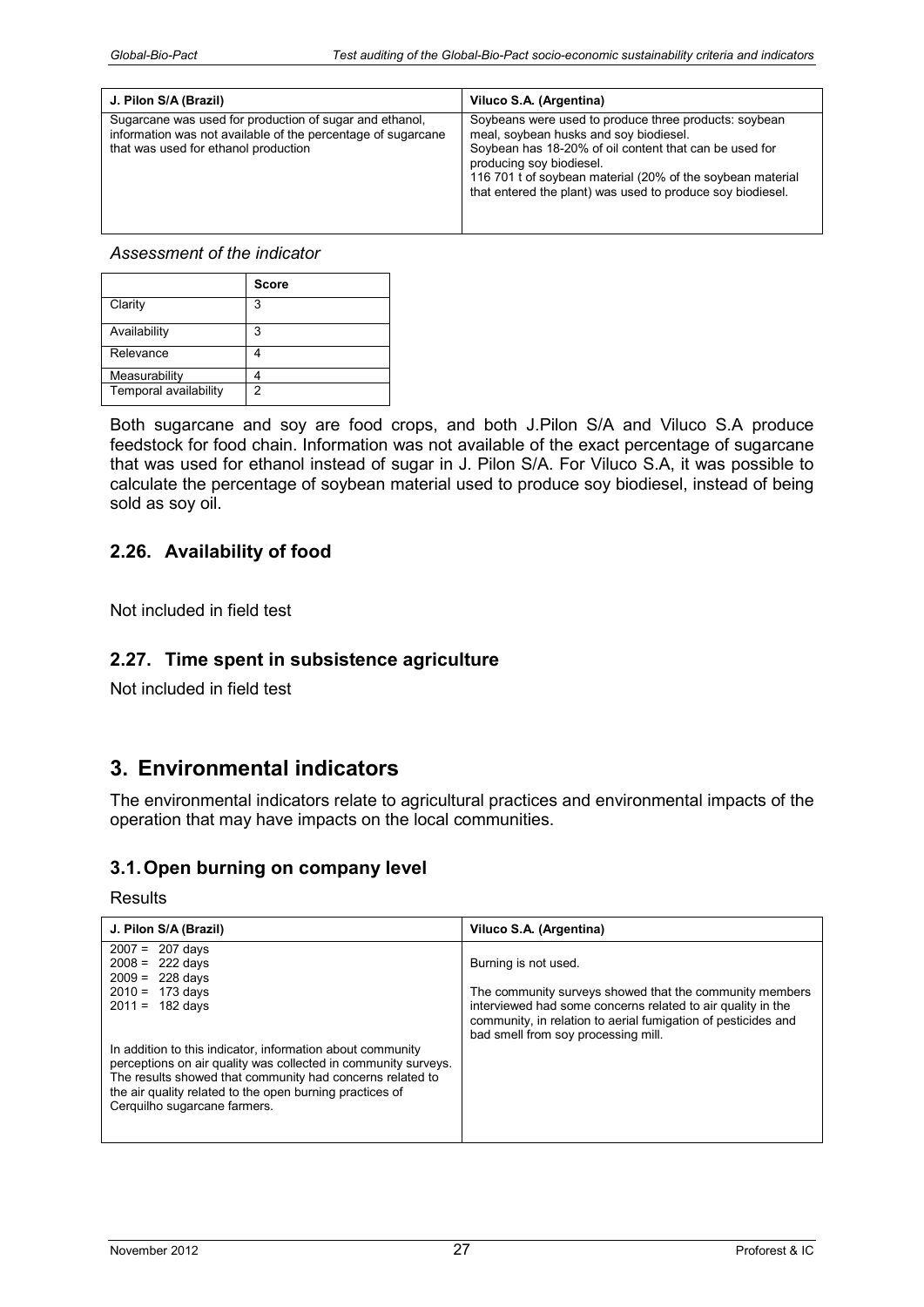

|                       | <b>Score</b> |
|-----------------------|--------------|
| Clarity               | 5            |
| Availability          | 5            |
| Relevance             | 5            |
| Measurability         | 5            |
| Temporal availability | 5            |

Information about days of open burning was readily available from J. Pilon and Viluco. In addition to this indicator, some additional information related to air quality was collected in community surveys. The results showed that the indicator is very relevant in relation to sugarcane production, as concerns on air quality due to burning practices were mentioned by most of the community members interviewed for the survey. It would be useful to include an indicator that specifically relates to environmental impacts observed by community members.

# **3.2. Open burning area**

**Results** 

| J. Pilon S/A (Brazil)                                 | Viluco S.A. (Argentina) |
|-------------------------------------------------------|-------------------------|
| 32% of surface is currently under open burning regime | Burning is not used     |

*Assessment of the indicator* 

|                       | <b>Score</b> |
|-----------------------|--------------|
| Clarity               | 5            |
| Availability          | 5            |
| Relevance             | 5            |
| Measurability         | 5            |
| Temporal availability | 3            |

This information was readily available from J. Pilon that uses open burning. Information on the surface under burning regime was not available from previous years.

# **3.3. Use of Best Available Technologies for reducing emissions**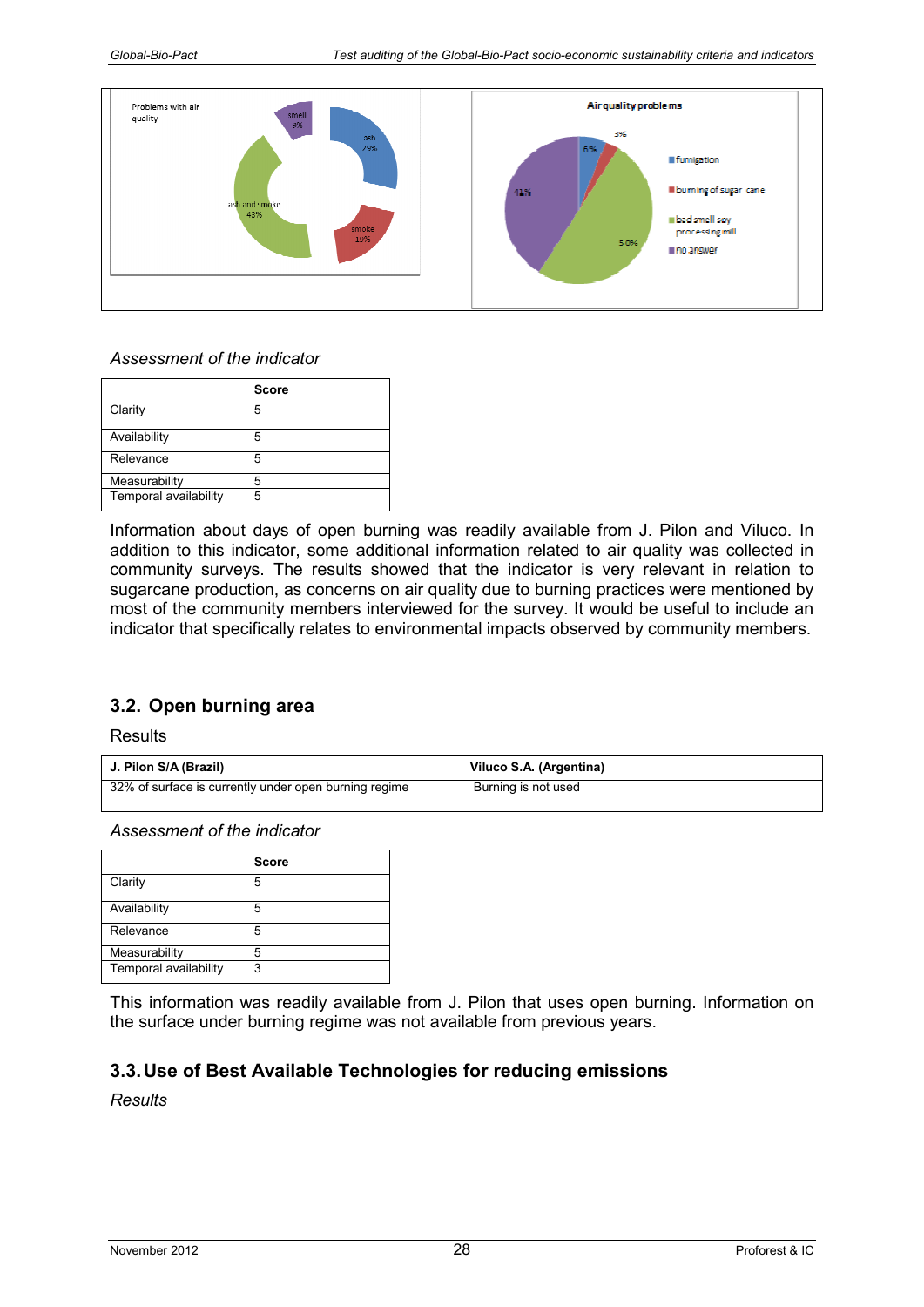| J. Pilon S/A (Brazil)                                                                                                                                                                               | Viluco S.A. (Argentina)                                                                                                                                      |
|-----------------------------------------------------------------------------------------------------------------------------------------------------------------------------------------------------|--------------------------------------------------------------------------------------------------------------------------------------------------------------|
| The São Paulo state agroenvironmental protocol<br>establishes that in areas that have under 12% of<br>gradient, burning should be eliminated by 2014, the<br>company is working to reach this goal. | No-till farming (reduces the use of fossil fuels)<br>System implemented to measure carbon footprint of biodiesel<br>production, control of boiler efficiency |
| The operation also implements measures to reduce<br>emissions of particulates from the boiler of the mill.                                                                                          | Although not considered emissions, the survey in Frias and<br>Tucuman. The comments on sugar cane is not related to biofuel<br>production.                   |

|                       | <b>Score</b> |
|-----------------------|--------------|
| Clarity               | 3            |
| Availability          | 5            |
| Relevance             | 5            |
| Measurability         | ว            |
| Temporal availability | 3            |

Qualitative information about technologies used for reducing emissions was available from both of the operations. While this information is useful, it would be useful to compare this with what is generally available for the sector, in order to determine whether the technologies used are 'best available'. This indicator was not very clear to the participants and had to carefully explained. It is important to ask the respondents to define all of the measures they use to reduce emissions, it is then the task of the assessor to evaluate whether these measures are best available.

# **3.4. Implemented Practices (non or reduced tillage)**

#### *Results*

| J. Pilon S/A (Brazil)       | Viluco S.A. (Argentina)                   |
|-----------------------------|-------------------------------------------|
| No-till farming is not used | 100% of the soil is under no-till farming |

*Assessment of the indicator* 

|                       | <b>Score</b> |
|-----------------------|--------------|
| Clarity               | 5            |
| Availability          | 5            |
| Relevance             | 5            |
| Measurability         | 5            |
| Temporal availability | 3            |

This information was readily available from both operations. The indicator can be considered relevant, as the use of no-till practices can have a significant impact on soil erosion and use of fossil fuels.

# **3.5. Implemented Practices (fertiliser applied )**

#### *Results*

| J. Pilon S/A (Brazil)                                   | Viluco S.A. (Argentina)                                                                                                                                 |
|---------------------------------------------------------|---------------------------------------------------------------------------------------------------------------------------------------------------------|
| Fertilizer use: $20\% -05\% -20\%$ (NPK) = 500 kg/ha/yr | Approximately 50kg of 'Super Fosfato Triple'<br>$[Ca(H_2PO_4)_2 \cdot H_2O]$<br>is applied per ha/yr, this fertilizer has 46% phosphate /14%<br>Calcium |

|         | Score |
|---------|-------|
| Clarity | ×.    |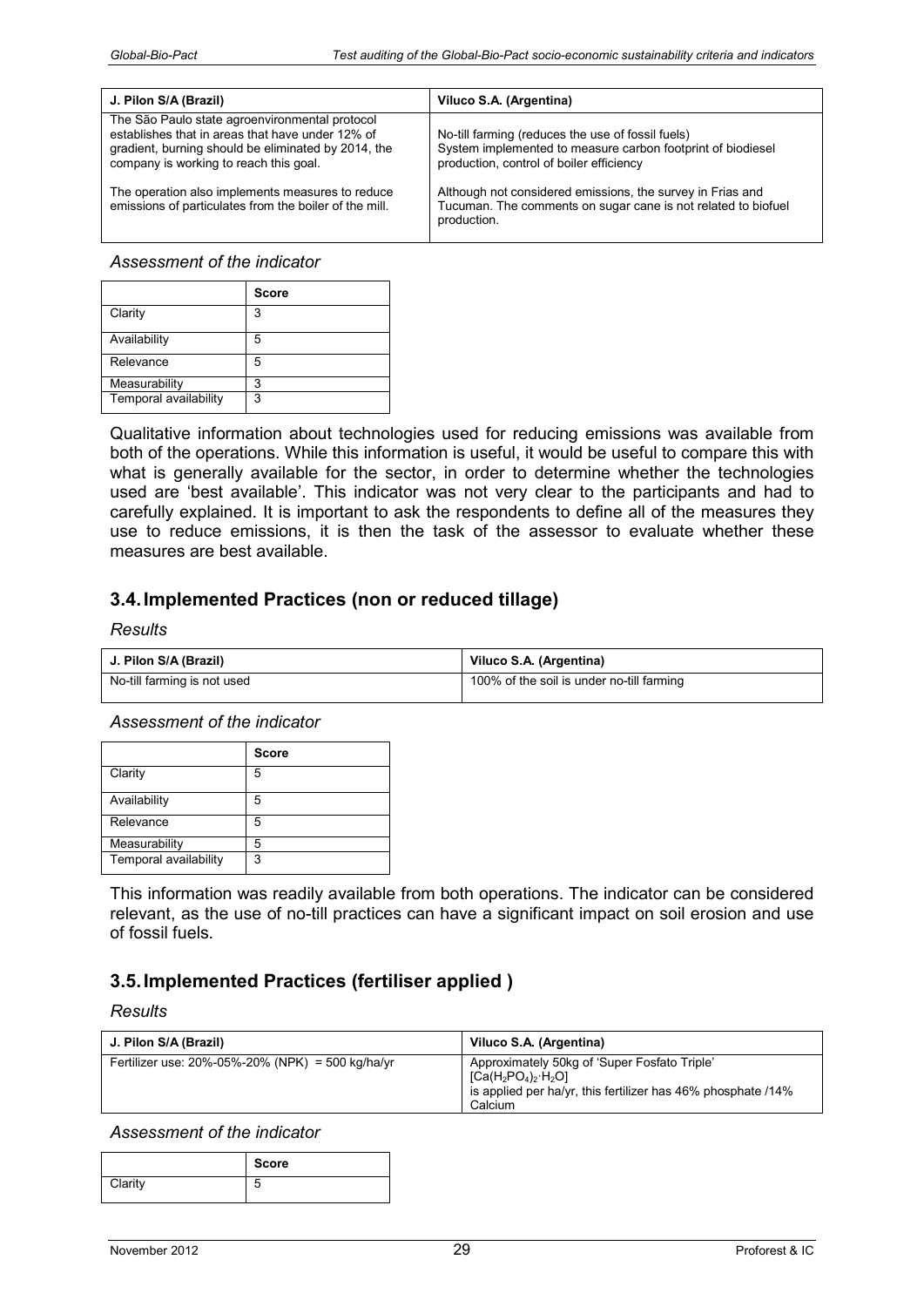| Availability          | 5 |
|-----------------------|---|
| Relevance             | 5 |
| Measurability         |   |
| Temporal availability |   |

This information was readily available from both operations. This indicator is considered relevant as the use of fertilizer relates to potential impact of the operation on water and soil quality.

# **3.6. Implemented Practices (herbicides and pesticides)**

#### *Results*

| J. Pilon S/A (Brazil)                                                                                                               | Viluco S.A. (Argentina)                                                                                                                                                                                                               |
|-------------------------------------------------------------------------------------------------------------------------------------|---------------------------------------------------------------------------------------------------------------------------------------------------------------------------------------------------------------------------------------|
| Pesticide use:<br>Combine 500 SC = $1.8$ L/ha<br>Velpar-K WG = $1.5$ kg/ha<br>Dinamic = $1.4$ kg/ha<br>Regent 800 WG = $0.25$ kg/ha | List of pesticides applied is included in Annex 1, pesticides are<br>applied in different concentrations on the different field, the<br>records of pesticide application for each field were not<br>available during the field visit. |

*Assessment of the indicator* 

|                       | <b>Score</b> |
|-----------------------|--------------|
| Clarity               | 5            |
| Availability          | 3            |
| Relevance             | 5            |
| Measurability         | 5            |
| Temporal availability | 3            |

Information about the pesticides used was available from both operations. The quantities applied often vary from field to field and the average values applied to fields were not available for Viluco S.A.

# **3.7. Soil Erosion (flood prone area)**

#### *Results*

| J. Pilon S/A (Brazil)                                        | Viluco S.A. (Argentina)                                      |
|--------------------------------------------------------------|--------------------------------------------------------------|
| There is no feedstock cultivation area in flood prone region | There is no feedstock cultivation area in flood prone region |

*Assessment of the indicator* 

|                       | <b>Score</b> |
|-----------------------|--------------|
| Clarity               | 5            |
| Availability          | 5            |
| Relevance             | 5            |
| Measurability         | 5            |
| Temporal availability | 5            |

Neither of the operations had any cultivation area in flood-prone area, so it was not possible to further evaluate this indicator.

# **3.8. Soil Erosion (wind prone area)**

| J. Pilon S/A (Brazil)                                      | Viluco S.A. (Argentina)                                                                                                                                                                 |
|------------------------------------------------------------|-----------------------------------------------------------------------------------------------------------------------------------------------------------------------------------------|
| There is no data on the area located at wind-prone region. | Much of the region is prone to winds during the winter,<br>however, information on this was not available as 'wind prone<br>region' was not defined for the purposes of the evaluation. |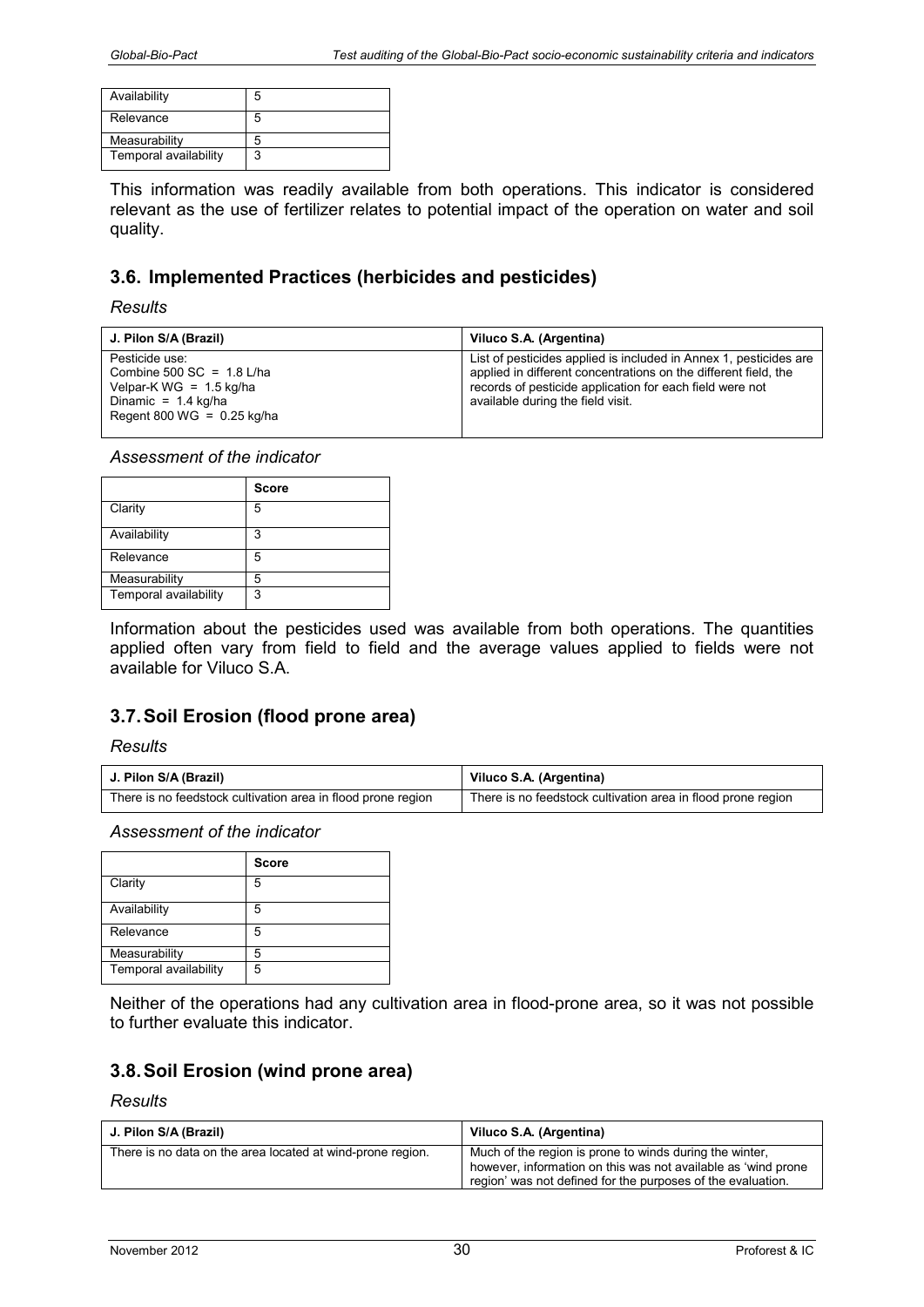|                       | <b>Score</b> |
|-----------------------|--------------|
| Clarity               | 2            |
| Availability          | 2            |
| Relevance             | 3            |
| Measurability         | 2            |
| Temporal availability | 2            |

Viluco S.A collects data on wind speed, but it was not possible to evaluate this indicator as 'wind prone region' had not been defined. J. Pilon did not have information about wind speed in its fields.

# **3.9. Soil Erosion (slopes)**

#### *Results*

| J. Pilon S/A (Brazil)                                                                                                          | Viluco S.A. (Argentina)                                                        |
|--------------------------------------------------------------------------------------------------------------------------------|--------------------------------------------------------------------------------|
| J. Pilon uses percentage slope instead of degrees. 15% of the<br>area = $2\,524.53$ ha is located in an area that has over 12% | There is no feedstock cultivation area in slopes above 25°<br>surface gradient |
| gradient (May 2012)                                                                                                            |                                                                                |

#### *Assessment of the indicator*

|                       | <b>Score</b> |
|-----------------------|--------------|
| Clarity               | 5            |
| Availability          |              |
| Relevance             |              |
| Measurability         | 5            |
| Temporal availability | 3            |

J. Pilon could provide information about the percentage of land area located in an area of over 12% slope (6.84°), however there was no specific information about land in gradient over 25°. It might be worth evaluating whether the gradient of 25° is adequate as a limit for the indicator or whether a lower limit might be more appropriate.

# **3.10. Soil Erosion (measures to control erosion)**

#### *Results*

| J. Pilon S/A (Brazil)                                         | Viluco S.A. (Argentina)                                      |
|---------------------------------------------------------------|--------------------------------------------------------------|
| Measures to control erosion:                                  | Measures to control erosion:                                 |
| Contour lines, planting timed depending on the type of soil   | Contour lines, dams to avoid hydric erosion, plowing against |
| (clay or sandy soil), crop rotation with soy 40% of the area, | slopes and strips of natural vegetation between fields are   |
| particularly on lower quality soils.                          | used to control soil erosion.                                |

*Assessment of the indicator* 

|                       | <b>Score</b> |
|-----------------------|--------------|
| Clarity               | 5            |
| Availability          | 5            |
| Relevance             | 5            |
| Measurability         |              |
| Temporal availability |              |

This indicator gives a qualitative description of measures to control erosion. The indicator is clear and the information was readily available from information. More information about the feedstock and local conditions would be needed to evaluate the sufficiency of these measures in reducing erosion.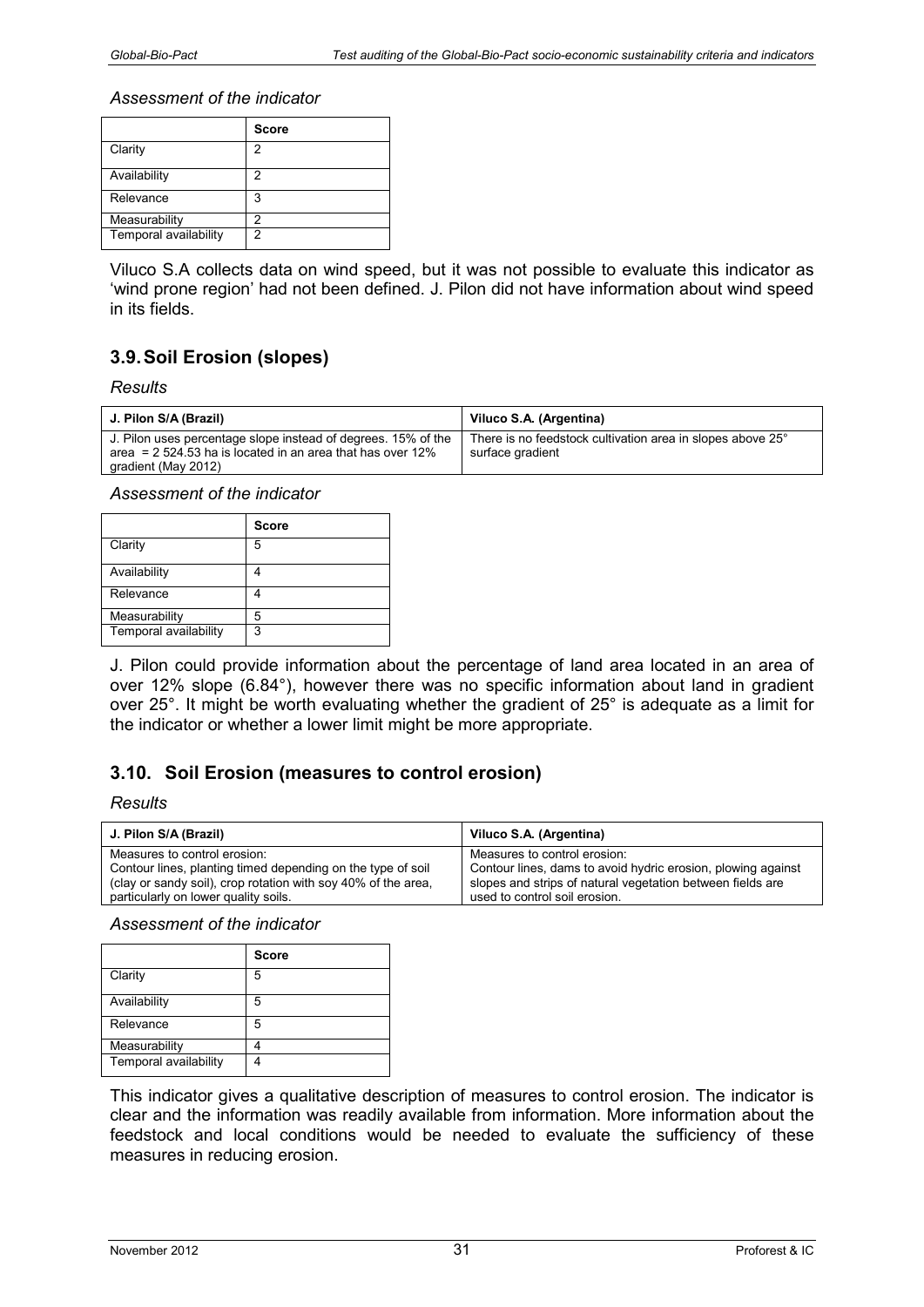# **3.11. Soil analysis**

#### *Results*

| J. Pilon S/A (Brazil)                                           | Viluco S.A. (Argentina)                                |
|-----------------------------------------------------------------|--------------------------------------------------------|
| Every 4 years. If productivity is very low, analysis is carried | Soil organic material analysis carried out once a year |
| out more frequently.                                            | Phosphorus analysis carried out every 3 years          |

#### *Assessment of the indicator*

|                       | <b>Score</b> |
|-----------------------|--------------|
| Clarity               |              |
| Availability          |              |
| Relevance             |              |
| Measurability         |              |
| Temporal availability |              |

This information was readily available from both of the operations. The information is relevant as it gives an indication of whether an operation is monitoring the soil organic material in its fields.

# **3.12. Water consumption (irrigation)**

#### *Results*

| J. Pilon S/A (Brazil)                                                                                                                                   | Viluco S.A. (Argentina)               |
|---------------------------------------------------------------------------------------------------------------------------------------------------------|---------------------------------------|
| Fertirrigation with vinasse is carried out – the quantity of<br>vinasse produced is roughly equivalent to 10 times the<br>quantity of alcohol produced. | Irrigation is not used in cultivation |
| No non-recycled water is used in irrigation                                                                                                             |                                       |

#### *Assessment of the indicator*

|                       | <b>Score</b> |
|-----------------------|--------------|
| Clarity               | 5            |
| Availability          | 5            |
| Relevance             | 5            |
| Measurability         | 5            |
| Temporal availability | 3            |

Viluco S.A does not use irrigation, J. Pilon S/A uses only fertirrigation, but no non-recycled water is used. This indicator is considered relevant, as use of irrigation can have a major impact in the local availability of water.

# **3.13. Water Management Plan**

#### *Results*

| J. Pilon S/A (Brazil)                                                                                                                                  | Viluco S.A. (Argentina)                                                                                                |
|--------------------------------------------------------------------------------------------------------------------------------------------------------|------------------------------------------------------------------------------------------------------------------------|
| There is no water management plan.                                                                                                                     | There is a waste water management plan in the industrial                                                               |
| However, 25m <sup>3</sup> of water is used / ton of sugarcane in the                                                                                   | sector. There is currently primary waste water treatment, but                                                          |
| industrial process. At the moment $7 \text{ m}^3$ of this is withdrawn,<br>while 18m <sup>3</sup> is recycled. The mill intends to reduce water use to | secondary and tertiary treatment is being developed                                                                    |
| $2m3$ per ton of sugarcane (previously 15 m <sup>3</sup> )                                                                                             | Consumption of water is currently not measured in the<br>industrial sector, but there are plans to measure this in the |
| Major loss of water currently takes place in the washing of<br>floors and equipment.                                                                   | future                                                                                                                 |

|              | <b>Score</b> |
|--------------|--------------|
| Clarity      |              |
| Availability | ◠            |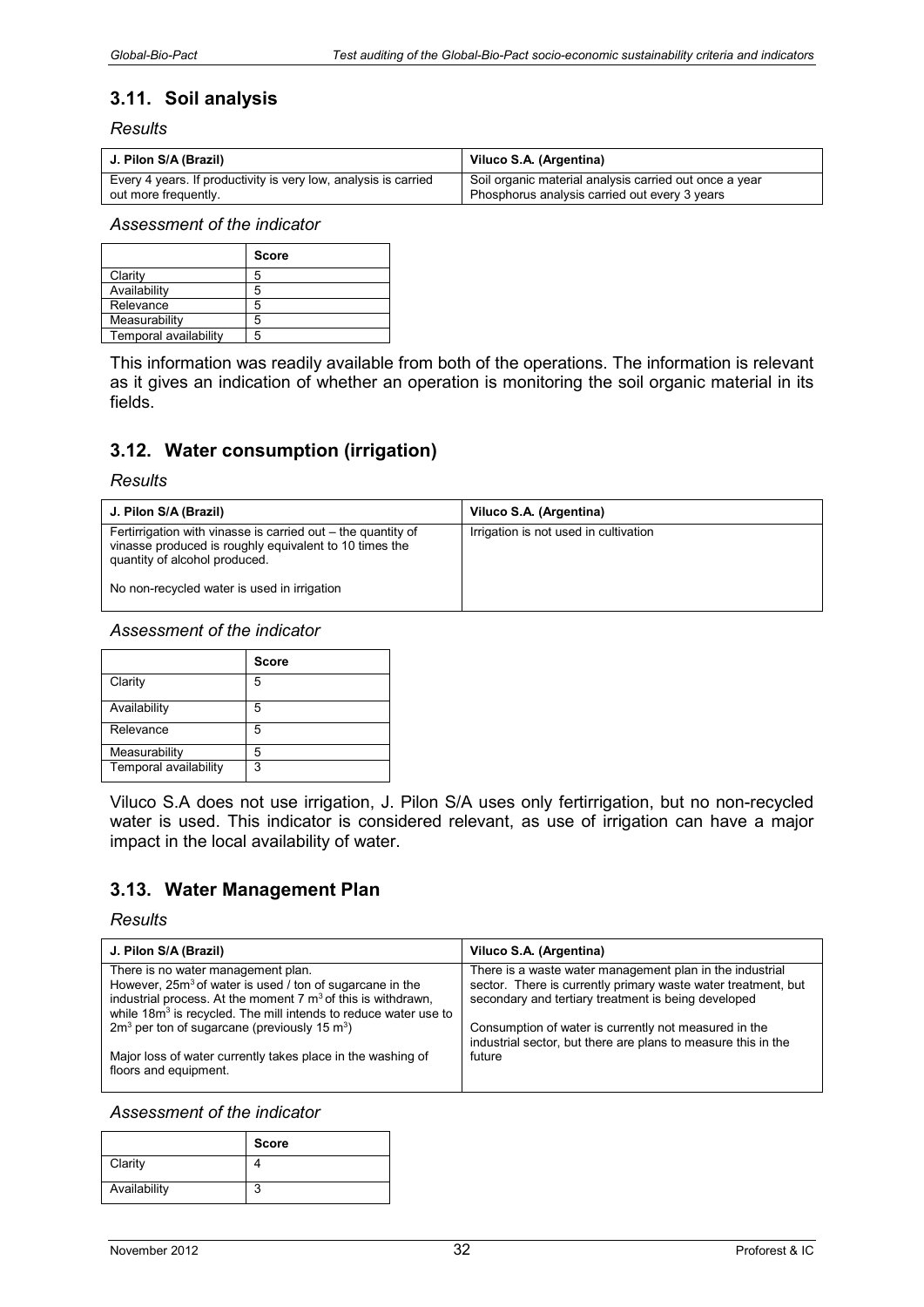| Relevance             |  |
|-----------------------|--|
| Measurability         |  |
| Temporal availability |  |

Neither of the operations have a documented plan called water management plan. However, both of the operations have implemented various measures to manage the water they consume and/or waste water. Therefore, it would be useful to modify this indicator to refer to measures to reduce water use and manage waste water.

# **3.14. Availability of water**

#### *Results*



### *Assessment of the indicator*

|                       | <b>Score</b> |
|-----------------------|--------------|
| Clarity               | 5            |
| Availability          | 5            |
| Relevance             | 5            |
| Measurability         | 3            |
| Temporal availability |              |

This indicator is important and can be assessed qualitatively or quantitatively. The availability of water data can be obtained through other methods for instance, geographic information systems (GIS) calculations for a whole basin, data from the local authorities, or from the company. Nevertheless, in this case was based on the perception of the community which in some cases can provide information when they notice changes in the local availability of water for basic needs (drinking, cultivation, wash). The data is difficult to assess in a qualitative form and the temporality can be an issue as it needs to be frequently monitored. It can be easily tracked to the consumption of the biofuel company.

# **3.15. Quality of water**

| J. Pilon S/A (Brazil)                                       | Viluco S.A. (Argentina)                                     |
|-------------------------------------------------------------|-------------------------------------------------------------|
| The survey applied to the communities provided additional   | The survey applied to the communities provided additional   |
| information regarding the perception of the communities on  | information regarding the perception of the communities on  |
| the local environment. The problems nevertheless, could not | the local environment. The problems nevertheless, could not |
| be directly identified to the biofuel production.           | be directly identified to the biofuel production.           |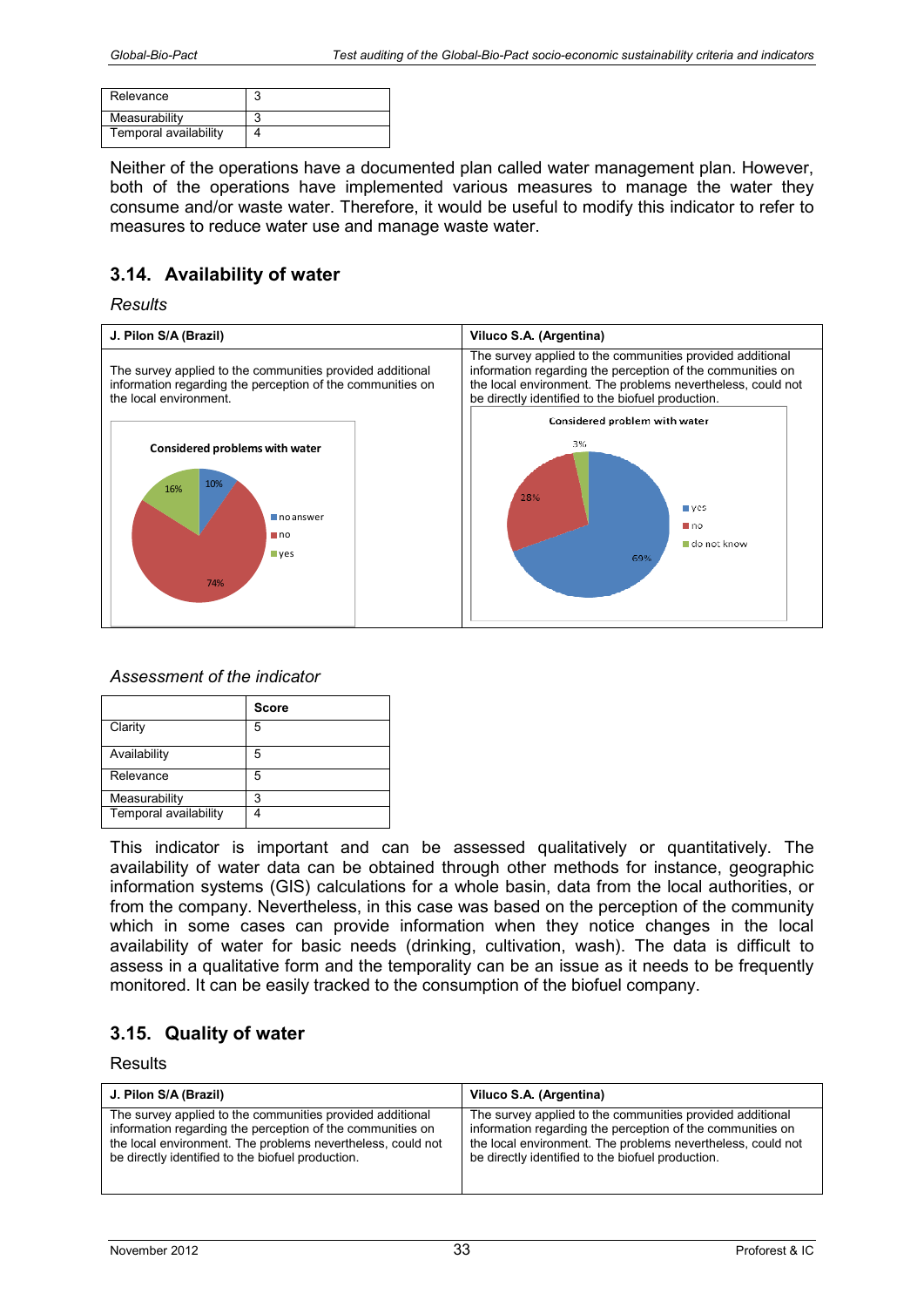

|                       | <b>Score</b> |
|-----------------------|--------------|
| Clarity               | 5            |
| Availability          | 5            |
| Relevance             | 5            |
| Measurability         |              |
| Temporal availability | 3            |

This indicator is important and can be assessed qualitatively or quantitatively. The water quality data can be obtained through other methods for instance data from the local authorities, or from the company. Nevertheless, in this case was based on the perception of the community which in some cases can provide information when they notice changes in the local quality of water. The data is difficult to assess in a qualitative form and the temporality can be an issue as it needs to be frequently monitored. It can be monitored to the biofuel company through a water emissions assessment in the region.

# **3.16. Reduction of biodiversity**

**Results** 

|      | J. Pilon S/A (Brazil)              |                                                           | Viluco S.A. (Argentina)                                                                                   |
|------|------------------------------------|-----------------------------------------------------------|-----------------------------------------------------------------------------------------------------------|
| Year | Pasture<br>converted               |                                                           | According to the company, there has been no expansion of<br>cropland in the operation's own/rented lands. |
|      | (ha)                               |                                                           |                                                                                                           |
| 2007 | 470.93                             |                                                           |                                                                                                           |
| 2008 | 17.99                              |                                                           |                                                                                                           |
| 2009 | 48.44                              |                                                           |                                                                                                           |
| 2010 | 245.79                             |                                                           |                                                                                                           |
| 2011 | 339.17                             |                                                           |                                                                                                           |
| 2012 | 459.46                             |                                                           |                                                                                                           |
|      |                                    |                                                           |                                                                                                           |
|      | converted within the last 5 years. | According to the company, no natural ecosystems have been |                                                                                                           |

|                       | <b>Score</b> |
|-----------------------|--------------|
| Clarity               | 5            |
| Availability          | 5            |
| Relevance             | 5            |
| Measurability         | 5            |
| Temporal availability | 3            |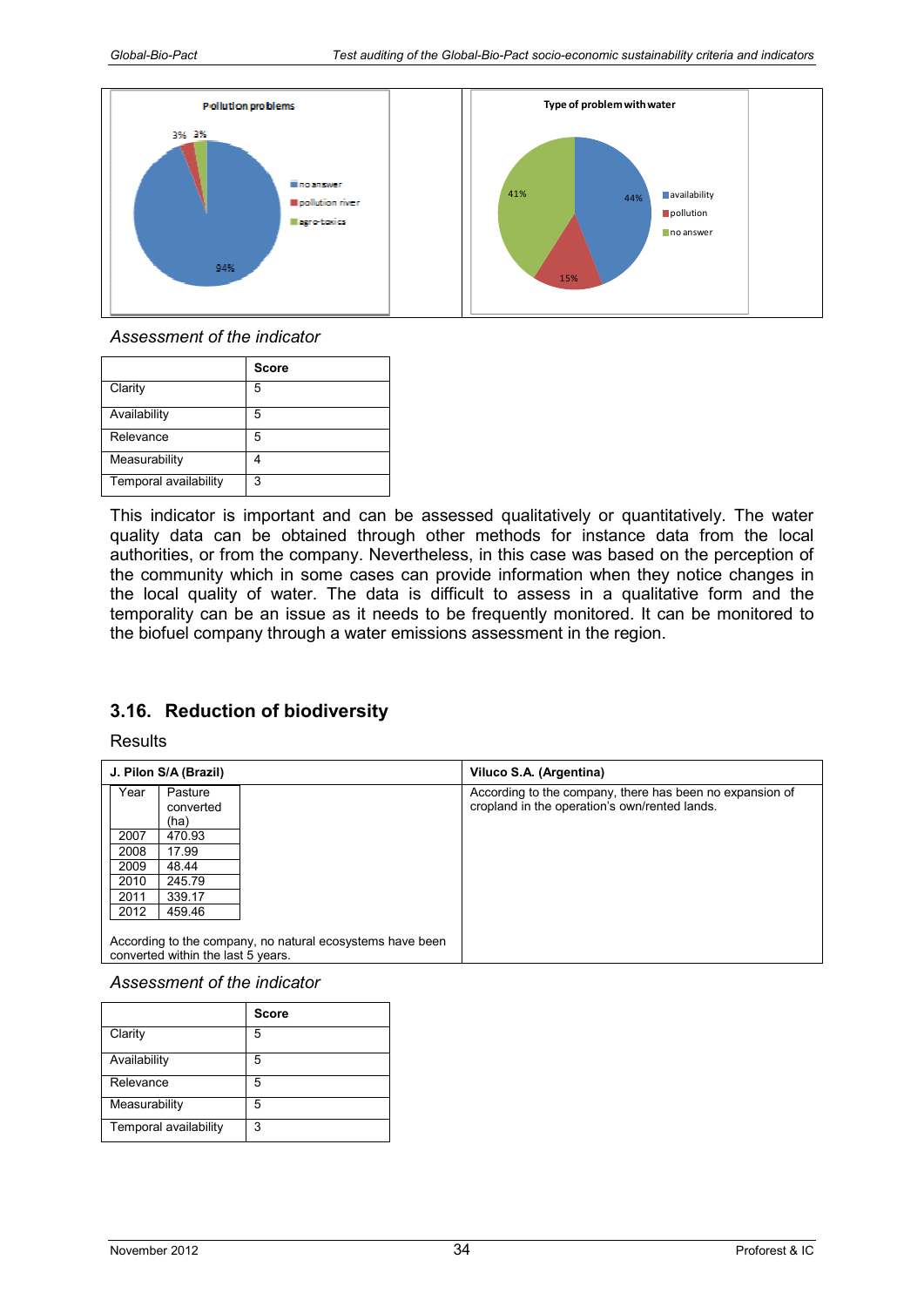# **3.17. Impacts on fisheries/other aquatic fauna**

**Results** 

| J. Pilon S/A (Brazil)                                                                                                                                                                                                                                                                                     | Viluco S.A. (Argentina)                                                                                                                                                                                                                                                                                     |
|-----------------------------------------------------------------------------------------------------------------------------------------------------------------------------------------------------------------------------------------------------------------------------------------------------------|-------------------------------------------------------------------------------------------------------------------------------------------------------------------------------------------------------------------------------------------------------------------------------------------------------------|
| The survey applied to the communities enquired on<br>perceptions on changes in the environment and activities in<br>the region. Only a small part of the community members had<br>noticed changes in fisheries or aqutic fauna and these<br>changes are no necessarily related in the biofuel production. | There were no changes reported in these activities in the<br>regions of Tucuman and Santiago del Estero. This might also<br>be related to the non-practice of these activites in the region<br>and not because of the activities related to the feedstock<br>production or the transformation in the mills. |
| Changes in hunting/fishing                                                                                                                                                                                                                                                                                |                                                                                                                                                                                                                                                                                                             |
| don't know<br>≣no<br>$-$ ves<br>84%                                                                                                                                                                                                                                                                       |                                                                                                                                                                                                                                                                                                             |

*Assessment of the indicator* 

|                       | <b>Score</b> |
|-----------------------|--------------|
| Clarity               | 3            |
| Availability          | 2            |
| Relevance             | 5            |
| Measurability         | 3            |
| Temporal availability | 3            |

The indicator is highly relevant in terms of biodiversity conservation. It overlaps with the ecosystem services indicator regarding the activities that can be sustained in the area.

# **3.18. Impacts on local fauna/flora perceived by community**

*Results* 



|         | <b>Score</b> |
|---------|--------------|
| Clarity | b            |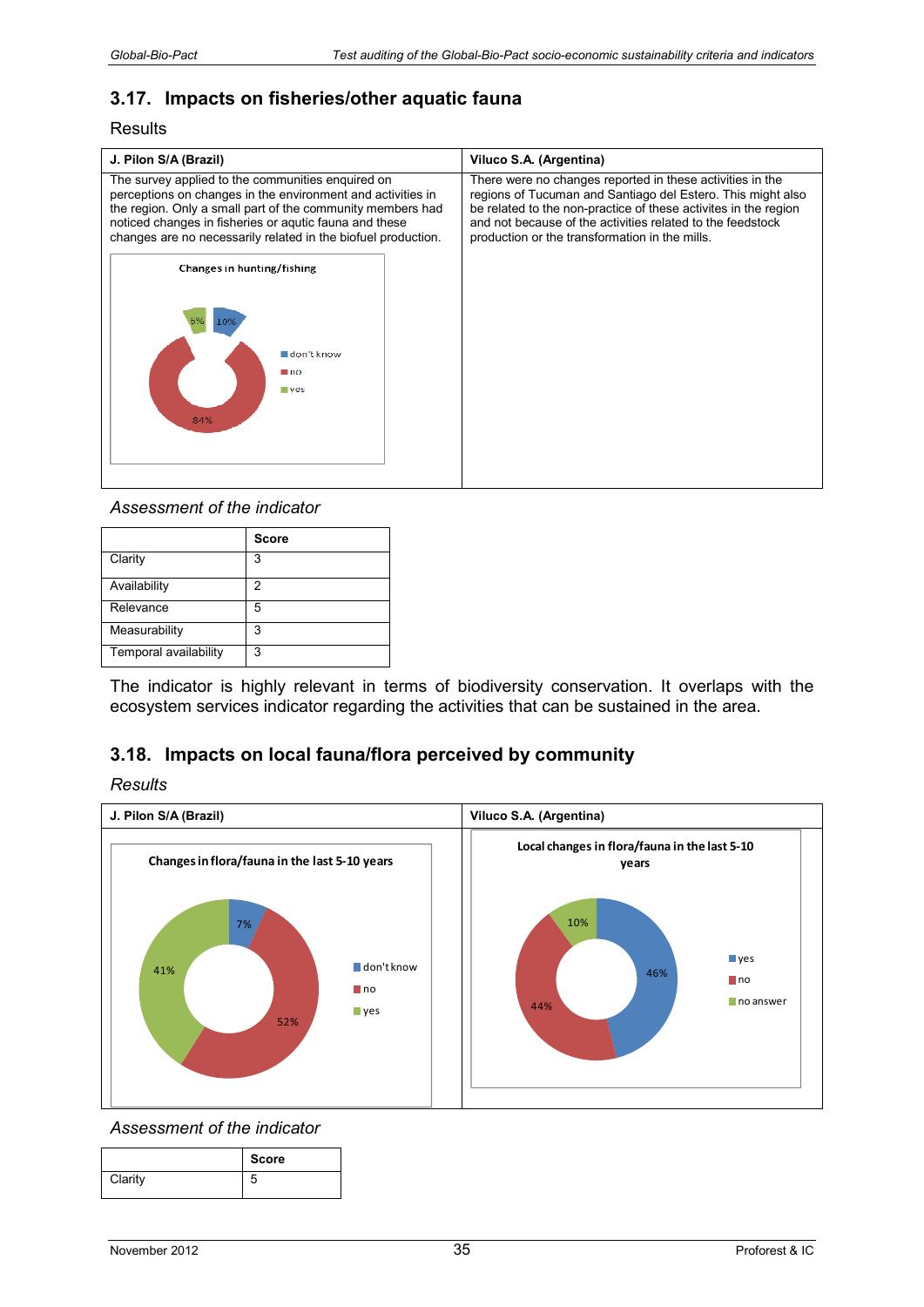| Availability          |    |
|-----------------------|----|
| Relevance             | ٠h |
| Measurability         |    |
| Temporal availability | 3  |

This is a qualitative indicator based on the perception of the local population. Data may be difficult to gather because it will depend on the number of years that the interviewee has lived in the region or even the age of the interviewee. Nevertheless, with larger surveys and including several communities it would be possible to assess in a qualitative form the changes perceived by the population. Another issue to consider is how to relate the changes directly to the biofuel production.

# **3.19. Conservation Measures**

#### *Results*

| J. Pilon S/A (Brazil)                                      | Viluco S.A. (Argentina)                                        |
|------------------------------------------------------------|----------------------------------------------------------------|
| 11 % of the company's own land is under conservation       | Around 4% of the operations own lands are under                |
| measures. There is no data for rented/outgrower land; only | conservation measures, these lands include strips of native    |
| productive land is rented.                                 | vegetation between fields, on hills and riparian buffer zones. |

*Assessment of the indicator* 

|                       | <b>Score</b> |
|-----------------------|--------------|
| Clarity               | 5            |
| Availability          | 5            |
| Relevance             | 5            |
| Measurability         | 5            |
| Temporal availability | 3            |

# **3.20. Access to ecosystem services (Reduction in hunting/fishing)**

#### *Results*

| J. Pilon S/A (Brazil)                                               | Viluco S.A. (Argentina)                                                                                                                                                                                                                                                                                      |
|---------------------------------------------------------------------|--------------------------------------------------------------------------------------------------------------------------------------------------------------------------------------------------------------------------------------------------------------------------------------------------------------|
| Changes in hunting/fishing<br>10%                                   | There were no changes reported in these activities in the<br>regions of Tucuman and Santiago del Estero. This might also<br>be related to the non-practice of these activities in the region<br>and not because of the activities related to the feedstock<br>production or the transformation in the mills. |
| $\blacksquare$ don't know<br>$\blacksquare$ no<br><b>ves</b><br>84% |                                                                                                                                                                                                                                                                                                              |

|                       | <b>Score</b> |
|-----------------------|--------------|
| Clarity               | 2            |
| Availability          | 3            |
| Relevance             | 5            |
| Measurability         | 2            |
| Temporal availability | 2            |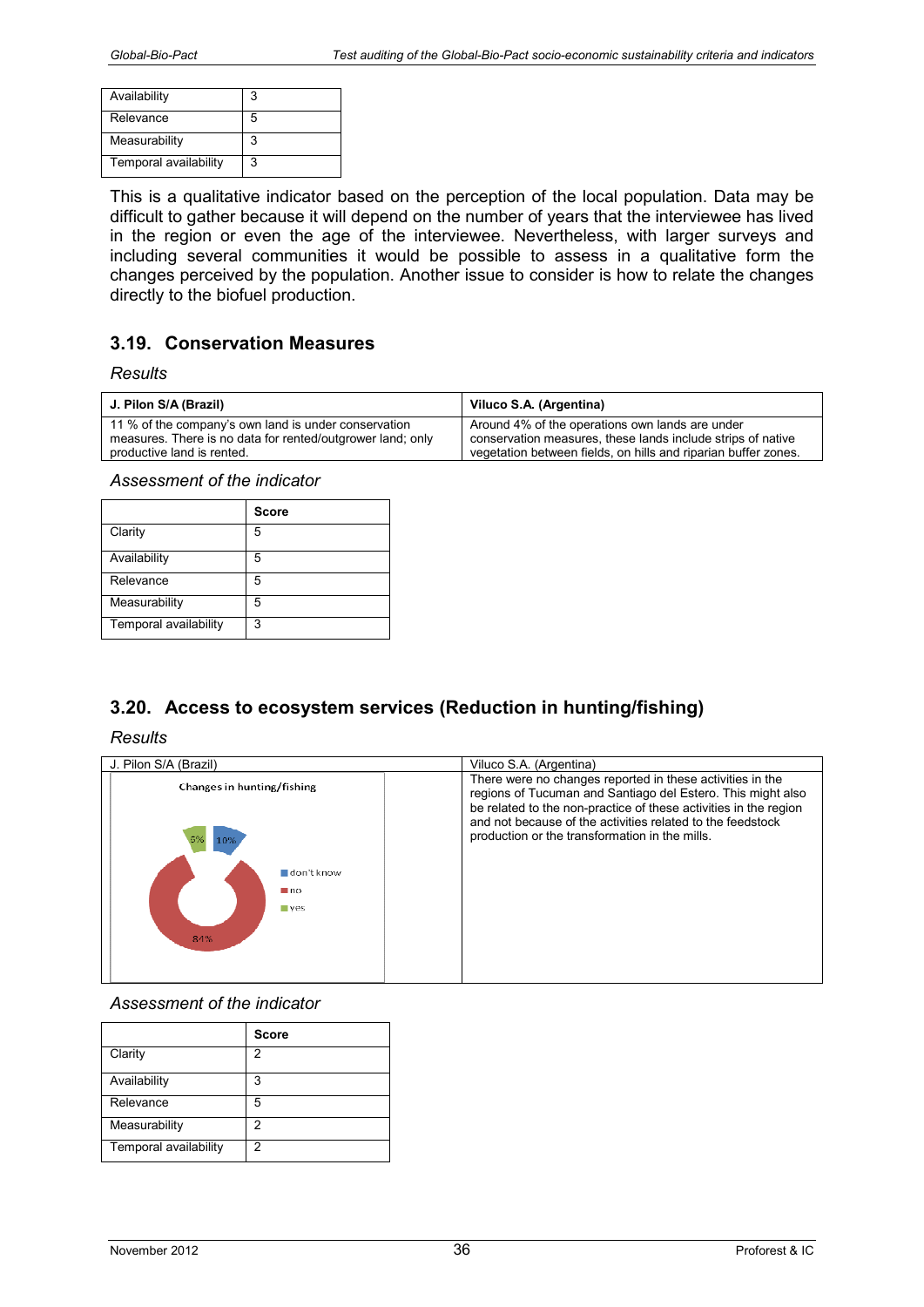This is a qualitative indicator based on the perception of the local population. Data may be difficult to gather because it will depend on the number of years that the interviewee has lived in the region or even the age of the interviewee. The concept of ecosystem services is not normally part of the common domain and this may create confusion with general environmental knowledge or perception in the local population.

Another issue to consider is how to relate the changes directly to the biofuel production.

# **3.21. Access to ecosystem services (Reduction in access to non-timber forest products)**

*Results* 

| J. Pilon S/A (Brazil)                               | Viluco S.A. (Argentina) |
|-----------------------------------------------------|-------------------------|
| There were no reports on this for both case studies |                         |
|                                                     |                         |
|                                                     |                         |

*Assessment of the indicator* 

|                       | <b>Score</b> |
|-----------------------|--------------|
| Clarity               | 3            |
| Availability          | 3            |
| Relevance             | 5            |
| Measurability         | 2            |
| Temporal availability | 2            |

This is a qualitative indicator based on the perception of the local population. Data may be difficult to gather because it will depend on the number of years that the interviewee has lived in the region or even the age of the interviewee. The concept of ecosystem services is not normally part of the common domain and this may create confusion with general environmental knowledge or perception in the local population. This also relates to specific environments which may not be related to the case study

Another issue to consider is how to relate the changes directly to the biofuel production.

# **3.22. Access to ecosystem services (Reduction in access to cultural ecosystems)**

#### *Results*

| J. Pilon S/A (Brazil)                                                                                                                                                    | Viluco S.A. (Argentina) |
|--------------------------------------------------------------------------------------------------------------------------------------------------------------------------|-------------------------|
| The survey addressed the question in both case studies but the community does not perceive ecosystem services as being<br>related to any cultural/recreational practice. |                         |

|                       | <b>Score</b> |
|-----------------------|--------------|
| Clarity               | 5            |
| Availability          | 5            |
| Relevance             | 5            |
| Measurability         | 5            |
| Temporal availability | 3            |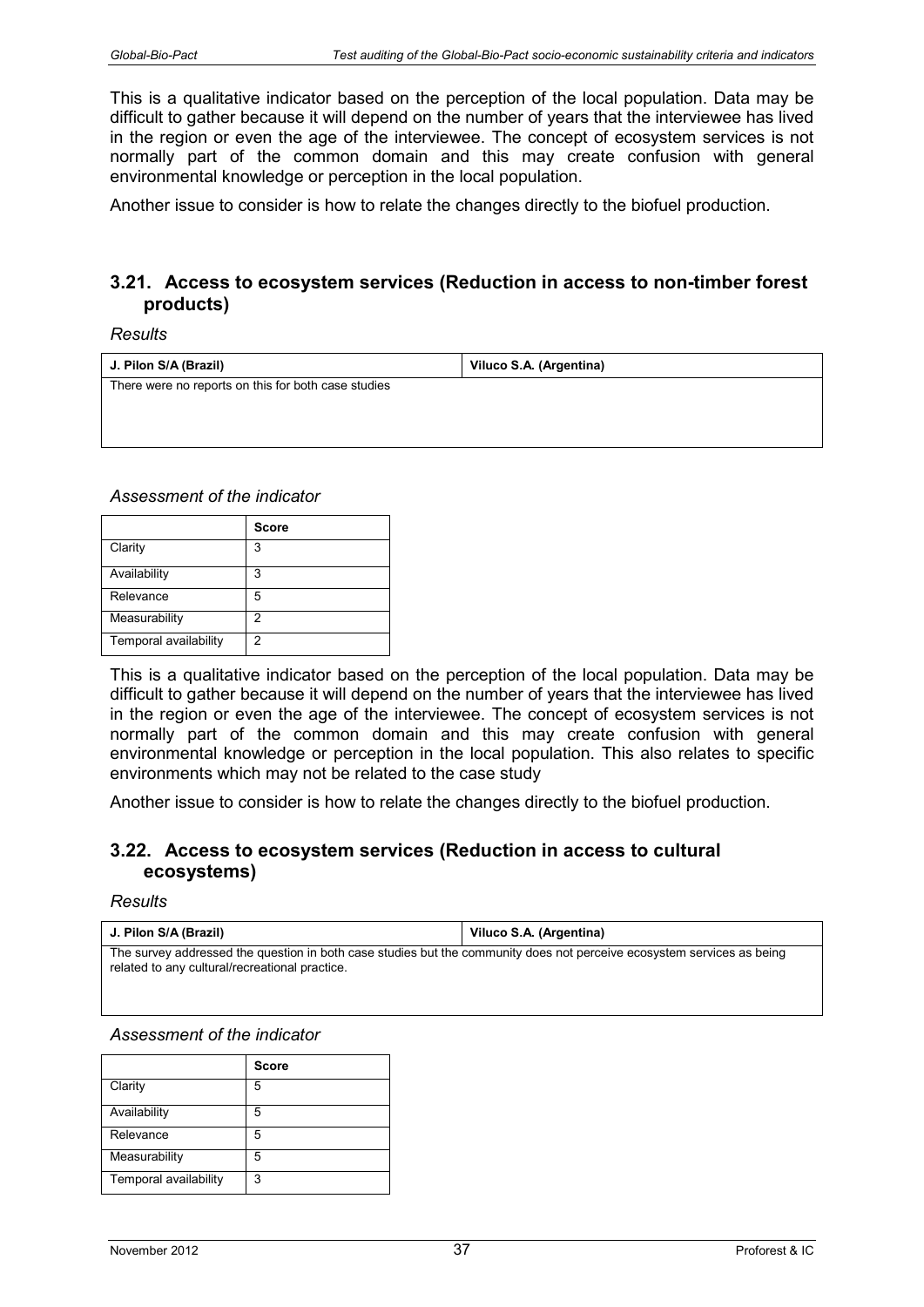This is a qualitative indicator based on the perception of the local population. Data may be difficult to gather because it will depend on the number of years that the interviewee has lived in the region or even the age of the interviewee. The concept of ecosystem services is not normally part of the common domain and this may create confusion with general environmental knowledge or perception in the local population.

Another issue to consider is how to relate the changes directly to the biofuel production.

# **Conclusions and recommendations**

The two field tests provided a significant amount of information on the practical application of the Global-Bio-Pact set of socioeconomic indicators and allowed for an assessment of the indicators using the pre-defined criteria.

The assessment of the indicators showed that most of the indicators were clear and easily understandable for the respondents. Some of the indicators could, however, be further refined to make it clear what information is being requested. This was particularly the case for the indicators where parameters had not been clearly defined (e.g. wind-prone region). Particular attention should be given to specific concepts that may not be used all countries and may thus be unclear for the respondents (e.g. man-day). This should also be taken into account when translating the indicators in different languages. For the two field tests the indicators were translated in Spanish and Portuguese and some terminology and concepts were difficult to translate to these languages.

Most of the information was readily available from both of the operations. For those that were not, it was generally a case of the company not collecting data in the format requested. Most of the respondents did, however, agree that keeping records of the information would be useful for monitoring the socioeconomic impacts of the operation. The field test also showed that operations had different ways of capturing data, which can make it difficult for collecting standardized information across different operations. The issue of availability of data would probably be solved if the indicators were applied in a more formalized way, e.g. as a part of certification scheme, and the operations would have systems in place to routinely collect the information from their operations.

The operational staff interviewed agreed that most of the indicators were very relevant for monitoring socioeconomic performance of the operations. Overall, it would be useful to relate the information collected to some general parameters (e.g. average salary in the agricultural sector in the country) for a meaningful analysis of the performance of the operations. Alternatively, the indicators could be used to measure change over time (e.g. before and after certification). Those indicators that were currently not considered very relevant (e.g. water management plan) could be modified to increase their relevance by, for example, asking about management of waste water or measures to reduce water consumption.

Most of the indicators are quantitative in nature and thus easily measured. Not all of the aspects of socioeconomic impacts can be, however measured quantitatively, which is why some of the indicators are qualitative and thus somewhat more difficult to measure. While incorporation of qualitative indicators is considered important, the assessment team considered that some of the qualitative indicators could be further standardized in terms of the information requested, thus making them easier to measure and compare across timescales.

Overall there was a very low temporal availability of the information requested. For most indicators the respondents were requested to provide information from 5 years prior to assessment, but this information had often not been collected, or it was not easily accessible for the purposes of the assessment. Viluco S.A had only been producing soy biodiesel since 2010, so it was not possible to collect information prior to 2010 from this operation. Considering the low availability of information from previous years, for the practical use of the indicators it would probably be best to collect information from operations only from the year of the assessment. This information could then be collected annually so as to monitor changes in the indicators.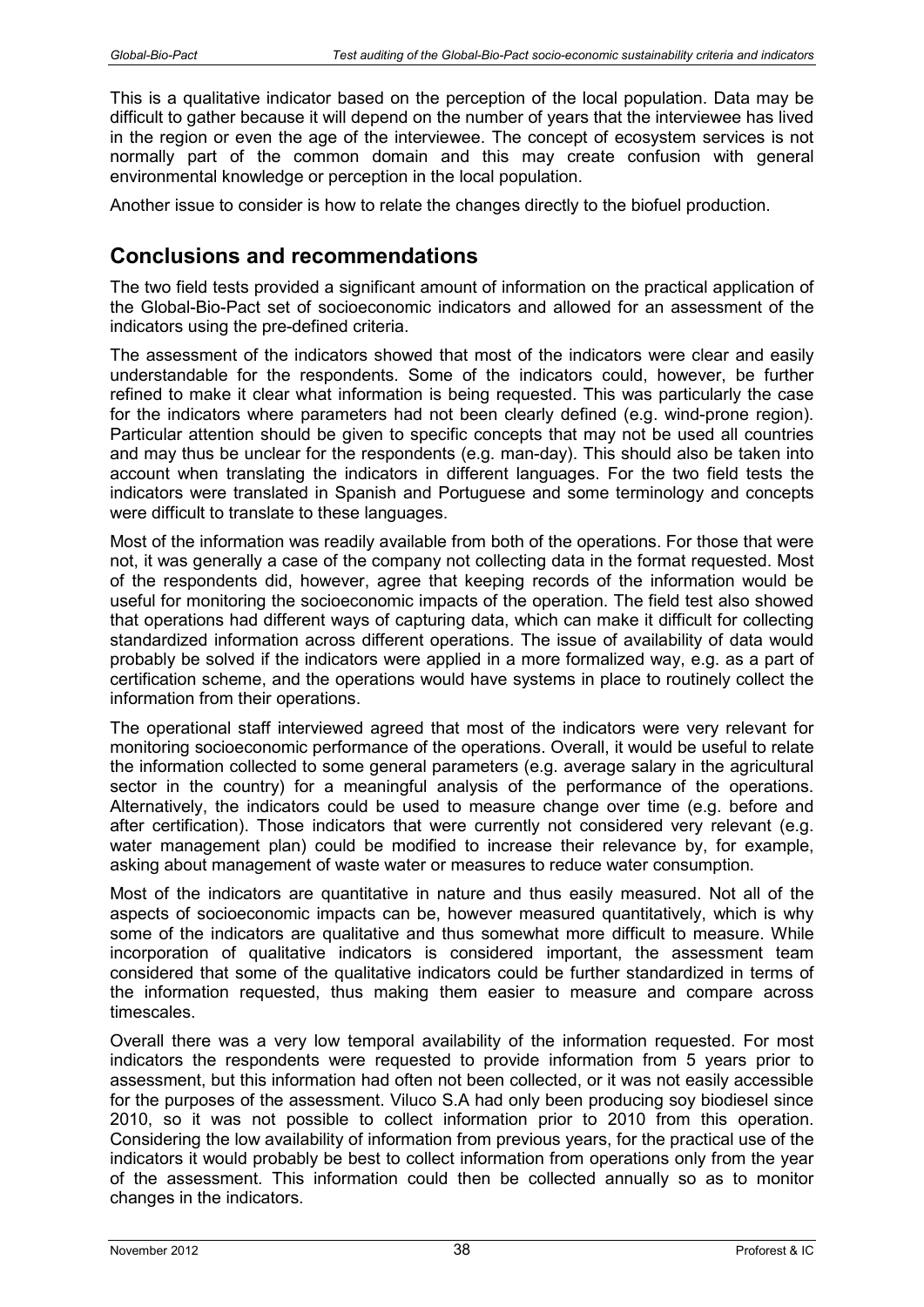The combination of company interviews with employee, community and outgrower questionnaires was considered to be a good method for collecting the information necessary for the monitoring of the indicators. The application of community questionnaires was particularly useful to be able to gain an indication of community perceptions of impacts. Due to time constraints, it was not possible to apply the questionnaires to a statistically significant sample of respondents, but the information obtained was, nevertheless, considered to be useful supportive evidence for monitoring the indicators. While community questionnaires provided a range of useful information about impacts, the clear limitation of this method was that it was often difficult to link the impacts mentioned to biofuel production. Thus the questionnaire data should be evaluated as supportive data to the information obtained with other methods.

In the practical application of the indicators it may not always be possible to use similar amount of time and resources for field assessments as was employed in these two field tests (3 days with three assessors). One possible use of the indicators would be to ask operations to report annually on a subset of the indicators. Where possible, the reports could then be verified annually, for example, as a part of a certification audit.

An overall recommendation on the application of the indicators is that if the main objective is to measure socio-economic impacts in a region, this should be a joint effort of local authorities and the company. This will help to have a better use of economic, time and human resources. Furthermore, the information provided to the local community regarding the activities of the biofuel sector in the region not only will be complying with sustainability aims for both the company and the government but will also help to strength links between the stakeholders in the region.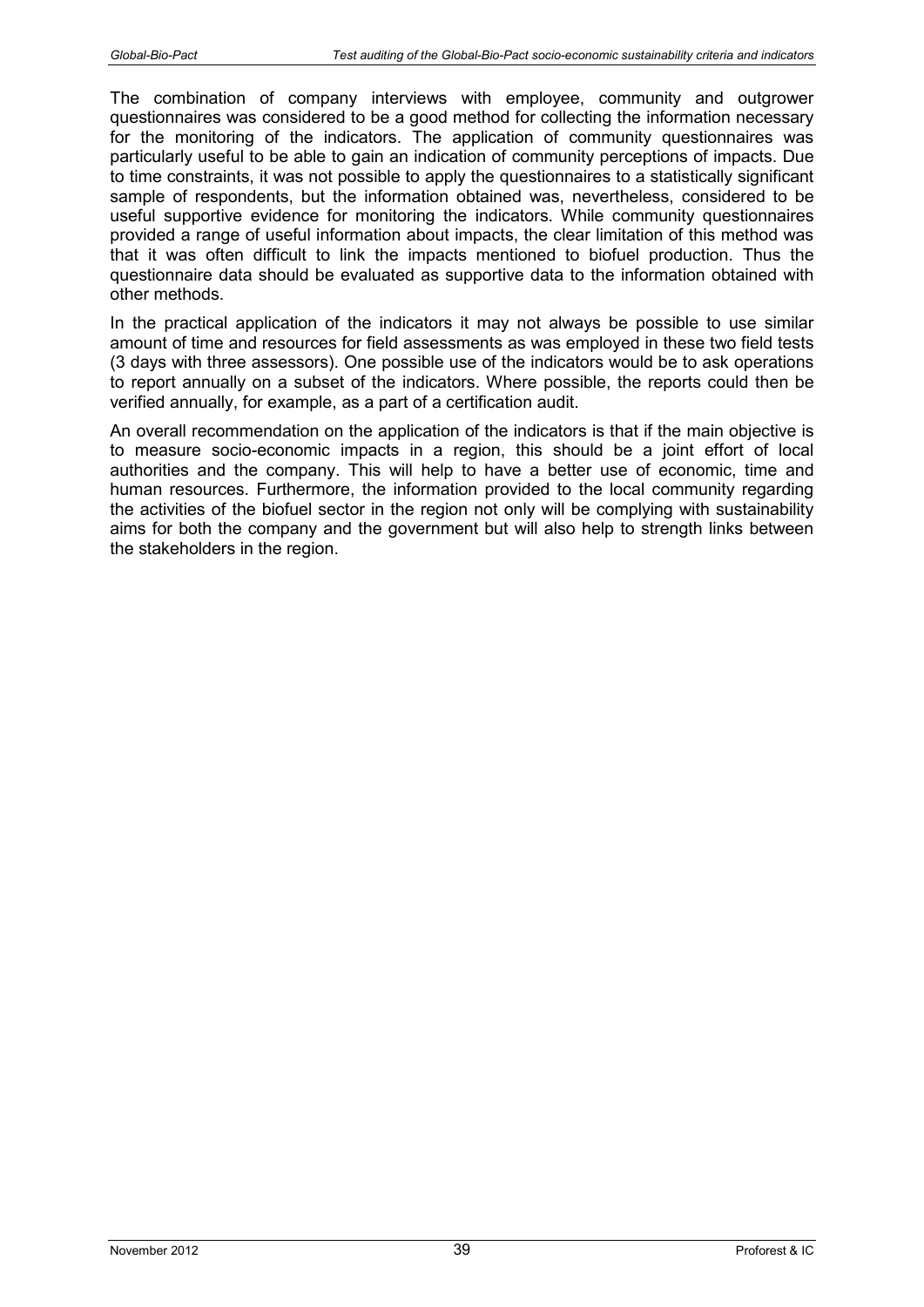# **Annex 1 Global-Bio-Pact Socioeconomic indicators**

### Basic information

| <b>No</b> | <b>Indicator</b>               | Measurement/<br><b>Monitoring Process/ Unit</b>                                        | Guidance                                                                                                                           | <b>Data</b><br>access |
|-----------|--------------------------------|----------------------------------------------------------------------------------------|------------------------------------------------------------------------------------------------------------------------------------|-----------------------|
| 1.1       | Name and location              | Name and geographical location of<br>the operation                                     | Location map                                                                                                                       | P                     |
| 1.2       | Land area under<br>cultivation | The total area of land cultivated by<br>the operation (ha)                             | Breakdown of land under different<br>feedstocks and under different tenure<br>(own land, rented land, smallholders,<br>outgrowers) | P                     |
| 1.3       | Expansion of land<br>area      | Additional land area under<br>production (ha/year)                                     | Additional land under feedstock<br>production within the last 5 years.<br>Previous land use of the land area.                      | P, G                  |
| 1.4       | Average yield                  | Average yield of the feedstock<br>(t/ha/vr)                                            | Annual average yields of the feedstock<br>within the last 5 years                                                                  | P                     |
| 1.5       | Annual production              | Annual production of feedstock and<br>subsequent products (t)                          | Annual production of the feedstock<br>and the subsequent products and<br>byproducts within the last 5 years                        | P                     |
| 1.6       | Certification                  | Is the operation certified? If so.<br>which certification(s)?                          | Type of certificate                                                                                                                | P, N                  |
| 1.7       | Sectorial<br>associations      | Is the operation involved in sectorial<br>associations, if so which<br>association(s)? | Registered membership of<br>associations                                                                                           | P, N                  |

#### Socio-economic indicators

| <b>No</b> | Indicator                                                                             | Measurement/<br><b>Monitoring Process/ Unit</b>                                                                                                                        | Guidance                                                                                                                                                                                                                                                                              | <b>Data</b><br>access |
|-----------|---------------------------------------------------------------------------------------|------------------------------------------------------------------------------------------------------------------------------------------------------------------------|---------------------------------------------------------------------------------------------------------------------------------------------------------------------------------------------------------------------------------------------------------------------------------------|-----------------------|
|           | Contribution to local economy                                                         |                                                                                                                                                                        |                                                                                                                                                                                                                                                                                       |                       |
| 2.1       | Production cost                                                                       | Breakdown of yearly production<br>costs of the facility (incl. labour, raw<br>material, energy, services, etc.)<br>(EUR/t of feedstock)                                | Annual production costs within a 5-<br>vear period                                                                                                                                                                                                                                    |                       |
| 2.2       | Value added                                                                           | Value added by the operation.<br>Annual value of sales less the price<br>of goods, raw materials (including<br>energy) and services purchased.<br>(EUR/t of feedstock) | Annual value added within a 5-year<br>period                                                                                                                                                                                                                                          | P                     |
| 2.3       | Taxes/royalties<br>paid to the<br>qovernment                                          | Breakdown of payments made to the<br>qovernment/year (EUR)                                                                                                             | Payments made to the government<br>per year within 5 years                                                                                                                                                                                                                            | P, G                  |
| 2.4       | Contributios made<br>by the operation to<br>allied industries in<br>the local economy | Percentage of total production cost<br>paid to contractors, suppliers per<br>annum                                                                                     | Percentage of total production cost<br>paid annually to contractors and<br>suppliers of raw materials (excluding<br>suppliers of feedstock) within a 5-year<br>period                                                                                                                 | P                     |
| 2.5       | Involvement of<br>smallholders or<br>small suppliers                                  | Percentage of feedstock that<br>originates from associated<br>smallholders and outgrowers                                                                              | Percentage of feedstock that<br>originates from associated<br>smallholders outgrowers within a 5-<br>year period. Number of associated<br>smallholders or outgrowers.                                                                                                                 | P, C, W               |
| 2.6       | Amount paid to<br>smallholders and<br>suppliers of<br>feedstock                       | Annual amount paid to smallholders<br>and suppliers of feedstock (EUR)                                                                                                 | Annual value paid to associated<br>smallholders and outgrowers per unit<br>of product within a 5 year period.                                                                                                                                                                         | <b>P</b> , C, W       |
| 2.7       | Employment                                                                            | Total number of employees and<br>person days of employment per year                                                                                                    | Total number of people employed<br>each year and total number of person<br>days per year within a 5 year period.<br>Breakdown should be given for<br>categories of employment for<br>operation<br>(management/office/processor/field<br>labour, male/female, contract/no<br>contract) | P, W                  |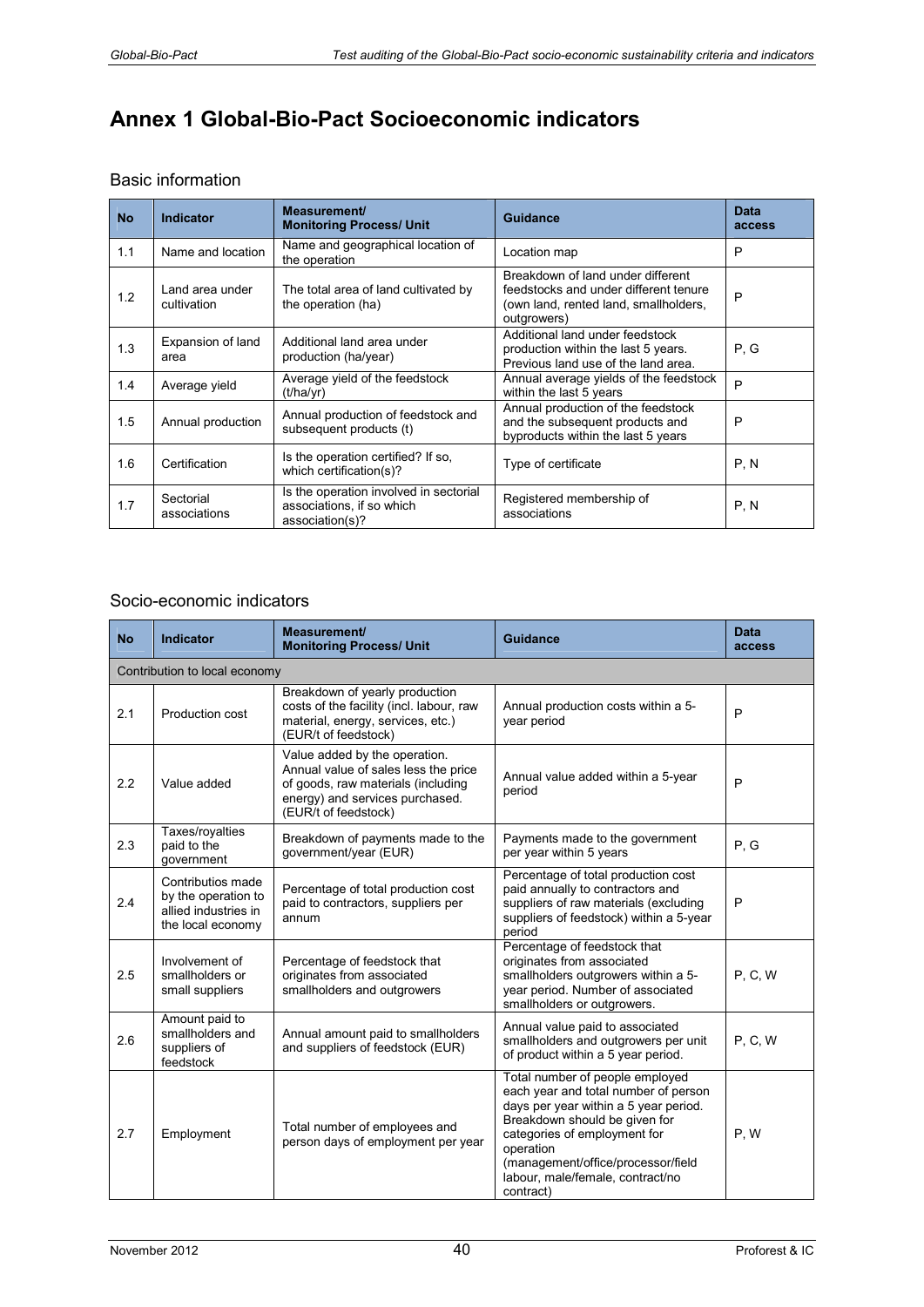| <b>No</b>                 | <b>Indicator</b>                              | Measurement/<br><b>Monitoring Process/ Unit</b>                                                                                                                                                                 | <b>Guidance</b>                                                                                                                                                                                                                             | <b>Data</b><br>access |
|---------------------------|-----------------------------------------------|-----------------------------------------------------------------------------------------------------------------------------------------------------------------------------------------------------------------|---------------------------------------------------------------------------------------------------------------------------------------------------------------------------------------------------------------------------------------------|-----------------------|
| 2.8                       | Ratio between<br>local and migrant<br>workers | Ratio of employment from local area<br>/ outside local area per category of<br>employment<br>(management/office/processor/ field<br>labour)                                                                     | Local area is defined as state or<br>province (however, assessor can<br>further adapt this to local context).<br>Absolute annual number of workers<br>per employment category (including<br>temporary/ permanent) within a 5-year<br>period | P, G                  |
| 2.9                       | Percentage of<br>permanent<br>workers         | Percentage of workers that have a<br>fixed contract employment per<br>category of employment                                                                                                                    | Annual percentage permanent vs.<br>temporary workers within a 5-year<br>period                                                                                                                                                              | P, G                  |
| 2.10                      | Provision of<br>worker training               | Number of workers that have<br>received training (for skills<br>development, education etc.) each<br>year, number of working days spent<br>in training provided by the operation<br>each year, type of training | Annual numbers should be given for a<br>5-year period                                                                                                                                                                                       | P, W                  |
| 2.11                      | Community<br>investment                       | Amount invested in community<br>investment projects (e.g. CSR) (% of<br>annual revenue) and qualitative<br>description of investments including<br>any projects specific for women                              | Annual values should be given for a 5-<br>year period. This should be calculated<br>as percentage of annual revenue.                                                                                                                        | P, C                  |
|                           | Working conditions and rights                 |                                                                                                                                                                                                                 |                                                                                                                                                                                                                                             |                       |
| 2.12                      | Employee income                               | Average income of employees by<br>category of employment (EUR)                                                                                                                                                  | Annual average income per<br>employment category for a five-year<br>period                                                                                                                                                                  | P, W                  |
| 2.13                      | Employment<br>benefits                        | Employment benefits (e.g. housing,<br>health care, holidays) provided by<br>operation (desctiption of benefits per<br>employee per year)                                                                        | Breakdown of average benefits given<br>per employment category. Distinction<br>should be made between the benefits<br>that are mandated by law and those<br>that are not.                                                                   | P, W                  |
| 2.14                      | Income spent in<br>basic needs                | Percentage of worker disposable<br>income (by category of employment)<br>spent on fulfilling basic needs (food,<br>accomodation and transport)                                                                  | To be estimated based on average<br>salary per employment category,<br>amount spent in food per day,<br>accomodation per month and transport<br>per day                                                                                     | W.C                   |
| 2.15                      | Hours of work                                 | Average daily hours of work per<br>employee per employment category<br>(h)                                                                                                                                      | Average daily working hours per<br>category of employment. This should<br>be verified from employment records<br>and worker interviews with questions<br>addressing number of working<br>hours/day.                                         | P, W                  |
| 2.16                      | Freedom of<br>association                     | Existence of labour unions                                                                                                                                                                                      | Existence of labour unions and<br>whether workers have the right to join<br>them. This should be verified by<br>interviewing the management and the<br>workers: Do workers belong to a union<br>or other type of working association?       | <b>P, W, C</b>        |
|                           | Health and safety                             |                                                                                                                                                                                                                 |                                                                                                                                                                                                                                             |                       |
| 2.17                      | Work related<br>accidents and<br>diseases     | Number of work related accidents<br>per person days of employment per<br>year, number of work related<br>diseases/ person days of<br>employment per year                                                        | Records of any work-related accidents<br>or diseases.                                                                                                                                                                                       | P, W                  |
| 2.18                      | Personal<br>protective<br>equipment           | Percentage of workers that use<br>appropriate personal protective<br>equipment                                                                                                                                  | To be calculated as a percentage of<br>sample in a site visit                                                                                                                                                                               | P                     |
| 2.19                      | OSH training                                  | Percentage of employees that have<br>received OSH (Occupational Safety<br>& Health) training                                                                                                                    | Training records and worker interviews                                                                                                                                                                                                      | P, W                  |
|                           | Gender                                        |                                                                                                                                                                                                                 |                                                                                                                                                                                                                                             |                       |
| 2.20                      | Benefits created<br>for women                 | Employment benefits that are<br>specific for women                                                                                                                                                              | List any employment benefits that are<br>specific for women (i.e. maternity<br>leave, others)                                                                                                                                               | P, W                  |
| Land rights and conflicts |                                               |                                                                                                                                                                                                                 |                                                                                                                                                                                                                                             |                       |
| 2.21                      | Legal title of land<br>right                  | Operation has a legal title/<br>concession for the land that is not<br>challenged.                                                                                                                              | Document of legal title                                                                                                                                                                                                                     | P, G                  |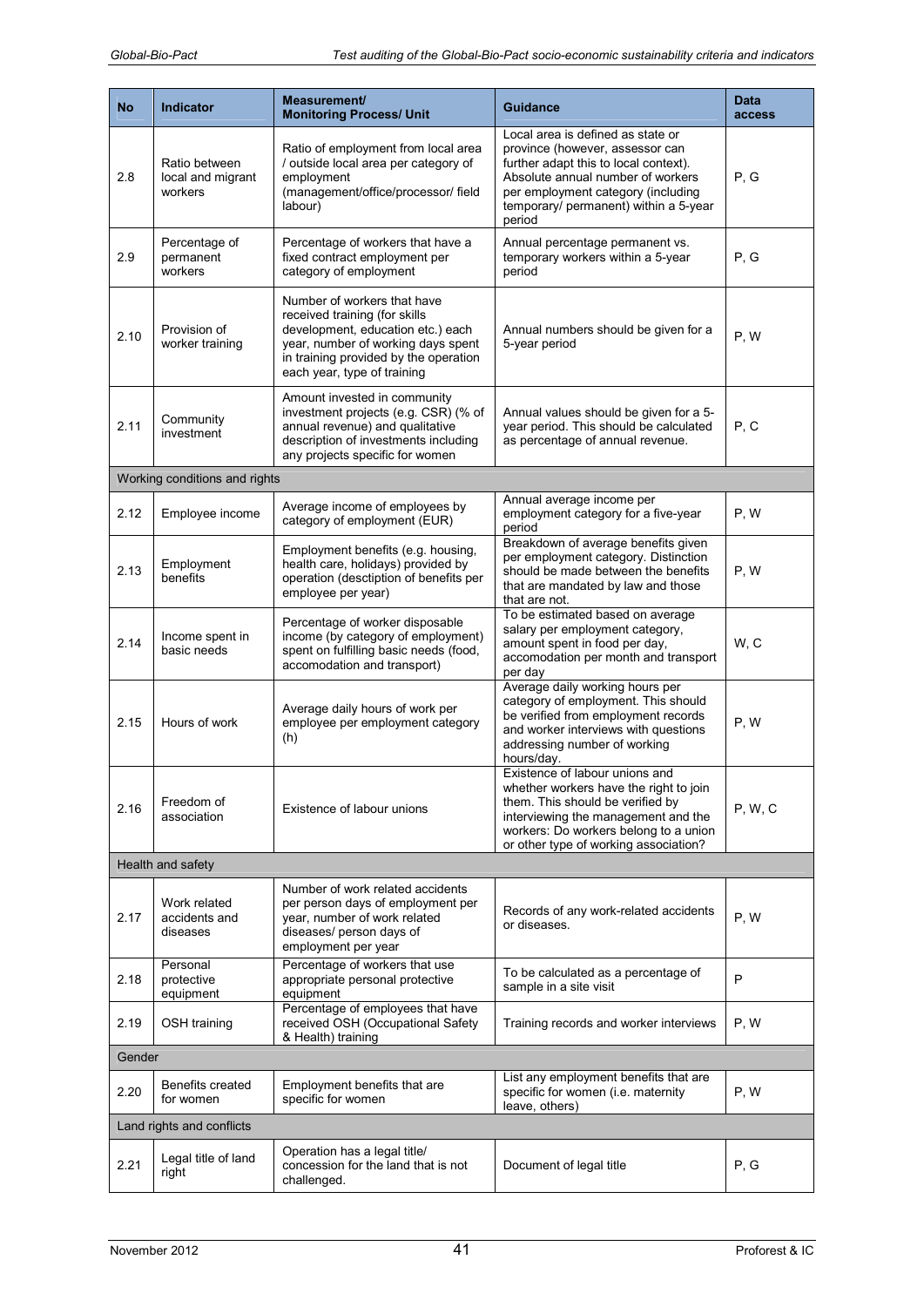| <b>No</b> | Indicator                                                    | Measurement/<br><b>Monitoring Process/ Unit</b>                                                                                                                      | Guidance                                                                                                                                                                                                                                       | Data<br>access |  |
|-----------|--------------------------------------------------------------|----------------------------------------------------------------------------------------------------------------------------------------------------------------------|------------------------------------------------------------------------------------------------------------------------------------------------------------------------------------------------------------------------------------------------|----------------|--|
| 2.22      | Communal/<br>public land                                     | Area of land cultivated by the<br>operation that is customary, public or<br>commmunity land (ha)                                                                     | Report on public or commmunity land<br>within the project which would affect<br>people living from subsistence<br>agricultures, nomades, etc. Cross-<br>check this information with the land<br>categories listed under 'basic<br>information' | P, C(N)        |  |
| 2.23      | Land conflicts                                               | Area of land currently under dispute,<br>land conflict. (ha) Has the operation<br>had any land use conflicts, if so,<br>what caused them, how were they<br>resolved? | Land area currently under dispute.<br>Qualitative description of any current<br>or previous land use conflicts. If they<br>were resolved, how this happened.                                                                                   | P, C, G(N)     |  |
|           | Food security                                                |                                                                                                                                                                      |                                                                                                                                                                                                                                                |                |  |
| 2.24      | Land that is<br>converted from<br>staple crops               | Land that has been converted from<br>staple crops (ha)                                                                                                               | Hectares of land land that has been<br>converted from staple crops to the<br>feedstock production (assessor should<br>define staple crops for the country)<br>within the last five years                                                       | P, (G, N)      |  |
| 2.25      | Edible feedstock<br>diverted from food<br>chain to bioenergy | Amount of edible raw material<br>diverted into bioenergy production (t)                                                                                              | Annual amount of edible feedstock<br>that was used in bioenergy production<br>(5-year period)                                                                                                                                                  | P              |  |
| 2.26      | Availability of food                                         | Perceived change in availability of<br>food after the beginning of bioenergy<br>operations                                                                           | Check (survey) at community level<br>C, W<br>about perceived change                                                                                                                                                                            |                |  |
| 2.27      | Time spent in<br>subsistence<br>agriculture                  | Change in time spent in subsistence<br>agriculture in the household                                                                                                  | Check (survey) at community level<br>about perceived change                                                                                                                                                                                    | C.W            |  |

### Environmental indicators

| <b>No</b> | Indicator                                                             | Measurement/<br><b>Monitoring Process/ Unit</b>                                           | Guidance                                                                                  | Data access |
|-----------|-----------------------------------------------------------------------|-------------------------------------------------------------------------------------------|-------------------------------------------------------------------------------------------|-------------|
| Air       |                                                                       |                                                                                           |                                                                                           |             |
| 3.1       | Open burning on<br>company level                                      | Days open burning used in<br>operations/year                                              | Annual days open burning used in<br>operations, 5-year period                             | P           |
| 3.2       | Open burning area                                                     | Percentage of surface under open<br>% surface under open burning regime<br>burning regime |                                                                                           | P           |
| 3.3       | Use of Best<br>Available<br>Technologies for<br>reducing<br>emissions | List of best available technologies in<br>place                                           | Review technologies used at company                                                       | P           |
| Soil      |                                                                       |                                                                                           |                                                                                           |             |
| 3.4       |                                                                       | Percentage of surface under no or<br>reduced tillage                                      | Check practices on the fields                                                             | P           |
| 3.5       | Implemented<br>Practices                                              | Fertiliser applied (type)(kg/ha/yr)                                                       | List types of fertilizer and the annual<br>amounts applied per hectare (5-year<br>period) | P           |
| 3.6       |                                                                       | Herbicides and pesticides applied<br>(type)(kg/ha/yr)                                     | List types of fertilizer and the annual<br>amounts applied per hectare (5-year<br>period) | P           |
| 3.7       |                                                                       | Feedstock cultivation area in flood<br>prone region (ha)                                  | Maps and data from company                                                                | P           |
| 3.8       | Soil Erosion                                                          | Feedstock cultivation area in wind<br>prone region (ha)                                   | Maps and data from company                                                                | P           |
| 3.9       |                                                                       | Feedstock cultivation area in slopes<br>above 25° surface gradient                        | Maps and data from company                                                                | P           |
| 3.10      |                                                                       | Implemented measures to control<br>soil erosion                                           | List measures implemented                                                                 | P           |
| 3.11      | Soil analysis                                                         | Frequency of carrying out soil<br>analysis in the operation                               | How often is soil analysis carried out in<br>the operation?                               | P           |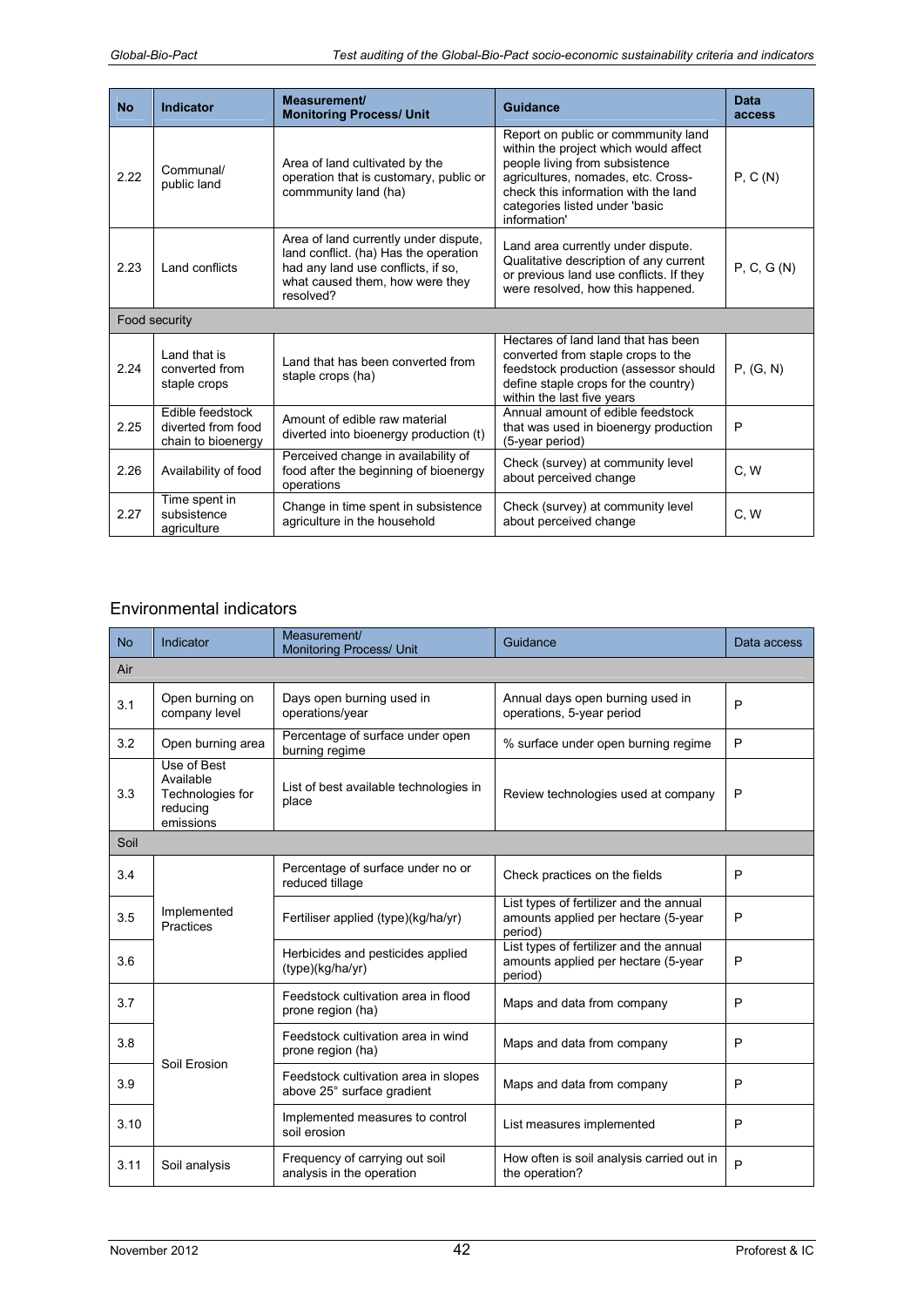| Water               |                                                              |                                                                                                                                                                              |                                                                                                                                 |         |
|---------------------|--------------------------------------------------------------|------------------------------------------------------------------------------------------------------------------------------------------------------------------------------|---------------------------------------------------------------------------------------------------------------------------------|---------|
| 3.12                | Water<br>consumption<br>(irrigation)                         | Net non-recycled water consumed<br>through irrigation per unit mass of<br>product (I/ton of feedstock)                                                                       | Check water balances at the company<br>level                                                                                    | P       |
| 3.13                | Water<br>Management Plan                                     | Implementing a water management<br>Is there a water management plan, is it<br>implemented?<br>plan                                                                           |                                                                                                                                 | P       |
| 3.14                | Availability of<br>water                                     | Perceived change in availability of<br>water by local communities (amount<br>consumed)                                                                                       | Questions addressed to local<br>community representatives, NGO or<br>local authority                                            | C, N, G |
| 3.15                | Quality of water                                             | Perceived change in quality of water<br>by local communities                                                                                                                 | Questions addressed to local<br>community representatives, NGO or<br>local authority                                            | C, N, G |
| <b>Biodiversity</b> |                                                              |                                                                                                                                                                              |                                                                                                                                 |         |
| 3.16                | Reduction of<br>biodiversity                                 | Non-agricultural land or pasture that<br>has been converted towards<br>feedstock operation within a 5- year<br>period (ha), type of previous<br>vegetation of converted land | This can be check with the operation<br>and cross checked with local or<br>national authorities or environmental<br><b>NGOs</b> | P(G, N) |
| 3.17                | Impacts on<br>fisheries/other<br>aquatic fauna               | Local perceptions on impacts on<br>fisheries/other aquatic fauna                                                                                                             | Questions addressed to local<br>community representatives, NGO or<br>local authority                                            | C, N, G |
| 3.18                | Impacts on local<br>fauna/flora<br>perceived by<br>community | Local perceptions on impacts on<br>local fauna and flora                                                                                                                     | Questions addressed to local<br>community, NGO or local authority                                                               | C, N, G |
| 3.19                | Conservation<br>Measures                                     | % of surface set-aside for<br>conservation purposes                                                                                                                          | e.g. protected habitat, buffer zones,<br>ecological corridors, riparian<br>vegetation, etc.                                     | P       |
| Ecosystem services  |                                                              |                                                                                                                                                                              |                                                                                                                                 |         |
| 3.20                |                                                              | Reduction in local communities'<br>access to hunting, fishing                                                                                                                | Qualitative questions to local<br>community representatives, and<br>NGO(s)                                                      | C, N    |
| 3.21                | Access to<br>ecosystem                                       | Reduction in local communities'<br>access to non-timber forest products                                                                                                      | Qualitative questions to local<br>community representatives, and<br>NGO(s)                                                      | C, N    |
| 3.22                | services                                                     | Reduction in local communities'<br>access to cultural ecosystem<br>services such as sacred and<br>recreational sites                                                         | Qualitative questions to local<br>community representatives, and<br>NGO(s)                                                      | C, N    |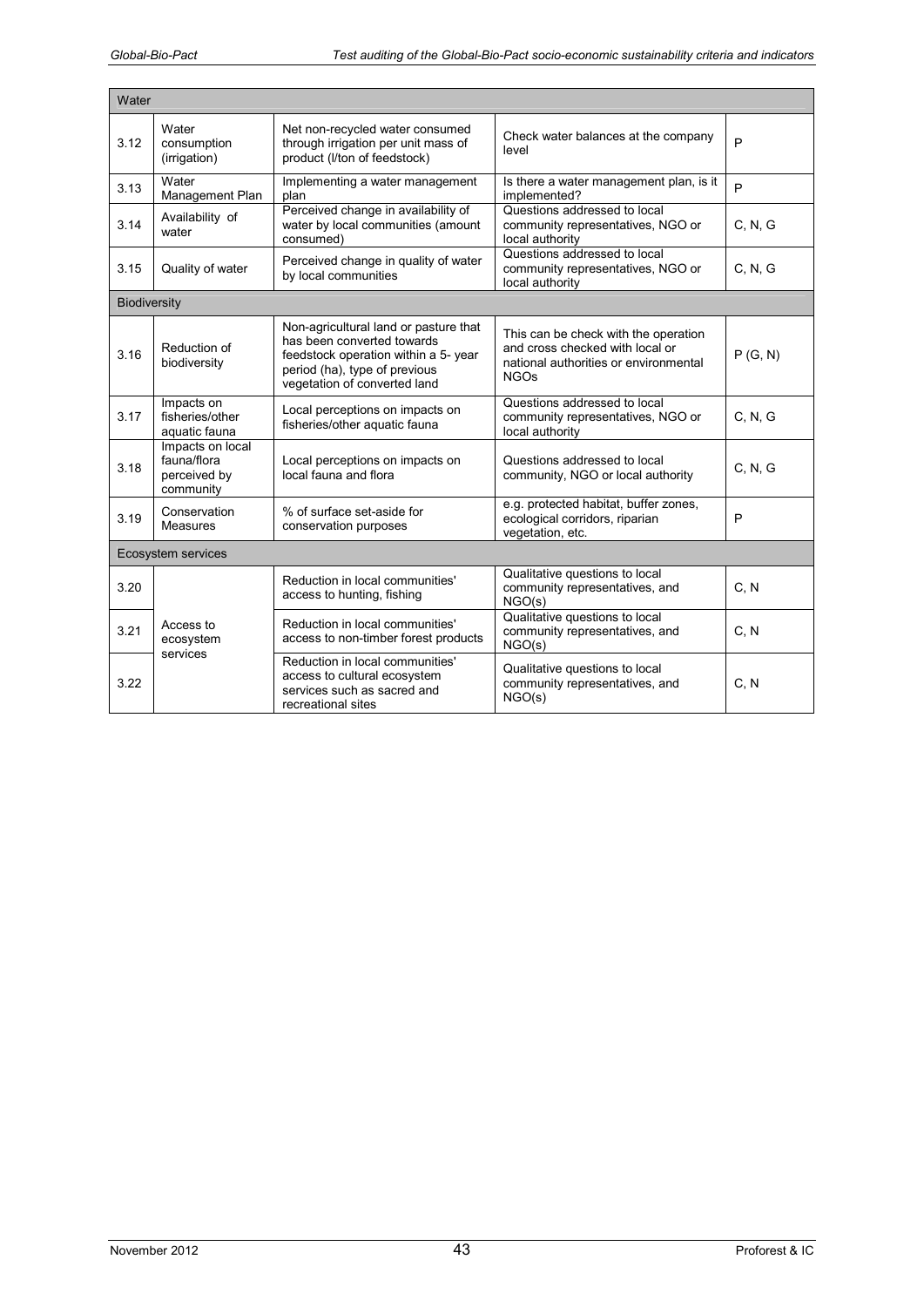# **Annex 2**

| Date                                                                                         | Number      |
|----------------------------------------------------------------------------------------------|-------------|
| Place                                                                                        | Interviewer |
| <b>GLOBAL-BIO-PACT</b>                                                                       |             |
| Socio-economic questionnaire for workers and staff                                           |             |
| General data                                                                                 |             |
| 1. Name (optional)                                                                           |             |
| 3. Gender<br>IF<br>М<br>$2. \text{Age}$                                                      |             |
| 4. Place of origin                                                                           |             |
| 5. Address                                                                                   |             |
| 6. Family<br>Wife<br>Husband<br>children                                                     |             |
| <b>Working issues</b>                                                                        |             |
| 7. Number of years working at<br>company mill<br>plantation<br>years                         |             |
| 8. Position at company/mill/plantation                                                       |             |
| $\vert$ 9. Do you belong to a union or workers association? yes<br>number of years<br>no     |             |
| 10. Do you have a contract?<br>type<br>permanel temporal<br>no<br>lyes                       | other       |
| 11. How many hours do you work per day?<br>shifts                                            |             |
| 12. Do you receive any other benefit apart from the legal ones from the company?             |             |
| 13. Have you received any type of training? When<br>Topic                                    | How long    |
| 14. Do you work with hazardous substances? (e.g. Fertilizer, pesticides, chemicals yes<br>no | type        |
| 15. Do you work in a risk area? (e.g boilers) yes<br>no                                      |             |
| 16. Do you wear special/safety equipment? yes<br>no                                          |             |
| 17. Have you had an accident at work in the last year? yes<br>no                             |             |
| a) did you receive indeminisation/compensation/leave1yes<br>no<br>type                       |             |
| <b>Economic information</b>                                                                  |             |
| 17. Own house/property yes<br>where?<br>no                                                   |             |
| 18. Who is the main provider of the household husband wife<br>father<br>other<br>mother      |             |
| 19. How many people live in your household?                                                  |             |
| 19. Average income /month                                                                    |             |
|                                                                                              |             |
| 20. How much in average do you spend for:                                                    |             |
| food/day<br>transport/day<br>accomodation/month                                              |             |
| Comments                                                                                     |             |
|                                                                                              |             |
|                                                                                              |             |